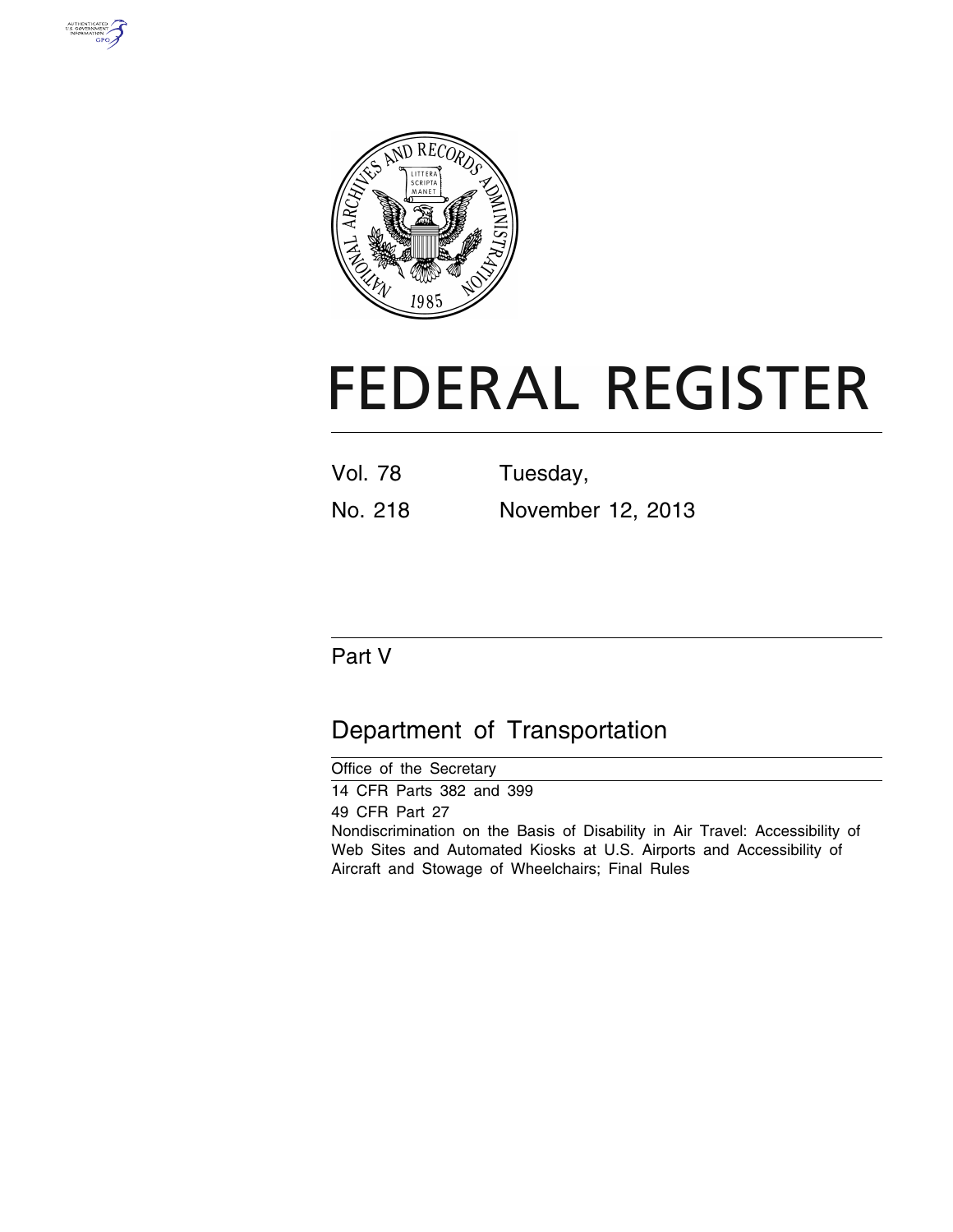# **DEPARTMENT OF TRANSPORTATION**

**Office of the Secretary** 

# **14 CFR Parts 382 and 399**

#### **49 CFR Part 27**

**[Docket No. DOT–OST–2011–0177]** 

#### **RIN 2105–AD96**

# **Nondiscrimination on the Basis of Disability in Air Travel: Accessibility of Web Sites and Automated Kiosks at U.S. Airports**

**AGENCY:** Office of the Secretary, DOT. **ACTION:** Final rule.

**SUMMARY:** The Department of Transportation is amending its rules implementing the Air Carrier Access Act (ACAA) to require U.S. air carriers and foreign air carriers to make their Web sites that market air transportation to the general public in the United States accessible to individuals with disabilities. In addition, the Department is amending its rule that prohibits unfair and deceptive practices and unfair methods of competition to require ticket agents that are not small businesses to disclose and offer Web-based fares to passengers who indicate that they are unable to use the agents' Web sites due to a disability. DOT is also requiring U.S. and foreign air carriers to ensure that kiosks meet detailed accessibility design standards specified in this rule until a total of at least 25 percent of automated kiosks in each location at the airport meet these standards. In addition, the Department is amending its rule implementing the Rehabilitation Act to require U.S. airport operators meet the same accessibility standards. **DATES:** This rule is effective December 12, 2013.

**FOR FURTHER INFORMATION CONTACT:**  Kathleen Blank Riether, Senior Attorney, Office of the Assistant General Counsel for Aviation Enforcement and Proceedings, U.S. Department of Transportation, 1200 New Jersey Ave. SE., Washington, DC 20590, 202–366– 9342 (phone), 202–366–7152 (fax), kathleen.blankriether@dot.gov. You may also contact Blane A. Workie, Deputy Assistant General Counsel, Office of the Assistant General Counsel for Aviation Enforcement and Proceedings, Department of Transportation, at the same address, 202–366–9342 (phone), 202–366–7152 (fax),

*[blane.workie@dot.gov.](mailto:blane.workie@dot.gov)* You may obtain copies of this rule in an accessible format by contacting the above named individuals.

**SUPPLEMENTARY INFORMATION:** The Department of Transportation is amending its rule implementing the Air Carrier Access Act (ACAA) to require U.S. air carriers and foreign air carriers to make their Web sites that market air transportation to the general public in the United States accessible to individuals with disabilities. Specifically, we are requiring U.S. and foreign air carriers that operate at least one aircraft having a seating capacity of more than 60 passengers to ensure that their primary Web sites are accessible. The requirements will be implemented in two phases. Web pages that provide core air travel services and information (e.g., booking or changing a reservation) must be accessible by December 12, 2015. All remaining pages on a carrier's Web site must be accessible by December 12, 2016. Web sites must conform to the standard for accessibility contained in the widely accepted Web site Content Accessibility Guidelines (WCAG) 2.0 and meet the Level AA Success Criteria. In addition, the Department is amending its rule that prohibits unfair and deceptive practices and unfair methods of competition to require ticket agents that are not small businesses to disclose and offer Webbased fares on or after June 10, 2014, to passengers who indicate that they are unable to use the agents' Web sites due to a disability.

DOT is also requiring U.S. and foreign air carriers that own, lease, or control automated airport kiosks at U.S. airports with 10,000 or more annual enplanements to ensure that kiosks installed after December 12, 2016, meet detailed accessibility design standards specified in this rule until a total of at least 25 percent of automated kiosks in each location at the airport meet these standards. In addition, accessible kiosks provided in each location at the airport must provide all the same functions as the inaccessible kiosks in that location. These goals must be met by December 12, 2022. In addition, the Department is amending its rule implementing the Rehabilitation Act to require U.S. airport operators that jointly own, lease, or control automated airport kiosks with U.S. or foreign air carriers to work with the carriers to ensure that the kiosks installed after December 12, 2016, meet the same accessibility standards. The accessibility standard for automated airport kiosks set forth in this rule is based, in part, on the standard for automated teller and fare machines established by the Department of Justice in the 2010 amendment to its Americans with Disabilities Act (ADA) rules.

# **Executive Summary**

The purpose of this rulemaking is to ensure that passengers with disabilities have equal access to the same air travelrelated information and services that are available to passengers without disabilities through airline Web sites and airport kiosks. In the Department's view, equal access means that passengers with disabilities can obtain the same information and services on airline Web sites and airport kiosks as conveniently and independently as passengers without disabilities. We expect this rulemaking to be a major step toward ending unequal access in air transportation for people with disabilities resulting from inaccessible carrier Web sites and airport kiosks.

Today, individuals with disabilities often cannot use an airline's Web site because it is not accessible. There are many disadvantages to not being able to do so even with the existing prohibition on airlines charging fees to passengers with disabilities for telephone or inperson reservations, or not making web fare discounts available to passengers with disabilities who cannot use inaccessible Web sites. For example, the cheapest prices for air fares and ancillary services are almost always on the airline's Web site. As a practical matter, the cheapest fares may not be made available to many consumers with disabilities who book by phone or in person as they may be unaware of their right to ask for the Web fare discounts. A few airlines also do not have telephone reservation operations or ticket offices, making it particularly difficult for passengers with disabilities to purchase tickets from them. Inaccessible Web sites also prevent persons with disabilities from checking out many airlines' fares online for the best price before making a choice, booking an online reservation any time of day or night, or avoiding long wait times associated with making telephone reservations. Many also can't always take advantage of checking-in early online to save time as passengers without disabilities can. The reality is that some people with disabilities currently lack access to most, if not all, of the information and services on certain carriers' Web sites that are available to their non-disabled counterparts.

As for airport kiosks, many passengers today use airport kiosks when arriving at the airport to finalize their travel preparations, whether scanning a passport to check in, printing a boarding pass, cancelling/rebooking a ticket, or printing baggage tags. The convenience of airport kiosks simplifies the airport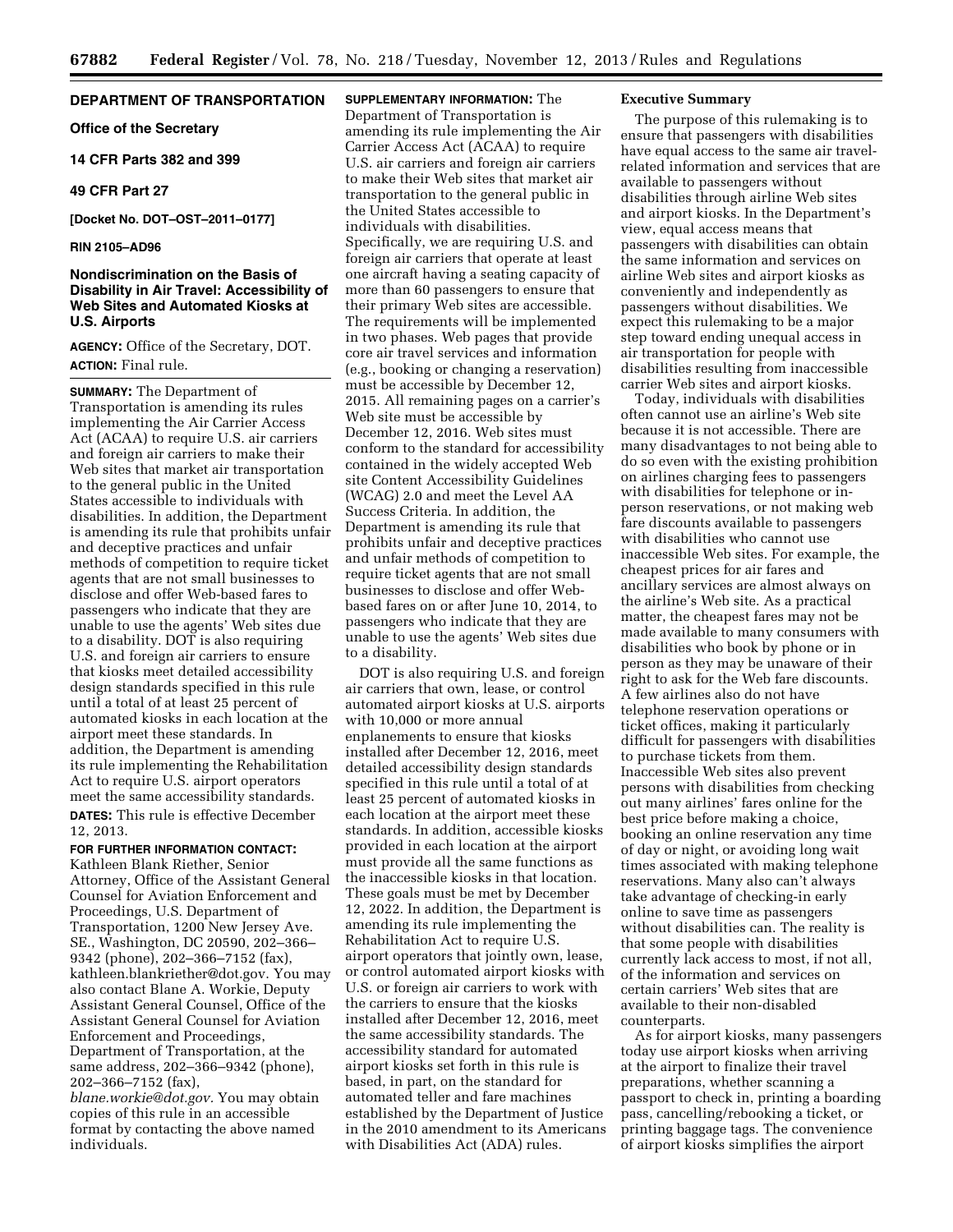experience of countless travelers as they independently conduct the necessary transactions and head to their departure gates. For many passengers with disabilities who are otherwise selfsufficient, using an airport kiosk can only be done with assistance from others. In many instances, passengers who cannot use a kiosk due to a

disability are simply directed to a line at the ticket counter where they receive expedited service from an agent. This is not a good solution as it denies travelers with disabilities their rights to function independently and excludes them from the advantages other air travelers enjoy in using kiosks.

The legal authority for the Department's regulatory action affecting

# SUMMARY OF MAJOR PROVISIONS

14 CFR part 382 is 49 U.S.C. 41702, 41705, 41712, and 41310. Our legal authority for regulatory action affecting 49 CFR part 27 is Section 504 of the Rehabilitation Act of 1973, as amended (29 U.S.C. 794). Below is a summary of the major provisions of this regulatory action.

| • Requires U.S. and foreign carriers that operate at least one aircraft<br>having a seating capacity of more than 60 passengers, and own or<br>control a primary Web site that markets air transportation to con-<br>sumers in the United States to ensure that public-facing pages on<br>their primary Web site are accessible to individuals with disabilities.                                                                                                                                                                                                                                                                                                                                                                                                                                                                                                                                                                                                                                                                                                                                                                                                                                                                                                                                  |
|----------------------------------------------------------------------------------------------------------------------------------------------------------------------------------------------------------------------------------------------------------------------------------------------------------------------------------------------------------------------------------------------------------------------------------------------------------------------------------------------------------------------------------------------------------------------------------------------------------------------------------------------------------------------------------------------------------------------------------------------------------------------------------------------------------------------------------------------------------------------------------------------------------------------------------------------------------------------------------------------------------------------------------------------------------------------------------------------------------------------------------------------------------------------------------------------------------------------------------------------------------------------------------------------------|
| • Requires ticket agents that are not small businesses to disclose and<br>offer Web-based fares to passengers who indicate that they are un-<br>able to use an agent's Web site due to a disability.                                                                                                                                                                                                                                                                                                                                                                                                                                                                                                                                                                                                                                                                                                                                                                                                                                                                                                                                                                                                                                                                                               |
| • Requires carriers to ensure that Web pages on their primary Web<br>sites associated with core travel information and services conform to<br>all Level AA success criteria of the Web Content Accessibility Guide-<br>lines (WCAG) 2.0 within two years of the rule's effective date and<br>that all other Web pages on their primary Web sites are conformant<br>within three years of the rule's effective date.                                                                                                                                                                                                                                                                                                                                                                                                                                                                                                                                                                                                                                                                                                                                                                                                                                                                                |
| • Requires carriers to test the usability of their accessible primary Web<br>sites in consultation with individuals or organizations representing<br>visual, auditory, tactile, and cognitive disabilities.                                                                                                                                                                                                                                                                                                                                                                                                                                                                                                                                                                                                                                                                                                                                                                                                                                                                                                                                                                                                                                                                                        |
| • Requires carriers to provide applicable Web-based fare discounts<br>and other Web-based amenities to customers with a disability who<br>cannot use their Web sites due to a disability.<br>• Requires ticket agents to provide applicable Web-based fare dis-<br>counts on and after 180 days from the rule's effective date to cus-<br>tomers with a disability who cannot use an agent's Web sites due to<br>a disability.                                                                                                                                                                                                                                                                                                                                                                                                                                                                                                                                                                                                                                                                                                                                                                                                                                                                     |
| • Requires carriers to make an online service request form available<br>within two years of the rule's effective date for passengers with dis-<br>abilities to request services including, but not limited to, wheelchair<br>assistance, seating accommodation, escort assistance for a visually<br>impaired passenger, and stowage of an assistive device.                                                                                                                                                                                                                                                                                                                                                                                                                                                                                                                                                                                                                                                                                                                                                                                                                                                                                                                                        |
| <b>Automated Airport Kiosk Accessibility</b>                                                                                                                                                                                                                                                                                                                                                                                                                                                                                                                                                                                                                                                                                                                                                                                                                                                                                                                                                                                                                                                                                                                                                                                                                                                       |
| • Requires U.S. and foreign air carriers that own, lease, or control<br>automated airport kiosks at U.S. airports with 10,000 or more annual<br>enplanements to ensure that all new automated airport kiosks in-<br>stalled three or more years after the rule's effective date meet re-<br>quired technical accessibility standards until at least 25 percent of<br>automated kiosks in each location at the airport is accessible. Acces-<br>sible kiosks provided in each location at the airport must provide all<br>the same functions as the inaccessible kiosks in that location. These<br>goals must be met within ten years after the rule's effective date.<br>• Requires airlines and airports to ensure that all shared-use auto-<br>mated airport kiosks installed three or more years after the rule's ef-<br>fective date meet required technical accessibility standards until at<br>least 25 percent of automated kiosks in each location at the airport is<br>accessible. Accessible kiosks provided in each location at the airport<br>must provide all the same functions as the inaccessible kiosks in that<br>location. These goals must be met within ten years after the rule's<br>effective date.<br>• Requires carriers and airports to ensure that accessible automated |
|                                                                                                                                                                                                                                                                                                                                                                                                                                                                                                                                                                                                                                                                                                                                                                                                                                                                                                                                                                                                                                                                                                                                                                                                                                                                                                    |

airport kiosks are visually and tactilely identifiable and maintained in working condition. *Joint and Several Liability* ........................................................................ • Makes carriers and airports jointly and severally liable for ensuring

that shared-use automated airport kiosks meet accessibility requirements.<br>• Requires carriers to give passengers with a disability requesting an *Priority Access* .......................................................................................... • Requires carriers to give passengers with a disability requesting an

accessible automated kiosk priority access to any available accessible kiosk the carrier owns, leases, or controls in that location at the airport.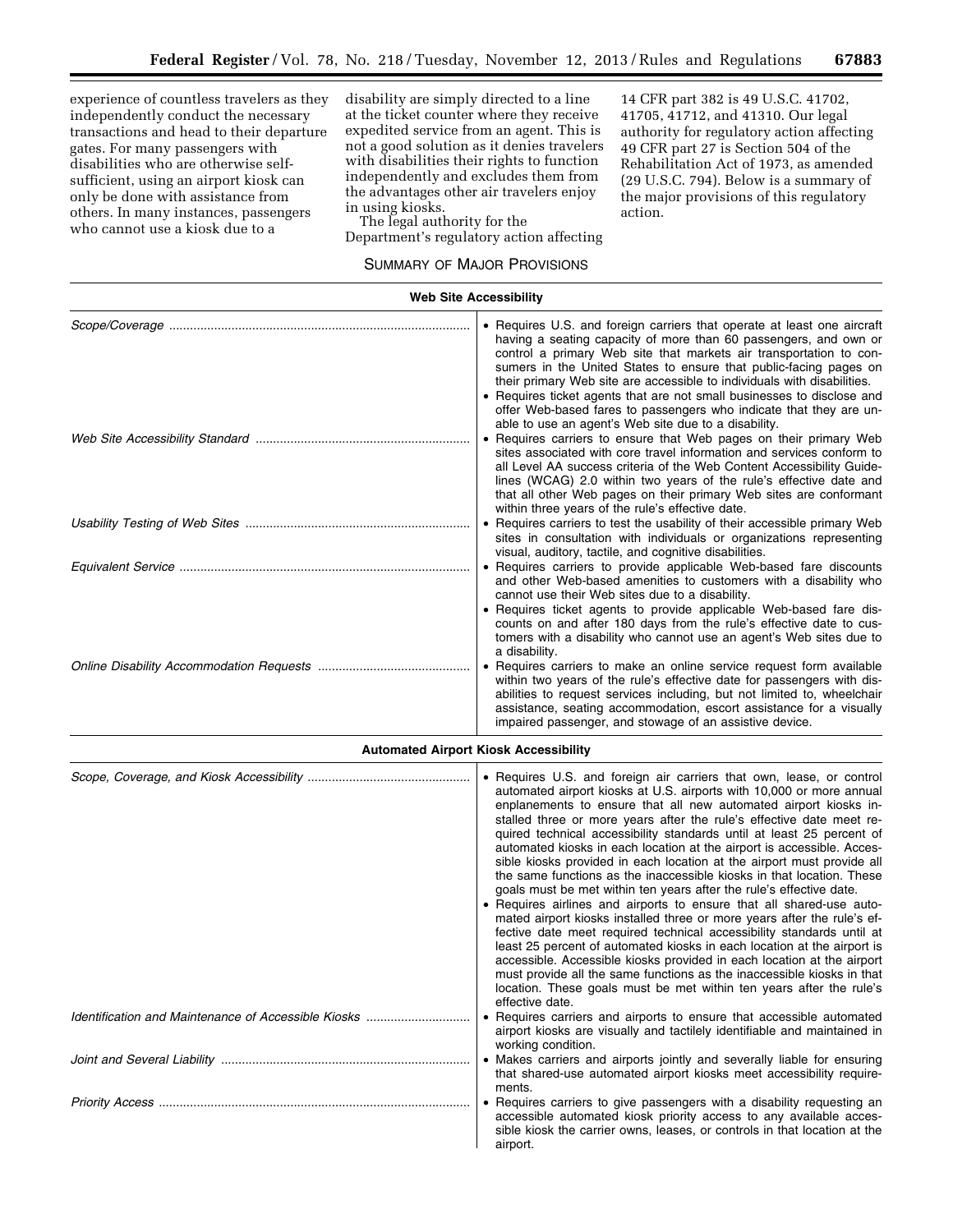# SUMMARY OF MAJOR PROVISIONS—Continued

| • Requires carriers to provide equivalent service upon request to pas-<br>sengers with a disability who cannot readily use their automated air-<br>port kiosks. |
|-----------------------------------------------------------------------------------------------------------------------------------------------------------------|
|                                                                                                                                                                 |

#### **Summary of Regulatory Analysis**

The regulatory analysis summarized in the table below shows that the estimated monetized costs of the Web site and kiosk requirements exceed their estimated monetized benefits at the 7% discount rate but the monetized benefits exceed the costs at the 3% discount rate. The present value of monetized net

benefits for a 10-year analysis period is estimated to be  $-$  \$4.0 million at a 7% discount rate and \$13.7 million at a 3% discount rate. Additional benefits and costs were also identified for which quantitative estimates could not be developed. The Department believes that the qualitative and non-quantifiable benefits of the Web site and kiosk accessibility requirements combined

with the quantifiable benefits justify the costs and make the total benefits of the rule exceed the total costs of the rule. A more detailed discussion of the monetized benefits and costs for the final Web site and kiosk accessibility requirements is provided in the Regulatory Analysis and Notices section below.

# PRESENT VALUE OF NET BENEFITS FOR RULE REQUIREMENTS\*

[millions]

| Monetized benefits and costs | Discounting period/rate  | Web sites | <b>Kiosks</b> | Present value<br>(millions) |
|------------------------------|--------------------------|-----------|---------------|-----------------------------|
|                              |                          | \$75.9    | \$34.8        | \$110.7                     |
|                              |                          | 90.3      | 42.0          | 132.3                       |
|                              |                          | 79.8      | 34.9          | 114.7                       |
|                              |                          | 82.5      | 36.1          | 118.6                       |
|                              | 10 Years, 7% discounting | (3.9)     | (0.1)         | (4.0)                       |
|                              |                          | 7.8       | 5.9           | 13.7                        |

\* Present value in 2016 for Web site requirements and 2017 for kiosk requirements.

#### **Background**

On May 13, 2008, the Department of Transportation (''Department'' or ''DOT,'' also ''we'' or ''us'') amended 14 CFR Part 382 (Part 382), its ACAA rule, to apply the rule to foreign carriers and to add new provisions concerning passengers who use medical oxygen and those who are deaf or hard of hearing, among other things.1 The final rule consolidated and took final action on proposals from three separate notices of proposed rulemaking (NPRM).2 In the preamble of the 2008 final rule, we announced that we would defer final action on certain proposals and issues set forth in the three NPRMs in order to seek further information on their cost and technical feasibility through a supplemental notice of proposed rulemaking (SNPRM). Among the issues we intended to revisit in the SNPRM was a proposal in the initial NPRM to require carriers and their agents to make their Web sites accessible to people with vision impairments and other disabilities. See 69 FR 64364, 64382–83 (November 4, 2004), hereinafter ''Foreign Carrier NPRM.'' We also pledged to seek further comment on kiosk accessibility, which we had discussed in the preamble of the initial NPRM. See *Id.* at 64370. In the 2008 final rule, as an interim measure, we mandated that carriers ensure passengers with disabilities who cannot use inaccessible kiosks or inaccessible Web sites are provided equivalent service.

On September 26, 2011, the Department published an SNPRM proposing to require U.S. and foreign air carriers to make their Web sites accessible to individuals with disabilities and to ensure that their ticket agents do the same. We also proposed to require U.S. and foreign air carriers to ensure that their proprietary and shared-use automated airport kiosks are accessible to individuals with disabilities. In addition, we proposed to revise our rule implementing Section 504 of the Rehabilitation Act of 1973, as amended (29 U.S.C. 794) to require U.S. airports to work with airlines to ensure that shared-use automated airport kiosks are accessible to individuals with disabilities. The SNPRM also set forth the technical criteria and procedures that we proposed to apply to automated

airport kiosks and to Web sites on which air transportation is marketed to the general public in the United States to ensure that individuals with disabilities can readily use these technologies to obtain the same information and services as other members of the public. See 76 FR 59307 (September 26, 2011). Comments on the SNPRM were to be filed by November 25, 2011.

# **Request for Clarification and Extension of Comment Period**

In October 2011, the Department received a joint request from the Air Transport Association (now Airlines for America), the International Air Transport Association, the Air Carrier Association of America, and the Regional Airline Association for clarification of the proposal and a 120 day extension of the comment period. The carrier associations specifically asked DOT to clarify the following with regard to our Web site accessibility proposals: 1) whether the scope of the proposed Web site accessibility requirements included the non-U.S. Web sites of U.S. carriers (e.g., countryspecific Web sites maintained by U.S. carriers for the purpose of selling to consumers in countries other than the United States); 2) the meaning of the terms ''primary,'' ''main,'' and ''publicfacing'' as used in the proposed Web

<sup>1</sup> 73 FR 27614–27687 (May 13, 2008), as modified by 74 FR 11469–11472 (March 18, 2009) and 75 FR 44885–44887 (July 30, 2010).

<sup>2</sup>Nondiscrimination on the Basis of Disability in Air Travel, Notice of Proposed Rulemaking, 69 FR 64364–64395 (November 4, 2004); Nondiscrimination on the Basis of Disability in Air Travel—Medical Oxygen and Portable Respiration Assistive Devices, Notice of Proposed Rulemaking, 70 FR 53108–53117 (September 7, 2005); and Accommodations for Individuals Who Are Deaf, Hard of Hearing, or Deaf-Blind, Notice of Proposed Rulemaking, 71 FR 9285–9299 (February 23, 2006).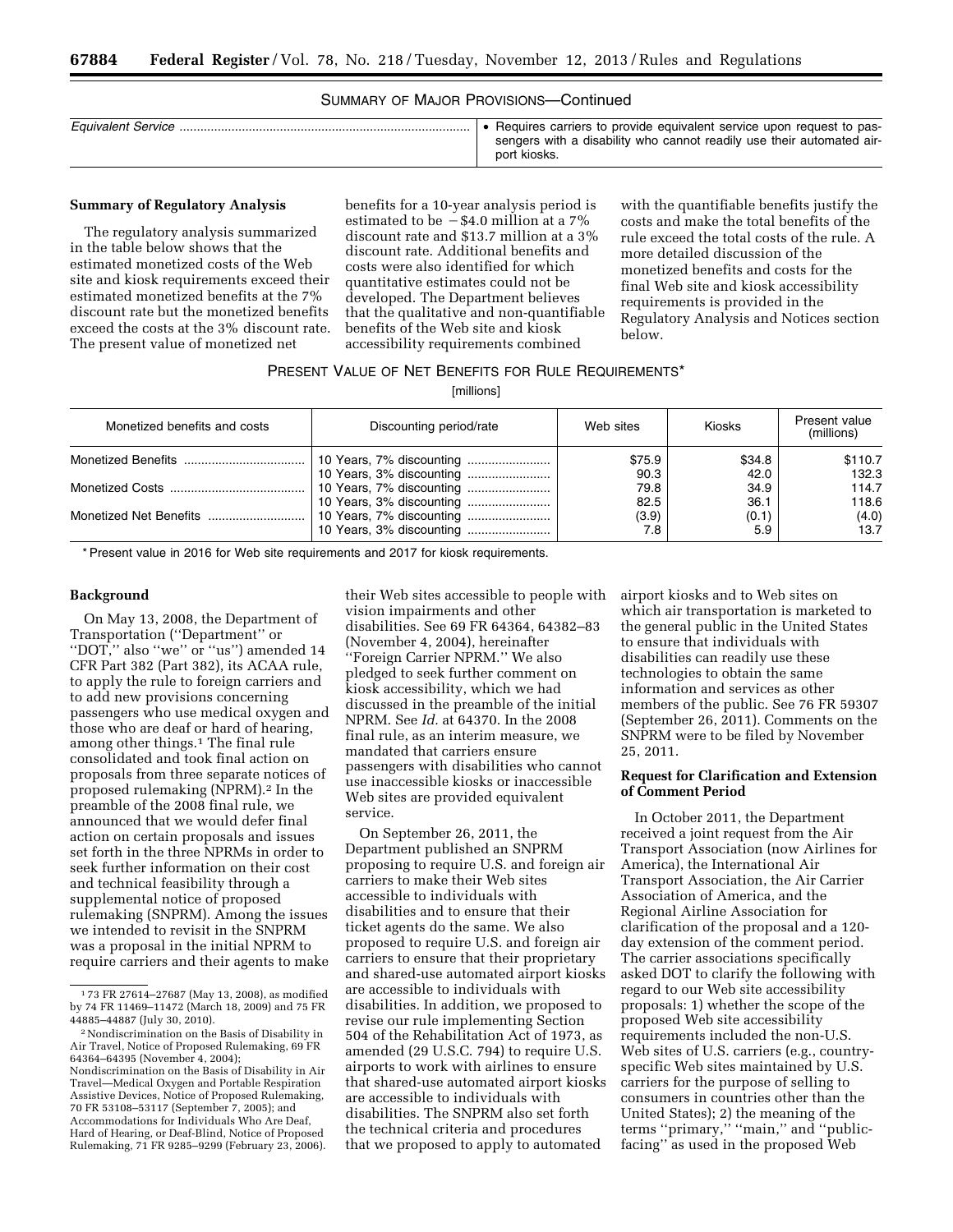site requirements; 3) whether the term ''alternate conforming version'' as described in the SNPRM would encompass ''text-only'' features offered by some carriers on their primary Web sites; 4) whether carriers would be responsible under the proposed requirement to ensure that the Web sites of large tour operators and carrier alliances are accessible; 5) the Department's authority to regulate ticket agent Web sites directly under 49 U.S.C. 41712, rather than indirectly through the carriers under the ACAA; and 6) the basis for our estimates of the recurring costs associated with maintaining Web site accessibility. Regarding the Department's kiosk accessibility proposals, the carrier associations asked for clarification concerning: 1) whether the Department intended to require some retrofitting of automated airport kiosks in the final rule in the absence of a specific proposal on the issue in the SNPRM; and 2) whether automated ticket scanners at U.S. airports would be covered by the proposed accessibility requirements. We received additional requests shortly thereafter from the Association of Asia Pacific Airlines (AAPA) and the Interactive Travel Services Association (ITSA) to extend the comment deadline.

By early November 2011, members of the disability community and advocacy organizations were also requesting that we delay the closing of the comment period until accessibility issues concerning the comment form available at *[www.regulations.gov](http://www.regulations.gov)* could be resolved. In response, we sought expedited action from the Regulations.gov workgroup to correct the accessibility problems with the form and issued a notice in the **Federal Register** on November 21, 2011, outlining alternative methods for submitting comments until the comment form could be made fully accessible. See 76 FR 71914 (November 21, 2011). This notice also addressed the carrier associations' clarification requests and extended the public comment period until January 9, 2012.

We responded to the carrier associations' inquiries concerning our Web site accessibility requirements by explaining that it was our intention to exclude from the accessibility requirements both U.S. and foreign air carrier Web sites that market air transportation solely to consumers outside of the United States. We also further defined ''public-facing'' Web pages as those on a carrier's or agent's Web site intended for access and use by the general public rather than for limited access (e.g., by carrier employees only). For carriers that own,

lease, or control multiple Web sites that market air transportation and offer related services and information, we explained that its ''primary'' or ''main'' Web site is the one accessed upon entering the uniform resource locator ''*[www.carriername.com''](http://www.carriername.com)* in an Internet browser from a standard desktop or laptop computer. We note that some carriers use their IATA airline designator code or other convention in their primary Web site URL (e.g., *[www.aa.com,](http://www.aa.com) www.virgin-atlantic.com*). We further explained that a carrier's text-only Web page may only be considered a conforming alternate version if (1) it provides the same content and functionality as the corresponding non-conforming page on the carrier's primary Web site, (2) it can be reached via an accessible link from the primary Web site, (3) the content conforms with WCAG 2.0 Level A and AA success criteria, and (4) it is promptly updated to reflect all changes to content available to its non-disabled customers on the primary Web site. In response to the request for clarification regarding the applicability of the accessibility requirements to ticket agent Web sites, we also explained that the requirements would apply to Web sites of large tour operators, since both travel agents and tour operators fall within the definition of ticket agent found in 49 U.S.C. 40102(a)(45). Carrier alliance Web sites, on the other hand, are operated by carriers but are not primary carrier Web sites and therefore would not be covered.

Regarding the question raised about the Department's assertion of its authority to regulate ticket agents directly while proposing to regulate ticket agents indirectly through the carriers, we stated that it was our intention to gather more information from the public about the course of action that would best serve the public interest. We stated in the notice that the Department's authority under 49 U.S.C. 41712 extends to unfair practices, including discrimination against a protected class of consumers by ticket agents,3 in this case discrimination against individuals with disabilities who are excluded from using the agents' inaccessible Web sites solely due to their disabilities. We acknowledged that the Department of Justice (DOJ) was also likely to mandate that ticket agents

make their Web sites accessible under a future amendment to that agency's rule implementing title III of the ADA. At the same time, we stated our intention to pursue a regulatory approach vis-à-vis the accessibility of ticket agent Web sites that would best serve the goal of achieving Web site accessibility for all in the shortest reasonable time frame. Finally, we corrected the errors in the SNPRM and preliminary regulatory evaluation concerning the estimated annual cost of maintaining Web site accessibility and re-explained the basis of the cost estimate.

Regarding the carrier associations' inquiries about our proposals concerning accessible automated airport kiosks, we explained that: (1) Although we did not propose to require retrofitting of existing kiosks, we were seeking information about the technical feasibility and cost impact of retrofitting some number of kiosks before the end of their life cycle if that should be necessary to ensure at least some accessible kiosks in every location at the airport within a reasonable time after the rule goes into effect; and (2) automated ticket scanners would fall within the scope of automated kiosks the Department intended to cover under the proposed requirements.

The Department received 84 comments on issues raised in the SNPRM from industry and advocacy organizations, academic institutions, and members of the public. The industry comments included: two from airline associations (the Association of Asia Pacific Airlines (AAPA), as well as a joint submission by Airlines for America (A4A), the International Air Transport Association (IATA), Regional Airline Association (RAA) and Air Carrier Association of America that also included comments from the Airports Council International—North America (ACI–NA)), two from airports (San Francisco International and Denver International), three from U.S. carriers (Spirit Airlines, Allegiant Air, LLC, and Virgin America), four from foreign air carriers (Air New Zealand Limited, All Nippon Airways, Condor Flugdienst GmbH, and El Al Israel Airlines Ltd.), four from travel agency or tour operator associations (a joint submission by the American Society of Travel Agents (ASTA) and the National Tour Association (NTA), a joint submission by NTA and Student and Youth Travel Association (SYTA), as well as separate submissions by the Interactive Travel Services Association (ITSA), and the United States Tour Operators Association (USTOA)), and one from a trade association representing leading companies in the information and

<sup>3</sup> 49 U.S.C. 41712 authorizes the Secretary of Transportation to investigate and determine whether an air carrier, foreign air carrier, or ticket agent has been or is engaged in an unfair or deceptive practice or an unfair method of competition in air transportation or the sale of air transportation, and if so, to stop such practice or method.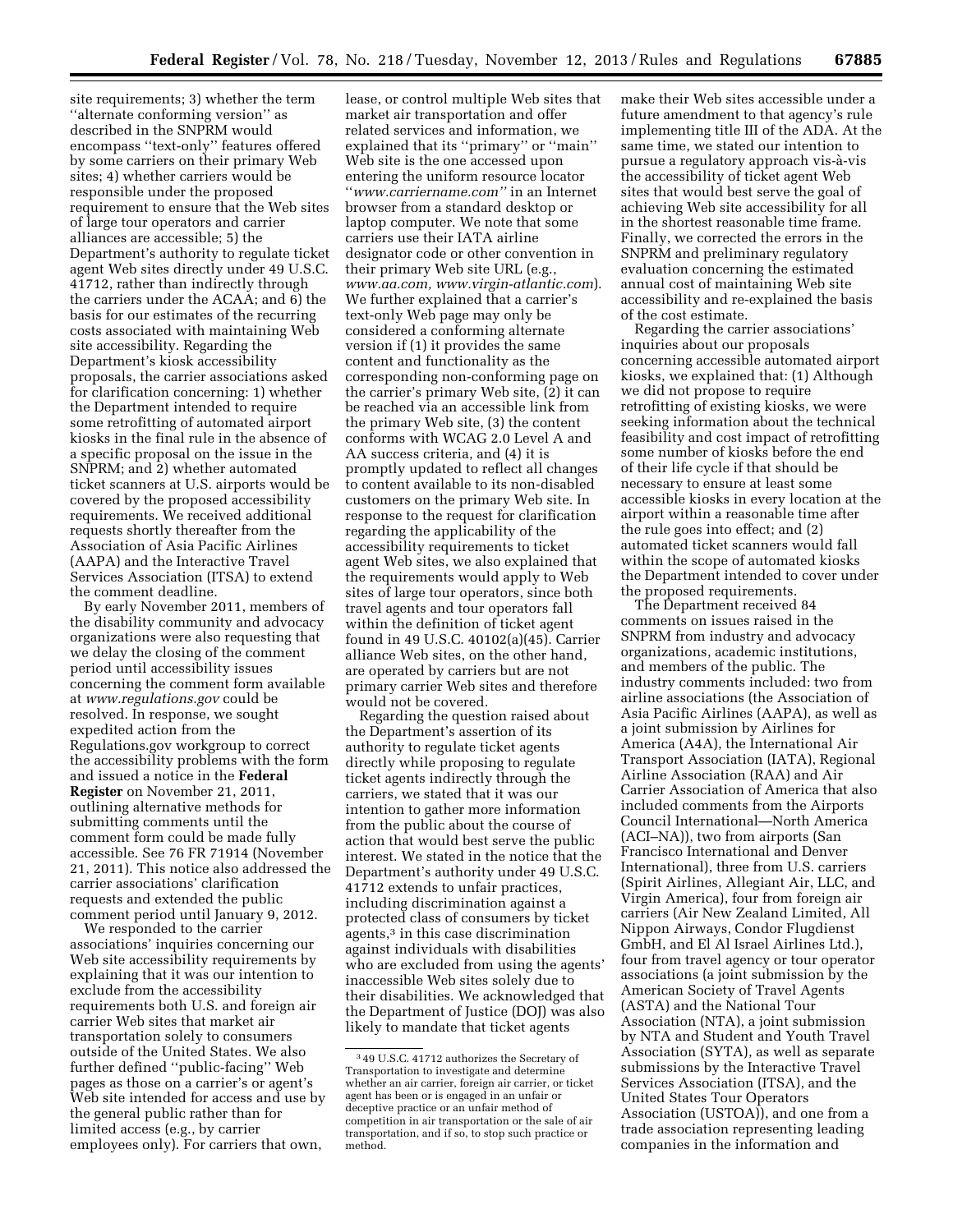communication technology sector (Information Technology Industry Council (ITI)). Advocacy organization comments included one airline passenger consumer organization (Association for Airline Passenger Rights) and 11 submissions from disability advocacy organizations (a joint submission by the American Council of the Blind (ACB) and American Foundation of the Blind (AFB), Consortium for Citizens with Disabilities (CCD), a joint submission by the National Association of the Deaf (NAD), Deaf and Hard of Hearing Consumer Advocacy Network (DEAFCAN), Telecommunications for Deaf and Hard of Hearing, Inc. (TDHH), Association of Late-Deafened Adults, Inc. (ALDA), Hearing Loss Association of America (HLAA), and California Coalition of Agencies Serving the Deaf and Hard of Hearing (CCASDHH), and individual submissions by Disability Rights New Jersey (DRNJ), Silicon Valley Independent Living Center (SVILC), National Federation of the Blind (NFB), United Spinal Association (United Spinal), Association of Blind Citizens (ABC), National Council on Independent Living (NCIL), American Association of People with Disabilities (AAPD), Paralyzed Veterans of America (PVA), and Open Doors Organization (ODO)). Comments from academic institutes included one each from the Burton Blatt Institute (BBI) at Syracuse University, the Department of Computer and Information Sciences at Towson University, and the Trace Research and Development Center (Trace Center) at the University of Wisconsin, and two from the Cornell e-Rulemaking Initiative (CeRI) at Cornell University. There were also 22 individual and joint submissions from students at the University of Pittsburgh School of Law. Nearly 30 individual members of the public also posted comments, 21 of whom identified themselves as persons with disabilities or relatives of the same.

One submission from the Cornell e-Rulemaking Initiative consisted of summaries of the public discussion on the SNPRM proposals that occurred on its Regulation Room Web site, *[http://](http://www.regulationroom.org) [www.regulationroom.org](http://www.regulationroom.org)*. The Regulation Room Web site is a pilot project in which members of the public can learn about and discuss proposed Federal regulations and provide feedback to agency decision makers. The Department partnered with Cornell University on this open government initiative of the Obama administration in order to discover the best ways to use Web 2.0 and social networking technologies to increase effective public

involvement in the rulemaking process. During the period the SNPRM was available for comment on the Regulation Room Web site, there were nearly 8,000 unique visitors to the site. Those who registered to participate in the discussion totaled 53 and of those, 29 identified as having a disability. A total of 103 comments were posted by 31 of the 53 registered respondents, with 18 comments submitted by respondents identifying as having a disability. The Regulation Room submitted summaries to the Department of the online discussions addressing the accessibility standards, applicability, scope of the requirements, benefits and costs, and implementation approach of the proposed accessibility requirements for both Web sites and kiosks.

The Department has carefully reviewed and considered all the comments received. A summary of the proposed requirements and related questions asked in the SNPRM, the public comments responsive to those proposals, and the Department's responses are set forth in the sections that follow.

#### **Summary of Comments and Responses**

#### *Web Site Accessibility*

In the September 2011 SNPRM, we proposed to require that U.S. and foreign air carriers ensure that the public-facing content of a primary Web site they own or control that markets air transportation 4 to the general public in the United States conforms to the WCAG 2.0 Success Criteria and all Conformance Requirements at Level A and Level AA. We explained that the proposed requirements would apply to foreign carriers only with respect to public-facing pages on Web sites they own or control that market air transportation to the general public in

the United States and made clear in the November 2011 notice that this same limitation would apply to U.S. carriers as well. For both U.S. and foreign carriers, our intent was to exclude from coverage public-facing content on primary Web sites they own or control that market flights to the general public outside of the United States. We explained that the characteristics of a covered primary Web site that markets air transportation to the general public inside the United States includes, but is not limited to, a site that: (1) Contains an option to view content in English, (2) advertises or sells flights operating to, from, or within the United States, and (3) displays fares in U.S. dollars. We note that non-English (e.g., Spanish) Web sites targeting a U.S. market segment would also be covered; whereas Web sites that block sales to customers with U.S. addresses or telephone numbers, even if in English, would not. We also stated our intention to continue requiring carriers to make applicable discounted Web-based fares and other Web-based amenities available to passengers who self-identify as being unable to use an inaccessible Web site due to their disability and to extend the requirement to do the same for passengers who self-identify as being unable to use the carrier's Web site that meets the WCAG 2.0 standard due to their disability.

In addition to the content on their primary Web sites, the Department proposed to require U.S. and foreign carriers to ensure that when their ticket agents are providing schedule and fare information and marketing covered air transportation services to the general public in the United States on Web sites, that these ticket agent Web sites also meet the WCAG 2.0 standard. We proposed to limit the scope of the carriers' responsibility to ensure agent Web site accessibility to the Web sites of agents that are not small businesses as defined by the Small Business Administration under 13 CFR 121.201 (i.e., travel agents or tour operators with annual receipts exceeding \$19 million). Specifically with regard to small ticket agents, we proposed to permit carriers to market air transportation on the inaccessible Web sites of such agents but at the same time require carriers to ensure that those small agents make Web-based discount fares available and waive applicable reservation fees to a passenger who indicates that he or she is unable to use an agent's Web site and purchases tickets using another method, unless the fee would apply to other customers purchasing the same ticket online.

<sup>4</sup> 49 U.S.C. 40102(a)(5) defines ''air transportation'' as foreign air transportation, interstate air transportation, or the transportation of mail by aircraft. 49 U.S.C. 40102(a)(23) defines ''foreign air transportation'' as the transportation of passengers or property by aircraft as a common carrier for compensation, or the transportation of mail by aircraft, between a place in the United States and a place outside of the United States when any part of the transportation is by aircraft. 49 U.S.C. 40102(a)(25) defines ''interstate transportation'' as the transportation of passengers or property by aircraft as a common carrier for compensation, or the transportation of mail by aircraft between a place in a State, territory, or possession of the United States and (i) a place in the District of Columbia or another State, territory, or possession of the United States; (ii) Hawaii and another place in Hawaii through the airspace over a place outside Hawaii; (iii) the District of Columbia and another place in the District of Columbia; or (iv) a territory or possession of the United States and another place in the same territory or possession; and when any part of the transportation is by aircraft.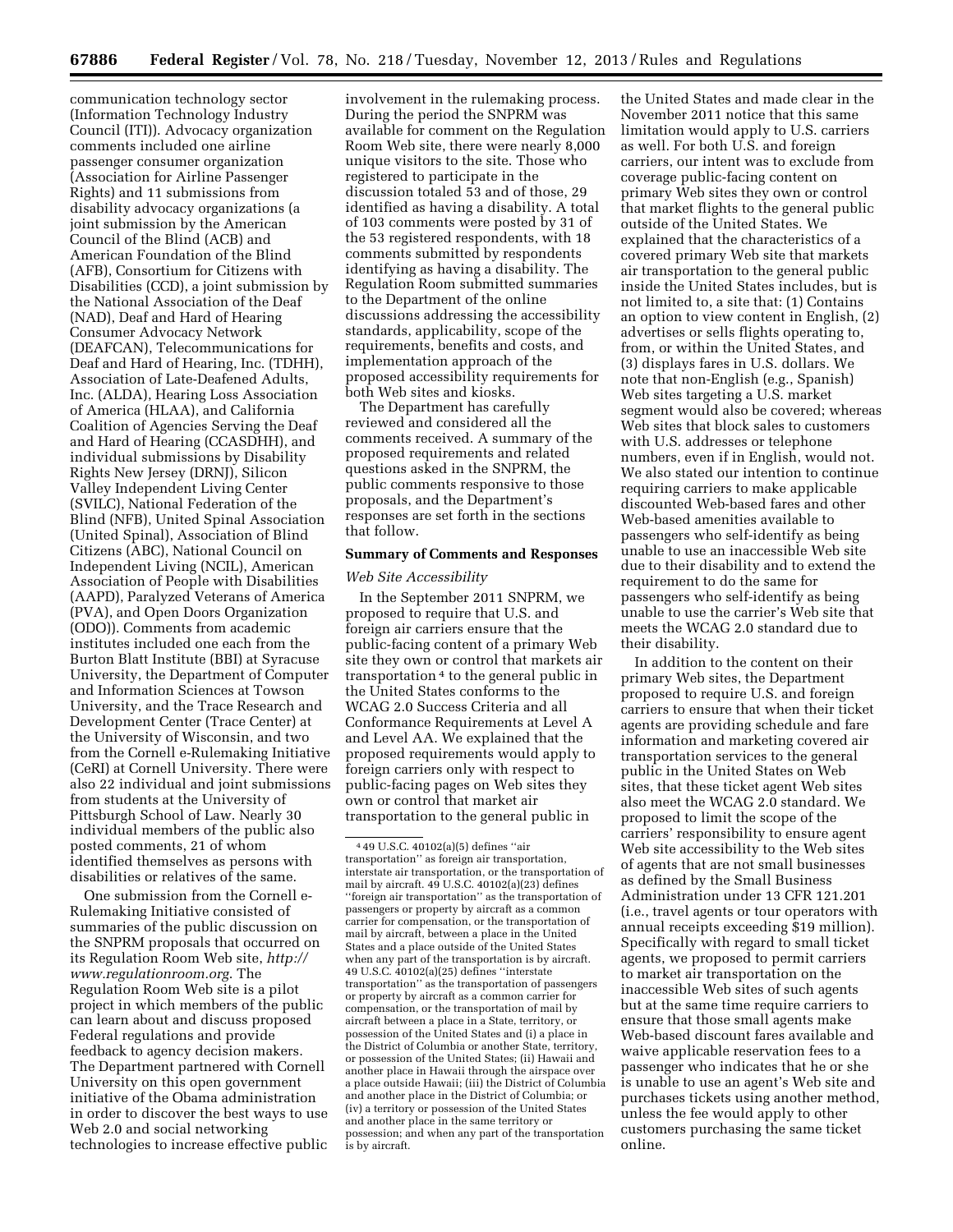Finally, we proposed a tiered implementation approach in which the WCAG 2.0 standard at Level A and AA would apply to (1) a new or completely redesigned primary Web site brought online 180 or more days after the effective date of the final rule; (2) Web pages on an existing Web site associated with core air travel services and information 5 to be conformant either on a primary Web site or by providing accessible links from the associated pages on a primary Web site to corresponding accessible pages on a mobile Web site by one year after the final rule's effective date; and (3) all covered Web pages on a carrier's primary Web site by two years after the final rule's effective date.

1. Technical Standard for Web Site Accessibility

*The SNPRM:* The Department proposed WCAG 2.0 at Level AA (Level AA includes all the Level A success criteria) as the required accessibility standard for all public-facing Web pages involved in marketing air transportation to the general public in the United States on primary carrier and ticket agent Web sites.

*Comments:* The comments submitted jointly by A4A, IATA, ACI–NA, RAA, and the Air Carrier Association of America opposed mandating a single technical standard for Web site accessibility. They supported various compliance options that, for the most part, would provide increased access for passengers with disabilities to some, but not all, of the content on primary carrier Web sites through an alternative textonly or Mobile Web site conformant with any of the following standards: WCAG 1.0, WCAG 2.0 at Level A, existing Section 508 standards, or Mobile Web Best Practices (MWBP) 1.0 (if applicable). Two of the options they proposed would allow carriers to establish an alternative Web site (i.e., text-only or mobile Web site) containing only the proposed core air travel information and essential functions to which they would apply the accessibility standard of their choice. Two other options they proposed would allow them to apply the standard of choice to limited portions of a carrier's primary Web site (i.e., either to newly designed Web pages or to Web pages associated with core air travel services and information). These compliance

options proposed by the carrier associations, as well as other electronic information and communication technology issues discussed in the SNPRM, are presented in greater detail below in the section on *Scope.*  Regarding compliance with the WCAG 2.0 standard at Level AA, the carrier associations asserted that requiring carriers to comply with WCAG 2.0 would ''set a very high bar that exceeds federal government Web site accessibility requirements.'' They commented that no government agency currently is required to meet the WCAG 2.0 Level A and AA standards, maintaining that the section 508 Web site standard agencies are required to meet is the equivalent of the WCAG 1.0 standard.6 They argued that the airline industry should not be the ''test case'' or the first to implement WCAG 2.0.

Although the Association of Asia Pacific Airlines (AAPA) did not specifically oppose the WCAG 2.0 standard, they noted that requiring airlines to apply the standard to primary Web sites which include covered and non-covered content could result in the airlines having to revamp Web pages and shared electronic data sources outside the scope of the requirement from which the covered Web sites obtain information. This concern was echoed by foreign carriers that commented individually, although none of the comments provided any information about the amount of noncovered content they anticipated having to change. AAPA also expressed concern that foreign carriers may eventually be required by the law of their countries to meet a different Web site accessibility standard. Another carrier commenting individually supported compliance with the WCAG 2.0 Level A standard but only for those portions of its Web site involved in providing core air transportation information and functions. Other carriers objected to the Department requiring the WCAG 2.0 standard altogether, opining that it is ''not widely used on commercial Web sites'' or that the technical criteria are ''highly subjective.'' One U.S. carrier was unopposed to the WCAG 2.0 Level AA standard as long as the Department allowed two years to achieve compliance.

The American Aviation Institute (AAI) supported the Department's proposal to require conformance with the WCAG 2.0 Level AA, but again, only on those pages involved with providing core information and functions. The Information Technology Industry Council (ITI), representing 50 leading companies in the information and communications technology industry, urged the Department not to require any technical standard other than WCAG 2.0, stating: ''WCAG 2.0 is the most current and complete standard for web accessibility and is expected to be the basis for the updated Section 508 also. For harmonization purposes, ITI strongly recommends only accepting WCAG 2.0.''

With rare exception, individual commenters who self-identified as having a disability supported WCAG 2.0 as the applicable standard for Web site accessibility. Virtually all advocacy organizations representing individuals with disabilities across the spectrum also supported WCAG 2.0, with more than half specifically endorsing the Level AA success criteria as the appropriate standard. All of the advocacy organization commenters representing individuals who are blind, deaf, or hard of hearing specifically endorsed the Level AA success criteria. ACB and AFB also urged the Department to adopt the Authoring Tools Accessibility Guidelines (ATAG) 1.0, a World Wide Web Consortium 7 (W3C) guideline that defines how authoring tools should assist Web developers in producing Web content that is accessible and conforms to WCAG. (ATAG will be discussed in a later section on Implementation Approach and Schedule.) There were a few comments suggesting that all Level A success criteria and only selected criteria from Level AA be required.

The leading commenters representing ticket agents (ASTA, NTA, USTOA, and ITSA) felt strongly that the Department should refrain from requiring carriers to ensure that their agent Web sites conform to the WCAG 2.0 standard or any other specific accessibility standard at this time. ITSA, in particular, advocated that the Department allow carriers, as well as agents, to adopt any acceptable standard at any compliance level. Citing the DOJ's concurrent rulemaking concerning Web site accessibility standards applicable to entities covered under ADA title III regulations,<sup>8</sup> ticket agent commenters

<sup>5</sup> In the September 2011 SNPRM, the Department defined core air travel services and information on Web sites as the booking and check-in functions as well as information pertaining to personal flight itinerary, flight status, frequent flyer account, flight schedules, and carrier contact information available to consumers on a carrier's primary Web site.

<sup>6</sup>*See* 36 CFR 1194.22, Note par. 2, stating that ''Web pages that conform to WCAG 1.0, level A (i.e., all priority 1 checkpoints) must also meet paragraphs (l), (m), (n), (o), and (p) of this section to comply with this section.''

<sup>7</sup>The World Wide Web Consortium is an international community that develops open standards to ensure the long-term growth of the Web. One of its primary goals is to make the benefits that the Web enables, including human communication, commerce, and opportunities to share knowledge, available to all people. 8 75 FR 43460–43467 (July 26, 2010).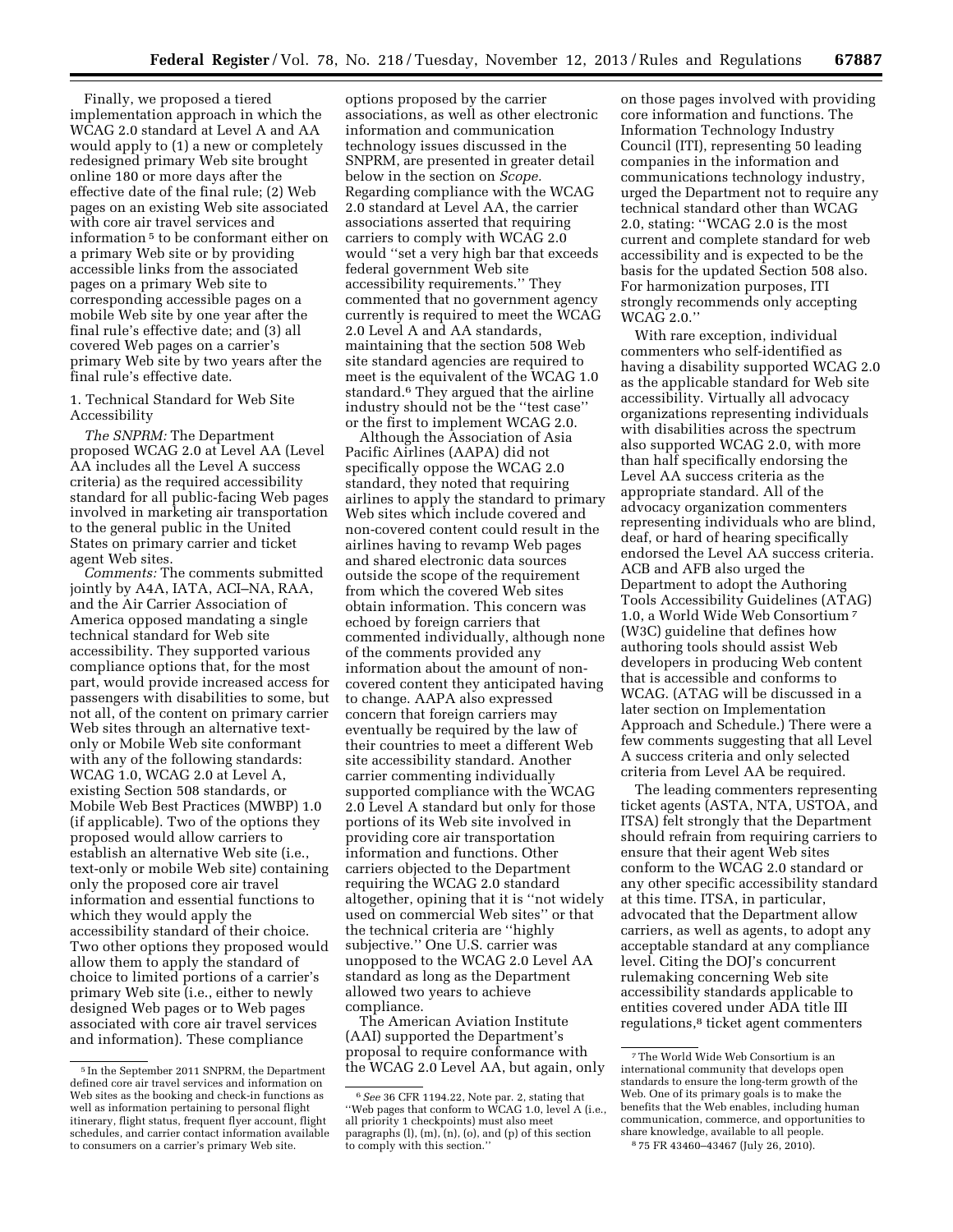also urged that both agencies coordinate the technical accessibility criteria each intends to apply so that Web site accessibility requirements are consistent. A number of these commenters felt that the Department should postpone imposing a Web site accessibility standard for ticket agent Web sites until the DOJ rulemaking is completed.

*DOT Decision:* After considering the arguments raised by the carrier and ticket agent associations to postpone requiring any standard until after the DOJ rulemaking on Web site accessibility is complete, we have concluded that there is no compelling reason to defer promulgating a WCAG 2.0 based standard applicable to the Web sites of carriers. Since WCAG 2.0 is by far the front-runner among the existing accessibility standards worldwide, and both the Access Board and the Department of Justice have sought public comment on incorporating WCAG 2.0 technical criteria into the existing section 508 standard or directly adopting the standard,<sup>9</sup> the Department believes there is ample justification for adopting WCAG 2.0 at Level AA as the accessibility standard for carrier Web sites that market air transportation to the public in the United States.

We note that well before DOT published its SNPRM in September 2011, both DOJ and the Access Board had embarked upon rulemakings that address Web site accessibility standards. The DOJ rulemakings sought comment on the standard for Web site accessibility it should adopt for entities covered by ADA titles II and III.10 Specifically, DOJ asked whether it should adopt the WCAG 2.0 Level AA success criteria, whether it should consider adopting another WCAG 2.0 success criteria level, or whether it should instead adopt the section 508 standards rather than the WCAG 2.0 guidelines as the applicable standards for Web site accessibility. In addition, the Telecommunications and Electronic and Information Technology Advisory Committee (TEITAC) recommended to the Access Board that the Section 508 standard be harmonized with WCAG 2.0.11 The Access Board, in turn, sought

public comment in two successive advance notices of proposed rulemaking on adopting WCAG 2.0 as the successor to the current section 508 standards for Web content, forms and applications.<sup>12</sup>

This consensus is corroborated by many indicators that WCAG 2.0 is the most robust and well supported accessibility standard currently in use. The developers of WCAG 2.0 have made an array of technical resources available on the W3C Web site at no cost to assist companies in implementing the standard.

In addition, foreign governments increasingly are adopting WCAG 2.0 Level AA either as guidelines for evaluating nondiscrimination in providing Web site access 13 or as the official legal standard for accessibility on government Web sites.14 Australian government agencies are currently required to be compliant at WCAG 2.0 Level A and upgrade to Level AA by December 31, 2014.15 In August 2011, the Canadian government adopted a requirement for government agencies to bring most content on their public Web sites into compliance with the WCAG 2.0 Level AA standard by July 31, 2013.16 The Canadian government also released a resource tool in March 2013, to assist air terminal operators in implementing the government's voluntary Code of Practice on accessibility of non-national airports system air terminals.<sup>17</sup> The guidance recommends that terminal operators conform their Web sites to the WCAG 2.0 standard. All official Web sites of the European Union institutions are currently expected to follow the WCAG 1.0 guidelines for accessible Web content, and the EU Commission has proposed to require 12 categories of EU public sector Web sites to meet WCAG 2.0 at Level AA by December 31, 2014.18

18See *Directive of the European Parliament and of the Council on the Accessibility of Public Sector* 

Hong Kong government sites are currently required to meet the WCAG 2.0 at Level AA.19 New Zealand government sites must meet the same standards by July 1, 2017, with some limited exceptions.20 France and Germany have national standards that are based on, but not identical to, WCAG 2.0 (Level AA), while United Kingdom government Web sites are required to comply with either WCAG 1.0 or 2.0 at the AA level.21 The European Telecommunications Standards Institute (ETSI) is seeking public comment on a draft proposal to adopt harmonized accessibility standards for European public information and communication technology (ICT) procurements that specifically proposes WCAG 2.0 Level AA as the Web content accessibility standard.22

The Department considered requiring conformance with WCAG 2.0 Level A success criteria only, which are feasible standards for Web developers and would ensure the removal of major accessibility barriers. Level AA, however, contains additional guidelines and recommendations that provide a more comprehensive level of Web site accessibility for people with various types of disabilities. Examples of Level AA success criteria that provide additional access beyond what Level A provides include minimum contrast ratios for regular and large text, capability to resize text, consistent order of the navigation links that repeat on Web pages when navigating through a site, and the availability of multiple ways for the users to find Web pages on a site. As the foregoing discussion on government Web site accessibility standards indicates, the Level AA success criteria are widely regarded as feasible for Web content developers to implement. Moreover, the Level AA success criteria appear to be most often

21See Powermapper Software Blog, *Government Accessibility Standards and WCAG 2.0, [http://blog.](http://blog.powermapper.com/blog/post/Government-Accessibility-Standards.aspx) [powermapper.com/blog/post/Government-](http://blog.powermapper.com/blog/post/Government-Accessibility-Standards.aspx)[Accessibility-Standards.aspx](http://blog.powermapper.com/blog/post/Government-Accessibility-Standards.aspx)* (last visited July 9, 2013

<sup>9</sup>*See* 75 FR 43452–43460 (title II) and 75 FR 43460–43467 (title III) (July 26, 2010); *see also* 75 FR 13457 (March 22, 2010) and 76 FR 76640 (December 8, 2011).

<sup>10</sup>*See* 75 FR 43460–43467 (July 26, 2010).

<sup>11</sup>TEITAC was established in 2006 to review the existing Section 508 standards and Telecommunications Act accessibility guidelines and advise the Access Board concerning needed changes, including the need for standardization across markets globally. Its members represented the electronic information technology industry, disability groups, standard-setting bodies in the

United States and abroad, and government agencies. TEITAC recommended in its 2008 final report that the Access Board seek to harmonize the Section 508 standards with the WCAG 2.0 standards to improve accessibility and facilitate compliance.

<sup>12</sup>*See* 75 FR 13457 (March 22, 2010) and 76 FR 76640 (December 8, 2011).

<sup>13</sup>*See* 76 FR 76640, 76644, nt. 4 (December 8, 2011).

<sup>14</sup>*See* 76 FR 76640, 76644, nt. 5 and 6 (December 8, 2011).

<sup>15</sup>See *Australian Government Web Guide, [http://webguide.gov.au/accessibility-usability/](http://webguide.gov.au/accessibility-usability/accessibility/) [accessibility/](http://webguide.gov.au/accessibility-usability/accessibility/)* (last visited July 2, 2013).

<sup>16</sup>See *Government of Canada Standard on Web Accessibility, [http://www.tbs-sct.gc.ca/pol/doc](http://www.tbs-sct.gc.ca/pol/doc-eng.aspx?section=text&id=23601)[eng.aspx?section=text&id=23601](http://www.tbs-sct.gc.ca/pol/doc-eng.aspx?section=text&id=23601)* (last visited July 2, 2013).

<sup>17</sup>See *Accessibility of Non-National Airports System Air Terminals: Code of Practice, http:// www.otc-cta.gc.ca/eng/publication/accessibilitynon-national-airports-system-air-terminals-codepractice* (last visited August 26, 2013).

*Bodies' Web sites, http://ec.europa.eu/digitalagenda/en/news/proposal-directive-europeanparliament-and-council-accessibility-public-sectorbodies-Web sites* (last visited July 2, 2013).

<sup>19</sup>See *Guidelines on Dissemination of Information Through Government Web sites, [http://www.ogcio.gov.hk/en/community/web](http://www.ogcio.gov.hk/en/community/web_accessibility/doc/disseminationguidelines.pdf)*\_ *[accessibility/doc/disseminationguidelines.pdf](http://www.ogcio.gov.hk/en/community/web_accessibility/doc/disseminationguidelines.pdf)* (last visited July 2, 2013).

<sup>20</sup>See New Zealand Government (Web Accessibility Standard 1.0), *[https://webtoolkit.govt.](https://webtoolkit.govt.nz/standards/web-accessibility-standard/) [nz/standards/web-accessibility-standard/](https://webtoolkit.govt.nz/standards/web-accessibility-standard/)* (last visited July 2, 2013).

<sup>22</sup>*See* Draft EN 301 549 V1.0.0, *Human Factors (HF); Accessibility Requirements for Public Procurement of ICT products and services in Europe,* (2013–02). The public comment period on the draft closes July 28, 2013.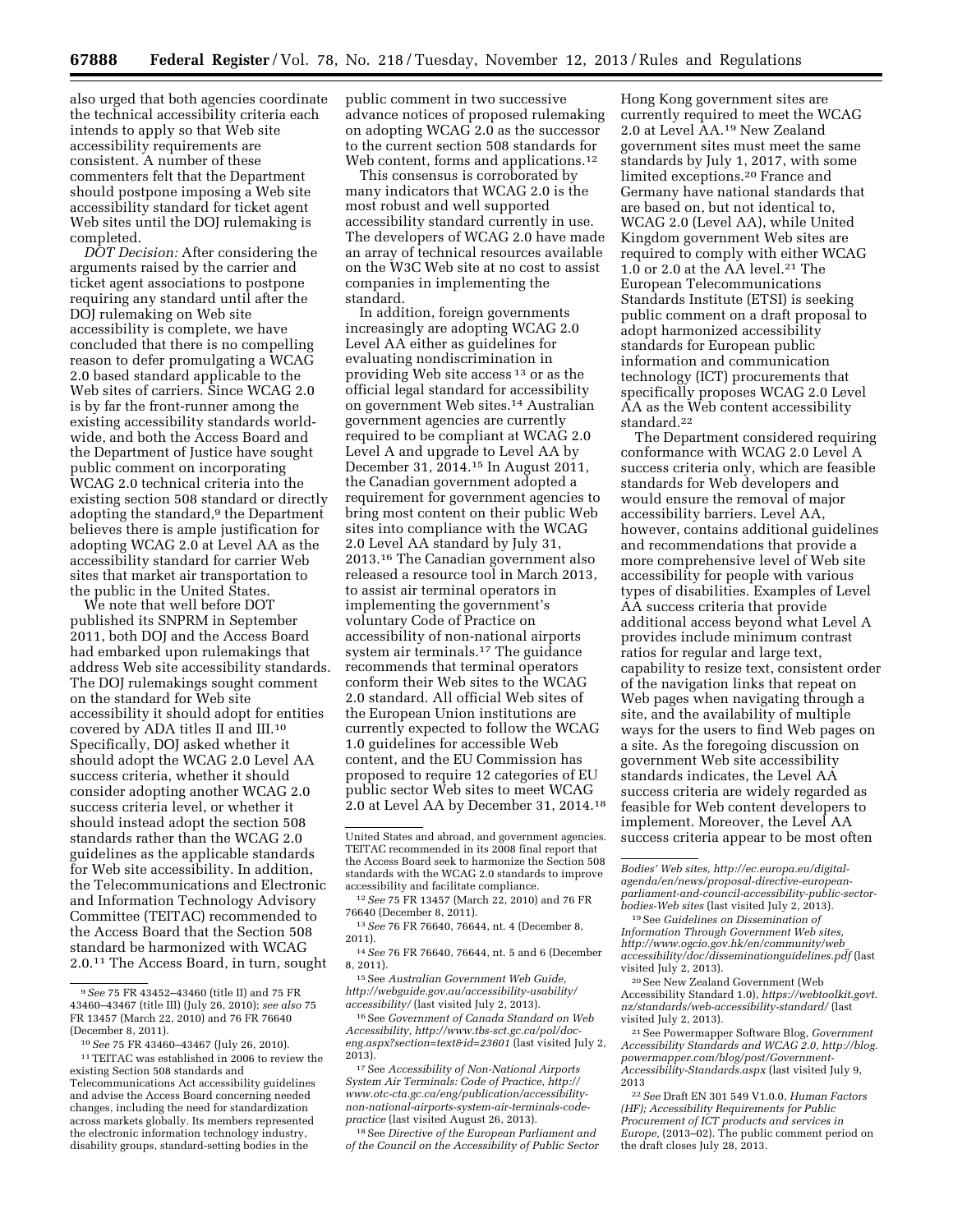specified when conformance with WCAG is required and are most often adopted when Web sites voluntarily use WCAG.23 Level AAA success criteria, while providing a high level of accessibility, are not recommended for entire Web sites because they are much more challenging to implement and all criteria cannot be satisfied for some Web content.24 For these reasons, the Department is persuaded that Level AA is the compliance level that can provide the highest practicable level of Web site accessibility.

Regarding the carrier associations' assertion that requiring airlines to comply with the WCAG 2.0 standard sets ''a very high bar that exceeds federal government Web site accessibility requirements,'' we believe they overstate the actual differences between the section 508 and WCAG 2.0 standards. From a practical standpoint, WCAG 2.0 success criteria largely standardize best practices that were developed in response to the requirements of the current section 508 standards. In addition, WCAG 2.0 success criteria that do not correspond to the current section 508 standards were developed to address perceived gaps and deficiencies in the current section 508 standards. Overall, the WCAG 2.0 success criteria spell out more specific requirements for aspects of the Web site coding function than section 508 provides, such as consistent identification of functional elements that repeat across Web pages, specific standards for color contrast, multimedia player controls, and compatibility with assistive technology.

2. Usability and Performance Standards

*The SNPRM:* In the September 2011 SNPRM preamble, we asked for comment on whether we should adopt a performance standard in lieu of or in addition to the proposed technical standards in the final rule, as well as on the types and versions of assistive technologies to which performance standards should apply. We also sought comment on the feasibility and value of requiring airlines to seek feedback from the disability community on the accessibility of their Web sites through periodic monitoring and feedback on their usability. In addition, we wanted to know whether the Department should require carriers to develop guidance manuals for their Web site developers on implementing the WCAG 2.0

standard so that their Web sites are functionally usable by individuals with disabilities.

*Comments:* Disability advocacy organizations strongly urged the Department to adopt a set of performance standards in addition to the WCAG 2.0 Level AA technical standard. ACB and AFB advocated the adoption of a general performance standard consistent with the broader accessibility standard of effective communication articulated in the DOJ ADA title II and III regulations.25 They argued that mere compliance with the technical standards would not be enough to ensure that Web sites would be fully accessible to people with disabilities. NFB, ABC, NCIL, CCD, and BBI also supported pairing the WCAG technical standard with a performance standard to ensure accessibility and usability by a range of individuals with sensory, physical, and cognitive disabilities. Acknowledging the difficulty of measuring performance standards, NCIL suggested several possible measures, including the rate of success of users with disabilities in accomplishing various tasks on the Web site, the average time it takes for a group of users with disabilities to accomplish a task as compared to a group of nondisabled users, and required compatibility of a Web site with the most widely used accessibility software and technologies to ensure usability by as many people as possible.

While most industry commenters did not specifically address performance standards, the carrier associations opposed the adoption of any kind of prescriptive standard, including specific performance standards. ITSA noted that making Web pages accessible involves performance trade-offs and that imposing rigid performance standards would result in costs and technical challenges that may not be feasible. The Cornell e-Rulemaking Initiative (CeRI), an academic initiative working to facilitate public comment on DOT rulemakings, sought to conform its Web site to WCAG 2.0 at Level AA in preparation for soliciting public comments on DOT's rulemaking on Web site and kiosk accessibility. Their experience led them to conclude that applying performance standards broadly may have limited usefulness. They note, for example, that performance standards are typically developed based on a

specific version of a specific assistive technology used to access Web sites and therefore are not useful for testing earlier versions of the technology (e.g., a Web site that meets a performance standard accessed by a user with the latest version of JAWS screen reader software may not meet the performance standard if accessed using an earlier version of the software). They also noted that with regard to specific assistive technologies, compatibility with evolving technical standards and user proficiency has an impact on whether performance standards are helpful in testing the usability of a Web site. ITI expressed concern about the many questions related to specific combinations of browsers, operating systems, assistive technologies, and disability types that would need to be considered and the cost impact of developing and testing specific performance standards. As an alternative, ITI suggested introducing a mechanism for end users of a Web site that already meets the WCAG 2.0 technical standard to be able to report on specific accessibility issues encountered on that Web site.

BBI supported a requirement for carriers to develop internal guidance manuals, pointing out that such documents are useful for training new or temporary employees on implementing the standard and preventing new accessibility barriers on the Web site. CCD stated that DOT should act now to develop guidance for carriers on how to implement technical accessibility standards so that their Web sites will be functionally usable. DRNJ, on the other hand, noted that since a substantial amount of free training and guidance materials are presently available online, a requirement for each carrier to develop its own guidance manual would appear to be unnecessary. They recommended that if there is a need for airline-specific material, the Department should contract with a university or other provider to create a national center for training and technical assistance. The carrier associations felt that requiring carriers to produce a guidance manual would further burden staff members already busy implementing other passenger protection requirements.

*DOT Decision:* The Department is persuaded that adopting specific performance standards at this time is premature. We strongly believe that specific measures to ensure the usability of Web sites that meet the WCAG 2.0 standard are necessary, however. We therefore are requiring carriers to consult with members of the disability community to test and provide feedback

<sup>23</sup>See *WCAG 2.0 Overview, [http://](http://www.evengrounds.com/wcag-tutorial/overview) [www.evengrounds.com/wcag-tutorial/overview](http://www.evengrounds.com/wcag-tutorial/overview)* (last visited July 2, 2013).

<sup>24</sup>See Web Content Accessibility Guidelines (WCAG) 2.0, *<http://www.w3.org/TR/WCAG/>* (last visited August  $22$ , 2012.)

<sup>25</sup>The Department of Justice requires covered entities to ensure effective communication through auxiliary aids and services that are ''provided in accessible formats, in a timely manner, and in such a way as to protect the privacy and independence of the individual with a disability.'' See 28 CFR 35.160 (b) and 28 CFR 36.303(c)(1)(ii).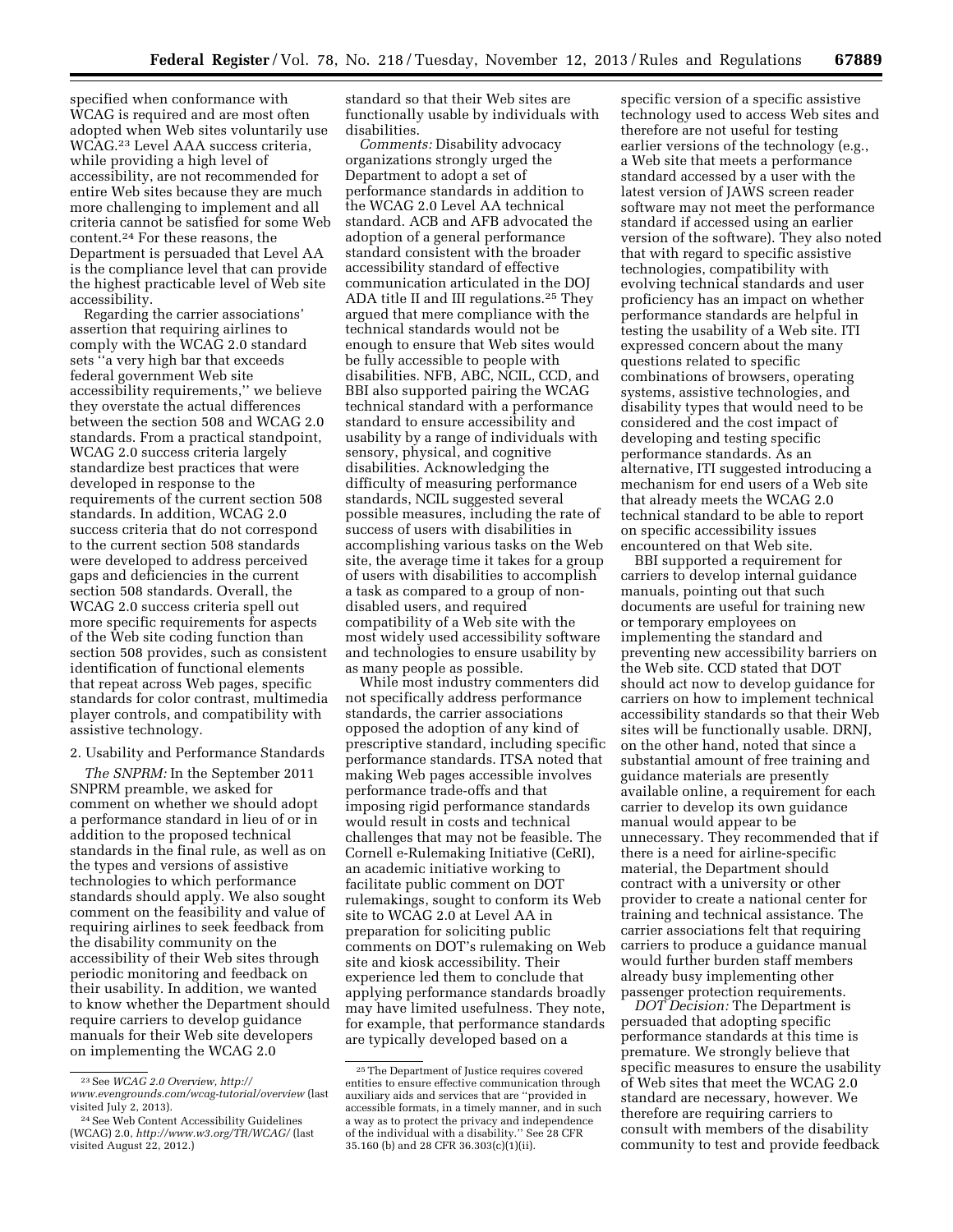on the usability of their Web sites before the applicable compliance deadline. A carrier is not required to pay a group or individual representing a disability type to test its Web site. Although we believe that it is very unlikely that a carrier would be completely unable to find anyone with whom to consult, if after making a reasonable effort a carrier is unable to find a person or group representing a disability type that will test the carrier's Web site at no expense to the carrier and within a reasonable time period, the carrier has fulfilled its obligation with respect to the requirement.

It is worth noting that the Department has required consultation with disability organizations in implementing certain provisions of its disability regulation (14 CFR part 382) since March 1990. In the March 1990 final rule, the Department mandated that airlines consult with organizations representing persons with disabilities in developing their employee training programs. In the preamble to this 1990 final rule, we explained that ''[t]he Department continues to believe that disability groups are a major resource for carriers, to help them devise practical and comprehensive procedures for accommodating passengers with a wide variety of disabilities. Consultation basically means making reasonable efforts to obtain the views of disability organizations: there is no list of organizations or type of contacts that the rule specifically mandates.'' See 55 FR 8008, 8043 (March 6, 1990).

More recently, we refined this requirement in the May 2008 final rule in response to concerns raised by foreign carriers. In their comments on the 2004 Foreign Carriers NPRM, some foreign carriers objected to consulting with disability groups, saying that the requirement should be waived if they could not find a local disability group to consult. Disability groups responded to these comments by suggesting that such a waiver was unnecessary because the U.S.-based staff of the airline could consult with U.S. groups if necessary. The following excerpt from the preamble to the 2008 final rule discusses the Department's decision regarding changes to the consultation requirement: ''While U.S. disability groups can undoubtedly be a useful resource for both U.S. and foreign carriers, we do not believe it would be realistic to require foreign carriers to seek out U.S. disability groups for consultation (in many cases, U.S.-based personnel of these carriers would be operations staff, not management and training officials). Consequently, we have modified the language of this

provision to refer to seeking disability groups in the home country of the airline. If home country disability groups are not available, a carrier could consult individuals with disabilities or international organizations representing individuals with disabilities. We do not believe that a waiver provision is needed, since it is unlikely that a carrier would be completely unable to find anyone—home country or international disability groups, individuals with disabilities—with whom to consult. As a matter of enforcement policy, however, the Department would take into consideration a situation in which a carrier with an otherwise satisfactory training program documented it had made good faith efforts to consult but was unable to find anyone with whom to consult.'' 73 FR 27614, 27643 (May 13, 2008). The Department also already requires U.S. and foreign carriers to consult with local service animal training organization(s) in providing animal relief areas for service animals at U.S. airports.

Similarly, in this final rule, the Department is requiring carriers to consult with individuals with visual, auditory, tactile, and cognitive disabilities or organizations representing these disability types (e.g., American Federation of the Blind, National Federation of the Blind, National Association of the Deaf, Arthritis Foundation, United Cerebral Palsy, The Arc, etc.) in testing the usability of their Level AA-compliant Web sites. Carriers may consult with any individuals and/or local, national, or international disability organizations whose input collectively can help them determine how effectively their accessible Web site addresses the functional limitations of people with visual, auditory, tactile, and cognitive disabilities. To the extent that individuals on a carrier's disability advisory board represent these disability types, the carrier may consult with those individuals to satisfy the requirement. For disabilities of the types listed above that are not represented on their advisory boards, carriers will be obliged to consult with outside individuals or organizations representing those disability types. We believe that it is very unlikely that a carrier would be completely unable to find anyone with whom to consult either unaffiliated individuals with disabilities or members of a home country or international disability group—that represent these disability types and who use or want to use a carrier's Web site. As a matter of enforcement policy, however, the

Department would take into consideration a situation in which a carrier documented that it had made good faith efforts but was unable to find a group or individual willing or able to consult within a reasonable time period. While the consultation requirement does not mandate that carriers modify their Web sites using all the feedback obtained from the consultations, we encourage carriers to make any changes necessary to ensure access by people with these functional limitations to the extent that such changes are not unduly burdensome to implement.

We note that although the WCAG 2.0 standard is geared to making Web sites accessible to a wide range of individuals with disabilities, the developers of WCAG 2.0 emphasize that the guidelines are not able to address the needs of people with all types, degrees, and combinations of disability. Some disability advocates have criticized WCAG 2.0 as falling short in providing equal accessibility for individuals with cognitive disabilities.26 These advocates observe that certain WCAG 2.0 Level A and Level AA success criteria target certain accessibility issues such individuals face (e.g., Success Criterion 2.2.1—Adjustable Timing, 2.4.7—Focus Visible such that any keyboard operable user interface has a mode of operation where the keyboard focus indicator is visible, 3.3.1—Error Identification, 3.3.3—Error Suggestion, and 3.3.4— Error Prevention). The advocates note, however, that the most significant issues such as difficulty comprehending text are addressed by optional Level AAA success criteria. Those criteria include Success Criterion 3.1.5—Reading Level that requires supplementary content or a version of the content that does not require reading ability greater than lower secondary level, and Success Criterion 1.4.8—Visual Presentation requiring unjustified text, text width no more than 80 characters, line spacing of at least one and a half lines within paragraphs, capabilities for users to select text and background colors and resize text up to 200%, and other features to assist with difficulties in tracking and comprehending text. With nearly 5% of the U.S. population reporting some kind of cognitive disability in 2011,27 the Department

<sup>26</sup>Richardson, Allie (November 29, 2011). *Those WCAG Forgot: Designing for the Cognitively Disabled.* Retrieved July 16, 2013 from *[http://](http://orange.eserver.org/issues/7-2/richardson.html) [orange.eserver.org/issues/7-2/richardson.html.](http://orange.eserver.org/issues/7-2/richardson.html)* 

<sup>27</sup>Erickson, W., Lee, C., von Schrader, S. (2013). Disability Statistics from the 2011 American Community Survey (ACS). Ithaca, NY: Cornell University Employment and Disability Institute (EDI). Retrieved July 16, 2013 from *[www.disabilitystatistics.org.](http://www.disabilitystatistics.org)*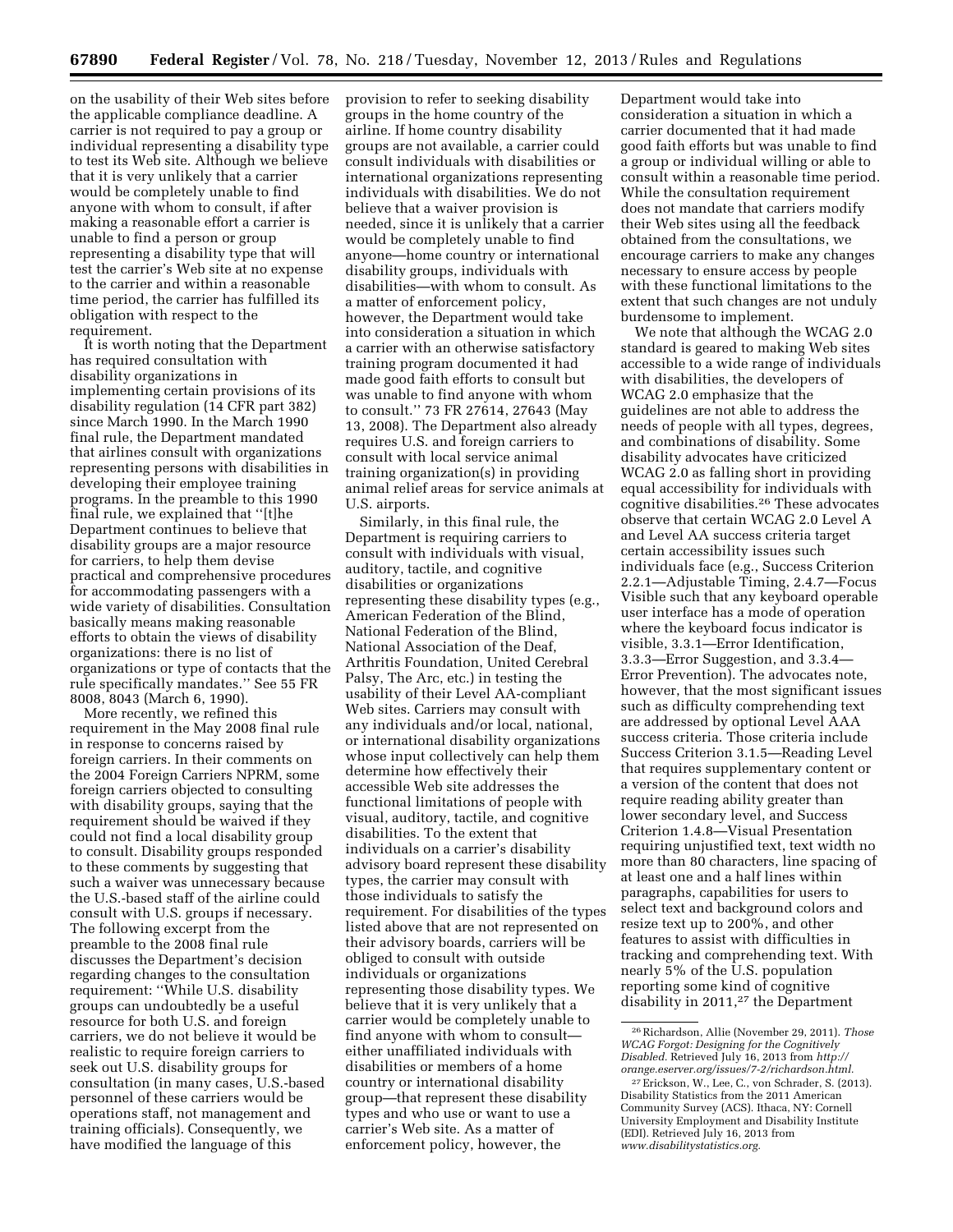acknowledges that even the best accessibility standards currently available fall short of providing the accessibility needed by many individuals with cognitive impairments. We are nonetheless encouraged that the WCAG developers recognize these needs and support additional measures to advance cognitive, language, and learning access that can be taken within WCAG 2.0 itself and other ways that go beyond what can go into the standard.28 As efforts to improve accessibility for different kinds of disabilities continue, usability testing with individuals representing a variety of disabilities will help in the interim to improve access until measurable success criteria to address specific unmet needs can be developed. We believe that the usability testing strikes a balance between taking reasonable steps to ensure usability, while limiting the potentially significant costs of meeting performance standards having minimal usefulness to individuals with disabilities. The Department encourages disability advocacy organizations to work with carriers to provide Web site usability feedback, both during the development and testing process and after the accessible Web site has been published.

With regard to adopting a requirement for carriers to develop guidance manuals, the Department concurs that the benefits do not outweigh the costs. There is an abundance of readily available guidance on the W3C Web site with detailed information on implementing and testing each of the technical criteria for each WCAG 2.0 conformance level. In addition, consultation with members of the disability community on the usability of conformant Web sites will enhance the available technical guidance and ensure that carriers have practical feedback to guide their efforts. As Web content is updated and Web development standards evolve, we encourage carriers to continue soliciting feedback from users with disabilities as the best way to ensure the ongoing accessibility and usability of their Web sites.

3. Scope—Web Sites and Other Electronic Information and Communication Technologies

*The SNPRM:* Our proposal to require carrier Web site accessibility was limited to all public-facing content on a carrier's primary Web site marketing air transportation to the general public in the United States. We did not propose

to apply the accessibility standard to any other Web site a carrier may own, lease, or control (e.g., a mobile Web site) or to primary carrier Web sites marketing flights exclusively to the public outside of the United States. The Department asked for comment on whether we should limit the requirement to certain portions of the primary Web site (e.g., booking function, checking flight status), whether the requirements should extend to mobile carrier Web sites and to other electronic information technologies (e.g., email or text messaging) used by carriers, and whether any third-party software downloadable from a carrier's Web site should be required to be accessible.

Covered Content on Primary Web Sites

*Comments:* Regarding the scope of the Web site accessibility requirements, in general the carrier associations and several individual carriers advocated limiting the scope to pages on the primary Web site or on a mobile Web site involved in booking air transportation. The carrier associations, which strongly advocated for flexibility and alternative approaches to making Web sites accessible, urged the Department to consider four options for providing Web site accessibility from which carriers could choose. The first option was a text alternative Web site that would provide only the core air travel information and services (not all of the public-facing content) offered on the primary Web site. The second option would also provide only core air travel information and services on a mobile Web site that meets the MWBP 1.0 standard and is accessible from a link on the primary Web site or that automatically loads on a Smartphone or other mobile device. The third option would allow a carrier to make the Web pages that provide core air travel information and services on a primary Web site accessible using any Web accessibility standard. The fourth option would only require carriers to make newly created Web pages on a primary Web site accessible using any Web accessibility standard starting two years from the final rule effective date. None of the options suggested by the carrier associations would require that all public-facing content on a primary Web site be accessible, although the fourth option might eventually lead to that result. Commenters who supported flexibility and carrier choice also expressed the view that fewer compliance options would inhibit carrier innovation and use of new technologies, limit Web site utility for all passengers, and result in an undue

burden for the industry. Other industry commenters such as AAI supported the WCAG 2.0 accessibility standard, but also favored an approach that would limit the public-facing content on a primary Web site that must meet that standard. Some commenters who supported limiting the scope of covered primary Web site content argued that the cost of making large numbers of infrequently visited pages accessible will outweigh any benefit to the few people with disabilities who might visit them. Others argued that providing the core air travel functions in an accessible format on a mobile or text alternative Web site was a reasonable solution because it would be less costly than making their primary Web sites accessible and still provide passengers with disabilities essential air transportation service information. We note that carriers generally were in agreement with the core air travel information and services listed in the second tier of the phased compliance schedule proposed in the September 2011 SNPRM and to applying some accessibility standard to all associated Web pages. One carrier that did not support applying accessibility standards to carrier Web sites suggested that carriers be required to provide a phone number to an accessible phone line where equivalent information and services could be obtained. In its view, this was the best alternative because it would provide personalized service to passengers with disabilities and avoid the imposition of high Web site conversion costs on carriers.

Disability advocacy organizations and individuals who self-identified as having a disability unanimously supported the Department's proposal to require that all public-facing content on a carrier's primary Web site be accessible. A few commenters who selfidentified as having disabilities did not oppose the use of text-only Web sites for achieving accessibility, but none supported access to anything less than all public-facing content on a carrier's Web site. ITI, the association of leading information and communication technology companies, stated unequivocally that the complete Web site (all public-facing content on a carrier's primary Web site versus only portions necessary to providing core air travel services and information) should comply with the WCAG 2.0 standard at the conclusion of the implementation period. The majority of individual commenters identifying as having a disability and all commenters representing disability advocacy organizations were also adamantly

<sup>28</sup>Clark, Joe (November 26, 2006). *Letter of invitation re cognitive language and learning aspects of WCAG 2.0.* Retrieved July 16, 2013 from *[http://joeclark.org/access/webaccess/WCAG/](http://joeclark.org/access/webaccess/WCAG/cognitive/message061122.html) [cognitive/message061122.html.](http://joeclark.org/access/webaccess/WCAG/cognitive/message061122.html)*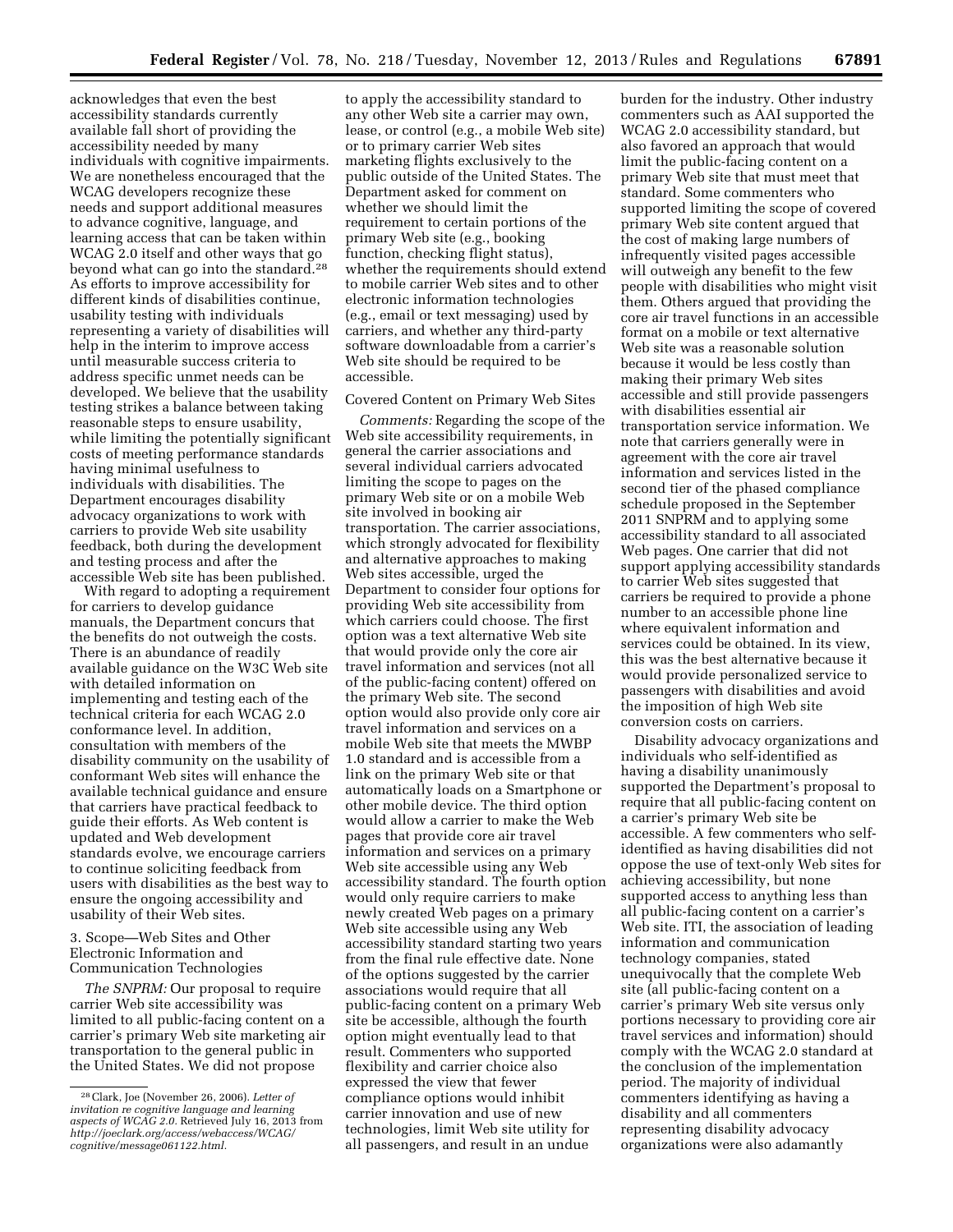against the use of text-only Web sites as an alternative to making the primary Web site accessible. Their reasons for opposing the text-only sites will be explained in the discussion on conforming alternate versions later in this preamble.

*DOT Decision:* The Department considered the arguments raised by carriers and carrier associations in support of compliance options that limit the scope of primary Web site content that must be accessible. While the proposed options would undoubtedly result in cost savings to carriers, they are not the only way to reduce the cost of making Web sites accessible. Moreover, and most importantly, such options are not acceptable because the purpose of requiring Web site accessibility is to attempt to ensure that passengers with disabilities have equal access to the same information and services available to passengers without disabilities. Therefore, the Department has decided to retain in the final rule the requirement we proposed that public-facing content on a carrier's primary Web site marketing air transportation to the general public in the United States must be accessible. The statutory definition of air transportation includes interstate transportation or foreign air transportation between a place in the United States and a place outside of the United States. See 49 U.S.C. 40102 (a) (5). For a carrier whose primary Web site markets (i.e., advertises or sells) air transportation to the general public in the United States this generally means that all public-facing Web content is covered. For a carrier whose primary Web site markets air transportation as defined above and other flights to the general public in and outside of the United States, only public-facing content on the Web site marketing air transportation to the general public in the United States must be accessible. We recognize that some technical difficulty may be involved for foreign carriers applying the accessibility standard to Web sites marketing air transportation to the public in the United States that draw on data sources not required to be accessible under our rules. We are not convinced; however, that the effort to ensure the data from such sources can be used on the covered Web site will involve such significant expense as to cause an undue burden. At the same time, there is no requirement for carriers to make Web pages that market air transportation to the general public outside of the United States on a covered Web site accessible. Therefore, for covered Web sites that

market both air transportation as defined above and other flights not within the scope of this rule, we expect carriers to do what is necessary to render Web pages marketing air transportation to the general public in the United States accessible. Carriers will have to decide the best approach to making the covered Web content accessible based on their business priorities and available resources. As a practical matter, we recognize that the most technically efficient and cost effective way to ensure that covered pages meet the accessibility standard may be for carriers to make all Web pages accessible on a Web site that markets air transportation to the general public both inside and outside of the United States and/or markets flights not covered by the rule. Therefore, we encourage carriers to bring Web pages covered by the accessibility requirements into compliance with the WCAG 2.0 Level AA standard using the technical approach that is most feasible for them given the content and infrastructure architecture of their Web sites.

Mobile Web Sites, Mobile Apps, and Other Electronic Communication Technology

*The SNPRM:* The Department sought comment on whether carriers should be required to ensure that their mobile Web sites meet the WCAG 2.0 standard at Level AA or follow the W3C's MWBP 1.0, or both. We asked whether carriers should be required to ensure that any third party software downloadable from a link on the carrier's Web site (e.g., deal finding software) is accessible and to ensure other carrier-initiated electronic communications such as reservation confirmations, flight status notifications, and special offer emails are accessible. We also requested input on the costs and technical feasibility of ensuring that such content is accessible.

*Comments:* The Department received a number of responsive comments to our questions about the accessibility of mobile Web sites and other electronic information and communication technologies. Several advocacy organizations for individuals with vision impairment were pleased that the Department had acknowledged that primary Web sites represent only a portion of the air travel-related electronic information and communication that pose barriers to people with disabilities. These organizations strongly urged the Department to go further and require carriers to ensure that their mobile Web sites and other technologies used for electronic customer interface (e.g.,

email, text messages, and mobile applications) are accessible. Some commenters representing advocacy organizations urged the Department to require carriers to make their mobile Web sites conform to the W3C's MWBP, while others urged us to require mobile Web sites to conform to the same WCAG 2.0 Level AA standard as primary Web sites. Regarding mobile applications (apps), while some of these commenters acknowledged that most mobile phones are not yet fully accessible to blind and other visually impaired users, they felt strongly that mobile apps may overtake Web sites and kiosks as the method of choice for looking up flight information, selecting seats, checking in, etc. within the next few years. They urged the Department to require carriers to ensure that their apps are compatible with the built-in or external assistive technologies that individuals with disabilities use. Specifically, they asked us to require carriers to meet the accessibility standards developed by operating system developers (e.g., Apple's *Human Interface Guidelines* for mobile apps designed for Apple's iOS mobile operating system) or another recognized standard known to be compatible with available external assistive technology. As discussed earlier, a few of these commenters also urged the Department to adopt in 14 CFR part 382 DOJ's ''effective communication'' standard under ADA titles II and III and require accessibility of all electronic information and communication technologies used by carriers to interface with their customers. NCIL advocated that the Department take a stronger stance in its rulemakings to reflect the broader rights of people with disabilities to technology access as described in Section 508. By way of comparison, they observed the efforts of government agencies to effectively communicate with people from diverse cultural backgrounds by making their regulations and guidance documents available in multiple languages on agency Web sites, through printed media, and via interpreters on the telephone. NCIL believes that the same concentrated and sustained effort to include people with disabilities is overdue. They further regard failure to move in the direction of greater access for people with disabilities across the spectrum of electronic information and communication technologies as ''unacceptable, unfair, and discriminatory'' stating: ''. . . mandates for accessibility of Web sites . . . [are] long overdue; DOT must not make the same mistake by neglecting to address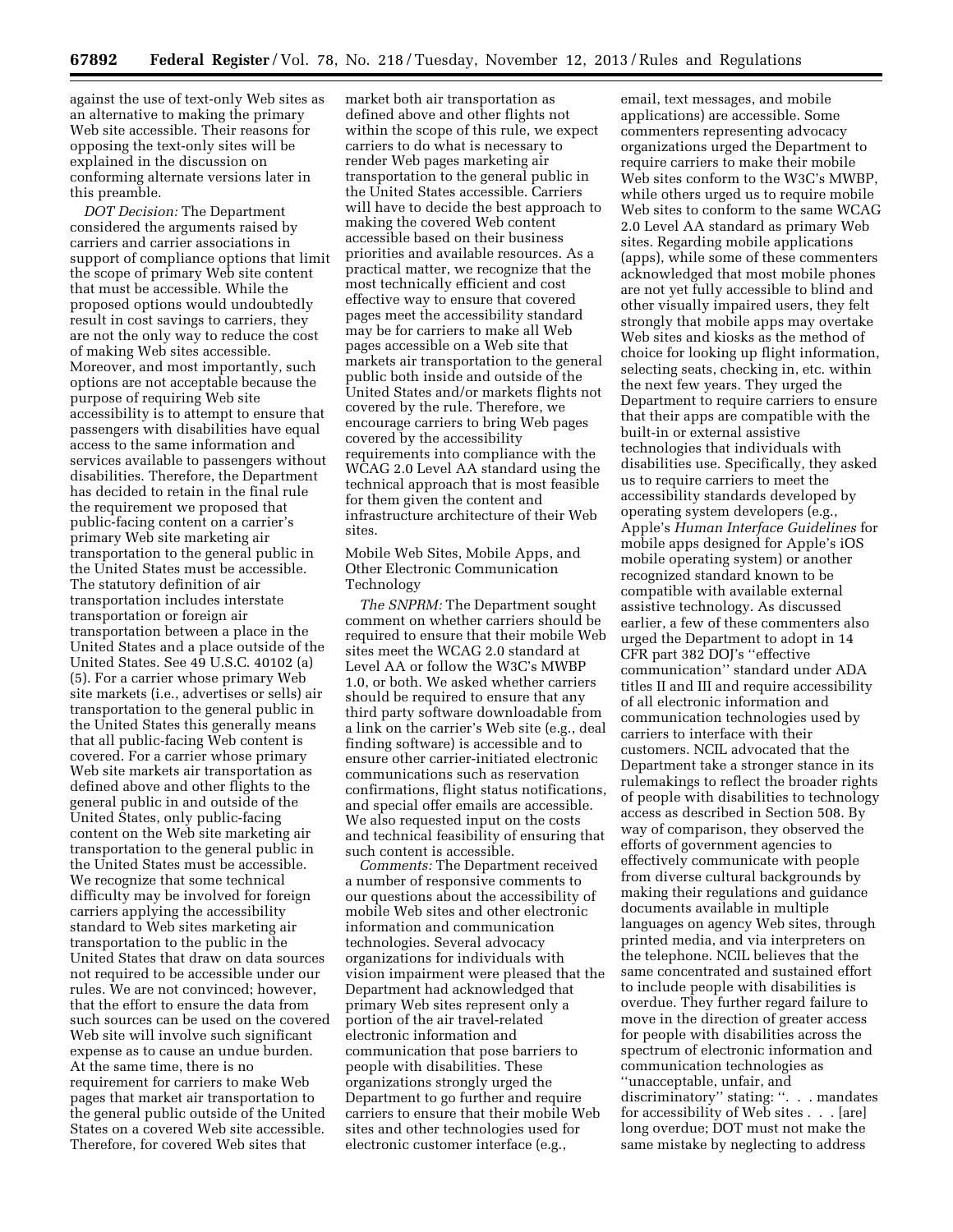mobile apps until several years from now.''

Carrier associations and individual carriers generally supported applying an accessibility standard to mobile Web sites only when the mobile Web site is the platform for making the content of a carrier's primary Web site accessible. They acknowledged that mobile Web sites typically do not contain all the content of primary Web sites. ITSA encouraged us to adopt a flexible standard for mobile Web sites (e.g., the W3C's MWBP). In general, industry commenters either expressed opposition or did not comment on our questions regarding accessibility of other electronic information and communication technologies used by carriers to interface with their customers.

*DOT Decision:* The Department unequivocally supports full accessibility of all electronic information and communication technologies used by the air transportation industry to interface with its customers. We believe that certain factors, however, preclude introducing new accessibility requirements for electronic information and communication technologies other than Web sites at this time. Four factors weighed most heavily in our decision: (1) No accessibility standard specifically for mobile Web sites exists at this time; (2) accessibility standards such as WCAG 2.0 cannot be readily applied to mobile applications designed for mobile platforms that are not accessible; (3) most mobile devices currently on the market are not accessible to individuals who are blind or visually impaired; and (4) the need to focus carrier attention and resources on bringing existing Web sites into compliance with WCAG 2.0 Level AA. We believe the best approach to expanding accessibility of electronic information and communication technology in the air travel industry is to allow carriers to focus their resources on bringing the covered public-facing content of their primary Web sites into full compliance with the WCAG 2.0 Level AA standard. As they do so, they will acquire expertise and develop technical efficiencies in implementing the standard. We have decided, therefore, not to require that mobile Web sites, email, text messaging, mobile apps, and other electronic communication technologies be accessible at this time. Nonetheless, we encourage carriers to develop their mobile Web sites in conformance with the W3C's current MWBP until such time as a standard for mobile Web sites is developed and adopted. We also encourage carriers to immediately begin incorporating accessibility features into

email, text messaging, and other information and communication technologies they use to the extent feasible. Doing so will immediately and incrementally increase access to those technologies for individuals with disabilities. In addition, it may make compliance with any accessibility standard the Department may require for such technologies in the future easier and less costly.

Embedded Inaccessible Third-Party Plug-In Applications and Links to Inaccessible External Web Sites and Applications

*Comments:* Carrier Web sites may contain content that can only be read using a software application owned and developed by a third party. Such applications may be hosted (embedded) on the carrier's Web site, or the Web site may contain a link to an external Web site where the application resides. In the September 2011 SNPRM, the Department sought comment on whether third-party software downloadable from a carrier's Web site (embedded) should be required to be accessible. The carrier associations opposed any such requirement, reiterating their position that the Department should regulate the entities providing the software directly when it is within the scope of its authority to do so. Disability advocacy organizations commenting on the issue urged the Department to require carriers to ensure that downloadable third-party software is accessible. These commenters pointed out that any contracts carriers have with the entities producing such software should contain a provision requiring that it meet the WCAG 2.0 standard. They specifically noted that section 382.15(b) requires carriers contracting for services that must be provided under Part 382 to ensure that the contracts stipulate that the vendor provide the service in accordance with Part 382. They reasoned that if Part 382 requires a carrier's public-facing Web content to be accessible, and the carrier contracts with a third party to provide downloadable software on its Web site, the contract must stipulate that the software meets the WCAG 2.0 standard. In addition, they urged the Department to require carriers to work proactively with the producers of inaccessible software that resides on an external Web site but can be reached from a link on the carriers' Web sites to repair any accessibility issues.

*DOT Decision:* The Department has considered the impact on Web site accessibility of various scenarios involving inaccessible third-party software embedded on a carrier's Web site and links to inaccessible Web sites or software that reside on an external Web site. In the case of an inaccessible third-party software, such as a deal finder software, embedded directly on a carrier's Web site, the Department believes that allowing exceptions for such software on an otherwise accessible Web site could significantly undermine the goal of equivalent access to Web site information and services for people with disabilities. Many companies today sell off-the-shelf Web software (e.g., JavaScript menus) used by Web site authors. A general exception allowing carriers to embed inaccessible plug-in software developed by third parties on an otherwise accessible Web site over time could result in significant portions of Web sites being excepted from compliance with the WCAG 2.0 standard.

The Department believes it is incumbent on carriers that intend to host third-party software of any kind on their Web sites to work with the developers to ensure that such software meets the WCAG 2.0 standard. This rule does not, however, prohibit a carrier from having links on its primary Web site to external Web sites and thirdparty software that are partially or entirely inaccessible. Such links are acceptable so long as there is a mechanism on the carrier's Web site informing the user that the third party software or external Web site may not follow the same accessibility policies as the primary Web site. For example, if a carrier's Web site has links to inaccessible external Web sites containing information and consumer comments about the carrier's services (e.g., social media Web sites such as Facebook, Twitter, and YouTube), the carrier must provide a disclaimer when the link is clicked informing the user that the external Web site is not within the carrier's control and may not follow the same accessibility policies (See links to Facebook, Twitter, and YouTube on the Social Security Administration home page *<http://ssa.gov>*). While this approach is acceptable, we urge carriers generally to avoid linking to external resources that are known to be inaccessible and to work with the authors of the external sites whenever possible to develop accessible modules. For example, Facebook, Twitter, and YouTube have collaborated successfully with the Web site developers of certain government agencies to provide an accessible interface for agency-related content (e.g., see links to Facebook, Twitter, and YouTube on the homepages of the Department of Education at *<http://ed.gov>*and the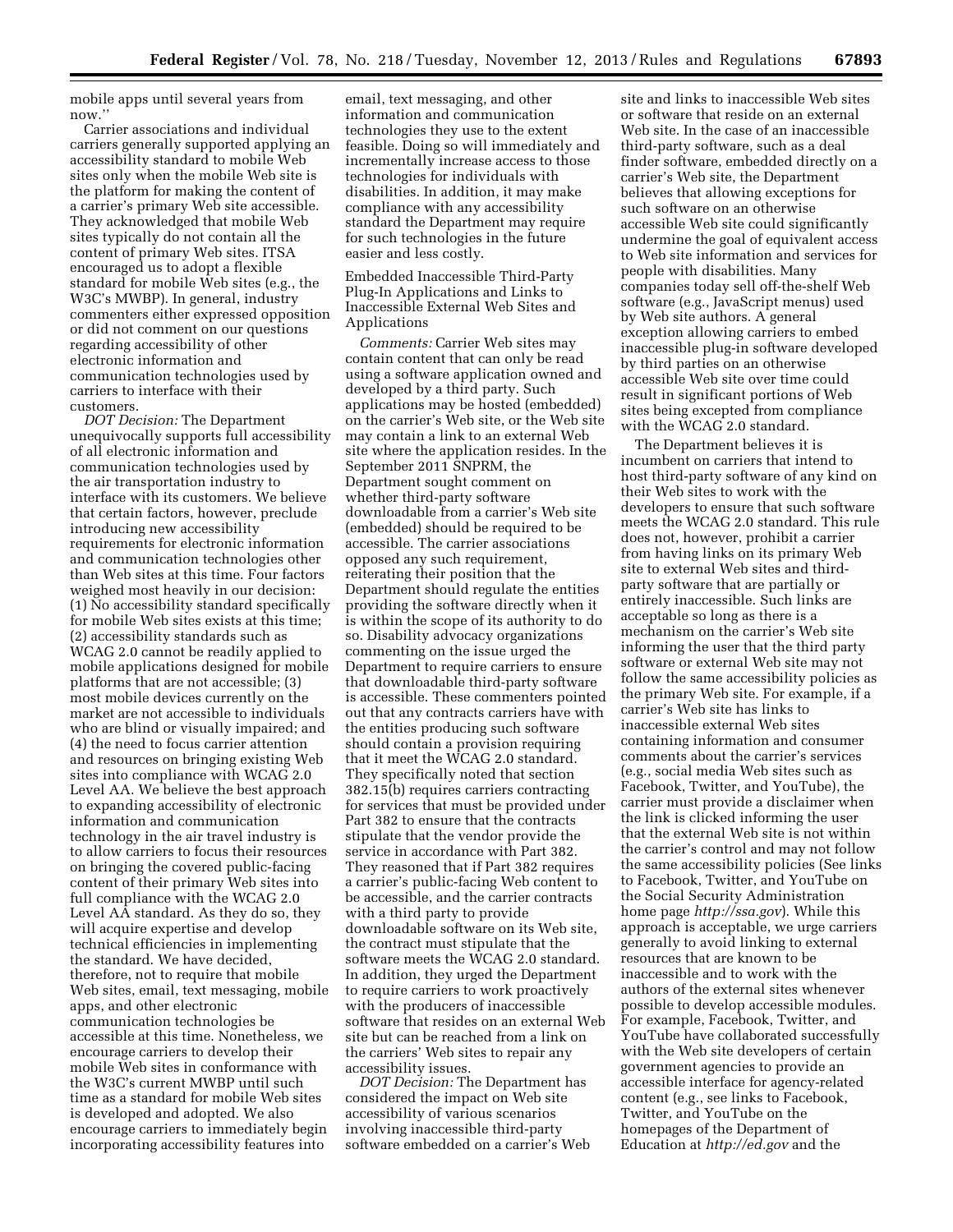Department of Homeland Security at *<http://dhs.gov>*).

# 4. Applicability

*The SNPRM:* We proposed to apply the WCAG 2.0 Web site accessibility standard to U.S. and foreign carrier primary Web sites that market (i.e., advertise or sell) air transportation to the general public in the United States. We asked whether the requirements should apply to the Web sites of the largest U.S. and foreign air carriers only (e.g., those that operate at least one aircraft with more than 60 seats), of carriers that offer charter service only, and of carriers that advertise air transportation but do not sell airline tickets. As discussed above, the Department also proposed to require both U.S. and foreign carriers to ensure the accessibility of Web sites owned or controlled by agents that are not small business entities and to permit carriers to market on the inaccessible Web sites of small ticket agents, if they ensure that those small agents make Web-based discount fares and amenities available to passengers who indicate they are unable to use the agent's Web site. We sought comment on whether we should directly require ticket agents to ensure the accessibility of their Web sites under 49 U.S.C. 41712, rather than indirectly through the carriers. We also proposed to require that carriers disclose (and make available to sell) Web-based discounts and waive telephone or ticket counter reservation fees for customers indicating that due to a disability they are unable to use a carrier's inaccessible Web site (before the Web site conversion deadline). Finally, since individuals with certain disabilities (e.g., deaf-blind) may not be able to use a Web site that meets the WCAG 2.0 standard at Level AA without assistance, we proposed to require carriers to disclose and make available Web-based discounts and waive telephone or ticket counter reservation fees for customers indicating that due to a disability they are unable to use the carrier's accessible Web site after the Web site conversion deadline.

# Applicability to Carrier Web Sites

*Comments:* Overall, the majority of commenters favored our proposal to apply the Web site accessibility requirements to primary carrier Web sites that market air transportation to the general public in the United States. Despite their disagreements with the proposed technical standard, the scope of covered Web site content, and the implementation time frame, both U.S. and foreign carriers were nearly unanimous in supporting the concept of carrier Web site accessibility. There

were some comments, particularly among industry commenters, in favor of limiting applicability of the Web site accessibility requirements based on carrier size or Web site function.

The carrier associations who commented jointly urged the Department to apply the accessibility standard only to carrier Web sites that offer *and* sell air transportation. In their view, carrier Web sites that advertise air transportation but do not sell airline tickets should be excluded from coverage. Condor Flugdienst noted that foreign carriers operating a small number of weekly flights to and from the United States should be permitted an alternative means of compliance rather than having to make an investment in Web site accessibility similar to that of foreign carriers that operate more frequent covered service. All Nippon (ANA) concurred with the notion that basic information on carrier Web sites should be accessible to consumers with disabilities but stated that revising its Web sites targeting only U.S. consumers is impractical because all its Web sites (e.g., targeting Japan, Asia, Europe) draw on common data sources. The Regional Airline Association asserted that compliance costs for smaller carriers operating aircraft with 60 or fewer passenger seats would far outweigh the benefits but did not explicitly support excluding Web sites based on carrier size. One industry commenter suggested that DOT should exclude small or very small carriers with inaccessible Web sites from the accessibility requirements as long as the large partner carriers handling online ticket sales, check-in, etc., on their behalf also host on their own accessible Web sites the core air travel information and services available on the smaller airlines' inaccessible Web sites. There were very few comments by individual members of the public and none by commenters representing the disability community in favor of excluding any primary carrier Web sites from coverage.

Carriers raised no objections to the provisions to require disclosure of Webbased discounts and amenities and waiver of reservation fees not applicable to other customers for individuals with disabilities who notify the carrier that they are unable to use a Web site due to their disability. Some pointed out that this service is already required by Part 382 so compliance would not pose any additional burden. Others expressed the view that this provision by itself would meet the service needs of customers with disabilities without imposing the cost of compliance with the WCAG standard.

Several disability commenters, however, expressed dissatisfaction with the disclosure and fee waiver measures currently required by the Department when a carrier's Web site is not accessible. These commenters maintained that carriers frequently do not provide the discount information or do not waive reservation fees even when the individual identifies as having a disability. In 2010, Dr. Jonathan Lazar and students at the Department of Computer and Information Sciences of Towson State University conducted a study involving test calls to major carriers to determine how consistently carriers comply with these requirements. Their findings suggested that there are compliance problems. After placing a series of 60 phone calls (15 calls to each of 4 major carriers), students who self-identified as blind and specifically stated that they were unable to access the carrier's Web site noted at least one instance per carrier of price discrimination (e.g., discounted Web-based fares offered online were not disclosed to the caller or the agent refused to waive the telephone reservation fee). The rate of compliance failure was as high as 33 percent and 40 percent respectively for two carriers.29

*DOT Decision:* After carefully considering the concerns and compliance alternatives proposed by commenters, the Department has decided to require U.S. and foreign carriers that operate at least one aircraft with a seating capacity of more than 60 passengers to apply the WCAG 2.0 Level AA standard to their primary Web sites that market air transportation to the general public in the United States regardless of the carrier's type of passenger operations (e.g., charter or scheduled), or in the case of foreign carriers, the frequency of covered flights. We note here that whenever we reference aircraft passenger seating capacity in this or other economic or civil rights aviation rulemakings, we are referring to an aircraft's seating capacity as originally designed by the manufacturer. This requirement includes the primary Web sites of any such carriers that advertise on that site but do not sell air transportation there. For carriers that only advertise air transportation or their role as providers of air transportation (e.g., contract carriers) on their Web sites, compliance will be less technically complex and

<sup>29</sup>Lazar, Jonathan. ''Up in the air: Are airlines following the new DOT rules on equal pricing for people with disabilities when Web sites are inaccessible?'' Government Information Quarterly. 27.4 (October 2010): 329–336. Web. 26 June 2012 *[http://www.sciencedirect.com/science/article/pii/](http://www.sciencedirect.com/science/article/pii/S0740624X10000638) [S0740624X10000638](http://www.sciencedirect.com/science/article/pii/S0740624X10000638)*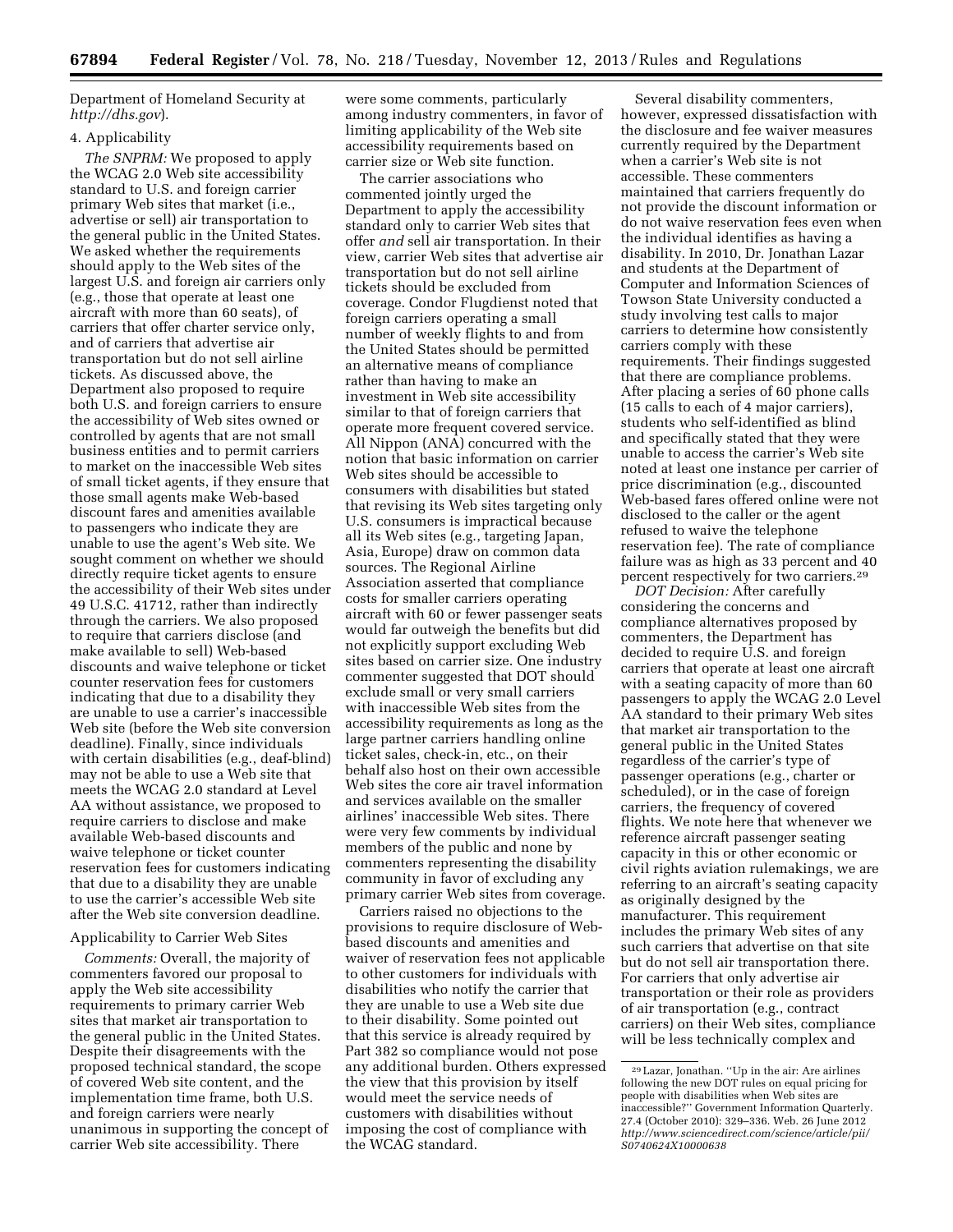costly than for carriers that also sell airline tickets. For foreign carriers for whom air transportation to and from the United States is a small percentage of their overall operations, some additional complexity may be involved to convert data drawn from databases that are not covered by Part 382. But as we discussed earlier, the data conversion involved does not, in our view, constitute an undue burden.

On the other hand, we have decided to exclude small carriers (defined as those exclusively operating aircraft with 60 or fewer seats) from the requirement to make their primary Web sites accessible because of concerns about cost burden. When we proposed to require all carriers, regardless of size, to make their Web sites accessible, our research indicated that the majority of small carriers operated fairly simple Web sites that do not offer online booking, check-in or flight status updates. In updating our research for the final regulatory evaluation, we found that the Web sites of many smaller carriers have added online booking engines, one of the more difficult Web site functions to make accessible. As such, we believe that the additional cost to comply with the accessibility standard and maintain their Web site's accessibility would be substantial for small carriers. At the same time, the benefit for consumers would be small as only a few carriers exclusively operate aircraft with 60 or fewer seats. We therefore agree with the Regional Airline Association that the additional compliance costs for these small carriers are likely to outweigh the additional benefits to consumers from slightly increasing the number of carriers subject to these requirements.

To address carrier sites that are inaccessible to an individual with a disability before or after the Web site accessibility deadline, we retain the provisions requiring carriers to disclose Web-based discounts applicable to the individual's itinerary and waive fees applicable to telephone or ticket counter reservations for individuals who contact them through another avenue to make a reservation and indicate they are unable to access the Web site due to a disability. If the carrier charges a fee for Web site reservations that applies to all online reservations, the carrier may charge the same fee to a passenger with a disability requesting a reservation for a Web-based fare. We have noted earlier the commenter assertions and the Lazar study findings that some carriers do not consistently make Web-based discounts available or waive telephone or ticket counter reservation fees for those unable to use an inaccessible Web site.

Therefore, we encourage carriers to ensure that their customer service staff is properly trained to comply with these requirements, as failures in this regard could result in enforcement action. We also encourage individuals with disabilities to immediately request a complaints resolution official (see 14 CFR 382.151) when they encounter any difficulties obtaining the required accommodation.

#### Ticket Agent Web sites

*Comments:* All carrier associations and individual carriers commenting on the provision to require carriers to ensure the accessibility of ticket agent Web sites strenuously opposed it and most urged the Department to regulate ticket agents directly. These commenters cited significant added costs to carriers in order to monitor ticket agent Web sites and a lack of leverage on the carriers' part to make the agents comply. ANA also sought clarification of the provision that carriers must ensure compliance with the accessibility standard on ticket agent ''Web pages on which [their] airline tickets are sold.'' They wanted to know the extent of a carrier's obligation to ensure accessibility on agent Web pages, which in addition to the carrier's fares, display special offers and advertise travel components (e.g., hotel bookings, rental cars) that are not within DOT's jurisdiction.

ANA also raised concerns about Web pages subject to oversight by more than one carrier if disagreements arise among the carriers as to whether the pages adequately meet the standard. ANA also wanted to know about Web pages that are likely to be viewed in the process of booking a carrier's fares but that do not specifically mention the carrier—such as disclosures about service fees or refund fees imposed by the agent. Finally, they raised the possibility that DOJ may subsequently adopt a Web site accessibility standard that conflicts with the DOT standard, and asked whether carriers would be obligated to put agents at risk of DOJ sanctions by insisting that they follow the DOT standard. We respond to these concerns in the section *DOT Decision* below.

The American Society of Travel Agents (ASTA) and National Tour Association (NTA) concurred with the view that airlines should not be quasienforcers of ticket agent compliance with Web site accessibility requirements, stating that the carriers' role should only be to provide notice to agents of their Web site accessibility obligations (e.g., through the Airlines Reporting Corporation). The Interactive Travel Services Association (ITSA) was

the sole commenter representing ticket agents that supported a requirement for carriers to ensure agent Web site compliance as long as the sole determinant of compliance is the accessibility standard DOT mandates and not any additional requirements that individual airlines may wish to impose.

Echoing ANA's comments about the scope of agent Web sites, other industry commenters pointed out that ticket agent Web sites contain content and functionality that go well beyond the marketing of air transportation. They observed that compliance with the accessibility standard would necessarily entail changes to many Web pages unrelated to air transportation. USTOA in particular argued that few, if any, tour operator Web sites offer customers the opportunity to purchase air transportation as a stand-alone product, which typically is offered as an add-on to supplement a cruise or land tour. They argued that Web site changes to make pages on which air transportation is marketed accessible will necessarily involve changes to the site layout and architecture affecting non-air transportation related Web pages. USTOA believes that this situation amounts to de facto regulation of travel products and services outside the scope of the ACAA and the Department's jurisdiction. Other travel industry commenters noted that only a small portion of the content on agent Web sites is air transportation-related and asserted that unless agents undertake the expense of rendering all the publicfacing content on their Web sites accessible, their Web sites as a whole will not be accessible to passengers with disabilities under the proposed requirements.

Commenters representing agents also pointed out that the cost of converting existing Web sites would be especially difficult for ticket agents that have minimal in-house resources providing Web site support. These commenters observed that many travel businesses would have no choice but to purge existing content and avoid adding any advanced features on their Web sites rather than incur the high cost of ensuring that all their covered content is accessible. As an alternative, ASTA/ NTA suggested that DOT consider requiring only new content on agent Web sites to be accessible, while permitting a safe harbor for existing content. They reasoned that even with a safe harbor provision, in most cases the continuous and rapid turnover of content would result in Web sites coming into compliance over a relatively short period of time.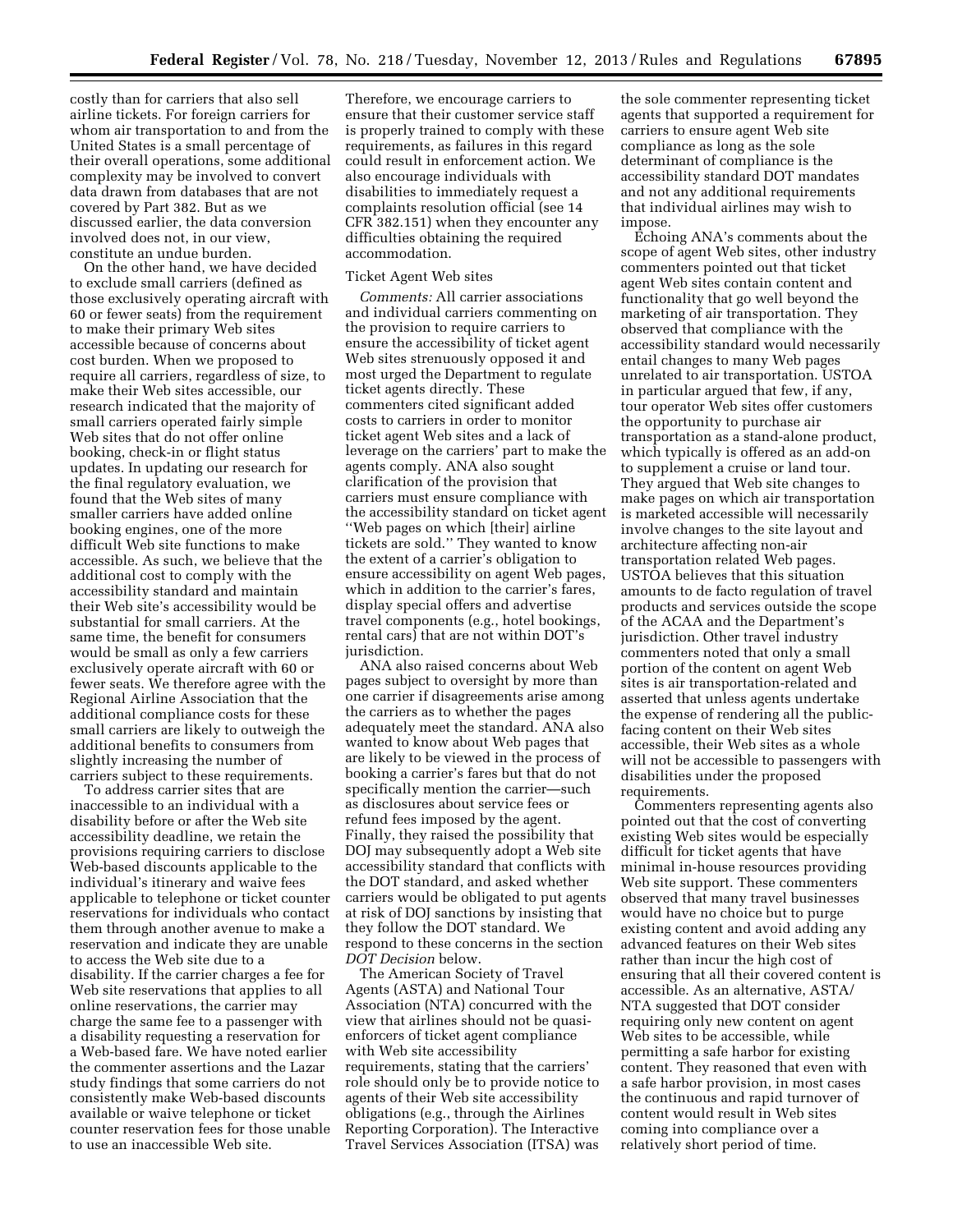For the most part, disability advocacy organizations indicated their overall concurrence with the Department's proposals and few commented directly on whether the Department should require carriers to ensure the accessibility of ticket agent Web sites or ensure the compliance of ticket agent Web sites directly. Disability advocacy organizations that did comment on the ticket agent proposal remarked that carriers should be held responsible for ensuring ticket agent Web site accessibility through their contracts with the agents. They again observed that Part 382 already requires carriers to have provisions in their agreements with contractors that perform services required by Part 382 on their behalf. See section 382.15(b). A few individual members of the public who did not identify as having disabilities, however, did not support a requirement to hold carriers responsible for ensuring the compliance of ticket agent Web sites.

In connection with ensuring the accessibility of ticket agent Web sites, industry commenters and some individual commenters also raised the concurrent Department of Justice (DOJ) rulemaking to revise its ADA title III regulations concerning Web site accessibility standards. These commenters stated that both Federal agencies must coordinate to ensure that the technical Web site accessibility criteria each will require are consistent. Some of these commenters urged the Department to postpone imposing a Web site accessibility standard with regard to ticket agents until the DOJ rulemaking is completed.

Finally, the Department received a number of comments on the proposed provisions for carriers to ensure that agents that are small businesses and whose Web sites are inaccessible provide Web-based discounts, services, and amenities to individuals who indicate that they cannot use the agents' Web sites and who purchase tickets using another method. ASTA specifically supported this proposal as a viable trade-off for small entities in lieu of Web site conformance, saying that such businesses expect to have personal interaction with consumers anyway, so any additional burden of providing these services offline should be manageable. Some disability advocacy organizations took exception to the Department excluding small ticket agents from the carriers' responsibility to ensure that agent Web sites comply with the WCAG 2.0 standard. In their view, a requirement for carriers to ensure that small agents offer Webbased discounts to passengers who selfidentify as having a disability is not

practical. They argued that customers will not necessarily know whether the agent is a small business and whether or not the agent's Web site should be accessible. They also objected to the notion that in order to access the same service as non-disabled people, they must self-identify as having a disability.

*DOT Decision:* The Department has considered the viewpoints for and against requiring accessibility of ticket agent Web sites and the question of whether or not carriers should be responsible to ensure that such Web sites are accessible. After looking at all the available information, we have decided against requiring carriers to ensure the accessibility of ticket agent Web sites. We considered limiting the agent Web sites for which carriers must ensure compliance to those agents whose annual revenues related to passenger service to, within and from the United States are \$100,000,000 or more. Limiting carriers' responsibility to ensure the accessibility of ticket agent Web sites to only the few largest agent Web sites would limit the cost burden to carriers of monitoring agent Web site compliance with this requirement while increasing the range of accessible air travel Web sites available to consumers with disabilities who would benefit from the rule.

We decided against adopting this approach for two reasons. First, the Department of Justice (DOJ) has jurisdiction to regulate travel services as service establishments that are public accommodations under title III of the ADA, and DOJ expects to issue a proposal in early 2014 on accessibility of public Web sites under ADA title III. The Department of Justice proposal would address the scope of the obligation for public accommodations to provide access to their Web sites for persons with disabilities, as well as the technical standards necessary to comply with the ADA. Ticket agents, which are public accommodations under ADA title III, would be covered entities under DOJ's rulemaking. Although in our view DOT has the rulemaking authority to require ticket agents to directly comply with the same Web site accessibility standard as carriers, we acknowledge DOJ's concurrent authority to do the same and are persuaded that a single consistent standard that applies to ticket agents for Web site accessibility will eliminate uncertainty and confusion in converting their Web sites.

Secondly, we find the carriers' arguments persuasive that a requirement to ensure that their agents implement the Web site accessibility standards will be difficult for them to monitor and enforce. Furthermore, diverting

technical resources away from the development and maintenance of their own primary Web sites in order to monitor ticket agent Web sites may detract from their efforts to identify and correct problems that may emerge after the WCAG 2.0, Level AA standard is implemented on their Web sites. For these reasons, we feel it will best serve the public interest not to require carriers to ensure that their ticket agents bring their Web sites into compliance with WCAG 2.0, Level AA at this time. In the same vein, the Department has decided not to require carriers to monitor and refrain from using ticket agents who fail to provide, either over the telephone or at an agent's places of business, Webbased fares and amenities to individuals who cannot access an agent's Web site due to their disabilities. Instead, the Department has decided to amend its rule on unfair and deceptive practices of ticket agents 30 to require all ticket agents that are not considered small businesses under the Small Business Administration's (SBA) size standards 31 to disclose and offer Web-based discount fares to prospective passengers who contact them through other channels (e.g., by telephone or at an agent's place of business) and indicate that they are unable to use an agent's Web site due to a disability.

The Department has also decided not to include an additional requirement in the rule on unfair and deceptive practices to prohibit a ticket agent from charging a fee for reservations made over the phone or at the agent's place of business to individuals who cannot use the agent's Web site due to a disability. In our view, amending the unfair and deceptive practices rule to bar fees is unnecessary since existing law already prohibits charging a fee in such circumstances. Under the ''reasonable modification'' provision of DOJ's current title III ADA regulation, covered entities are required to make reasonable modifications to their policies, practices, and procedures when necessary to afford the same advantages to individuals with disabilities as are available to others, unless such modification would cause a fundamental alteration of the advantage offered.32 Furthermore, ADA title III prohibits covered entities from imposing charges to cover the cost of such reasonable modifications, even when a charge would normally be assessed to all customers for the same

<sup>30</sup> 14 CFR 399.80.

<sup>31</sup>See 13 CFR 121.201.

<sup>32</sup>See 28 CFR 36.302(a).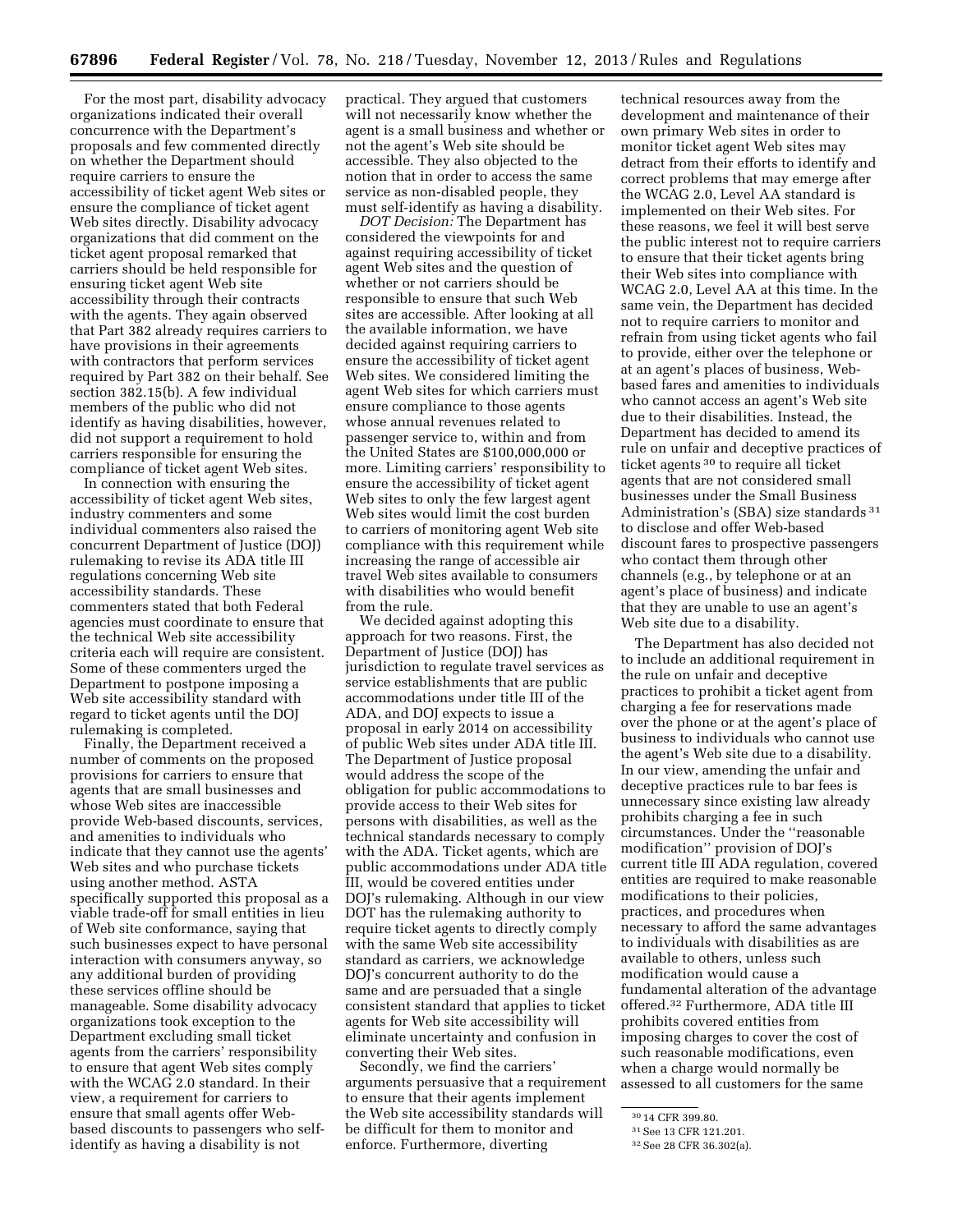service.<sup>33</sup> DOJ's guidance concerning this provision explains that when a service normally provided at a fee to all customers is provided to an individual with a disability as a necessary measure to ensure compliance with the ADA, no fee may be imposed on the individual with a disability for that service.<sup>34</sup> The Department believes that these title III provisions sufficiently establish the obligation of ticket agents to modify their policies to refrain from charging a fee to individuals with a disability for Web fares requested over the telephone or in-person at the agents' places of business when those individuals indicate that they are unable to access the agent's Web sites due to their disabilities.

Implementation Approach and Schedule

*The SNPRM:* The Department proposed a three-phase implementation schedule for ensuring that the carriers' primary Web sites would be fully compliant by two years after the effective date of the rule. The first phase would apply only to new or completely redesigned primary Web sites that would be required to be accessible if placed online 180 days or later after the effective date. We explained that substantial technical changes such as those affecting a Web site's visual design or site architecture would constitute a ''redesign.'' The second phase would require all pages associated with obtaining core air travel services and information related to these core services, either to be directly conformant on the carrier's primary Web site, or have accessible links from the primary Web site to corresponding conformant pages on a mobile Web site by one year after the effective date. The third phase would require all publicfacing content on the carrier's primary Web site, including core air travel services and information previously made accessible on a mobile Web site, to meet the accessibility standard by two years after the effective date. We also sought comment on alternative time frames and approaches for implementation of the WCAG 2.0 standard.

*Comments:* Most commenters, whether representing industry or the disability community, disagreed with the proposed implementation approach and time frame. Nearly all of the industry comments, for example, favored a flat two-year implementation deadline for all Web site changes, rather than the proposed phased approach. Most of the industry comments favoring a two-year deadline also supported applying the accessibility standard to only the portion of a carrier's primary or mobile Web site involved in providing core air travel services and information. Spirit Airlines offered another option, recommending that only core air travel service and information pages be compliant with WCAG 2.0 at Level A by two years after the effective date and with Level AA by five years after the effective date. Air New Zealand, which did not object to the proposed WCAG 2.0 Level AA standard or to the scope (all public-facing Web pages on the primary Web site) argued that more than two years would be needed to render all covered content compliant. The Interactive Travel Services Association (ITSA) opposed the phased implementation timeline and urged the Department to impose a single compliance deadline of at least 18 months after the effective date for all Web content. Not all commenters rejected a phased approach, however. The American Society of Travel Agents (ASTA) opposed a flat two-year compliance period, stating that the timeline should be variable, allowing more time to convert larger Web sites. ASTA also supported a requirement for priority to be given to bringing content most likely to be used by consumers with disabilities into compliance first.

Although many individual commenters who self-identified as having a disability supported the proposed time frame, disability advocacy organizations generally considered the time frame too generous. In their view, the technology already exists to restructure a large Web site on an accelerated schedule. ACB and AFB found the staggered implementation time frame confusing and potentially subject to litigation. They recommended that all Web site pages be compliant by six months after the effective date, except for certain legacy pages and content that would pose an undue burden to convert. CCD and NCIL advocated that at least Web pages providing the core air transportation services be compliant within six months after the effective date.

ITI offered several comments on the proposed implementation approach. They observed that while the technical

challenges of Web site conversion vary greatly among the carriers, it is safe to say that when accessibility is properly integrated into the development process, technical efficiencies can be expected over time. They also observed that while new pages generally can be made accessible more easily than existing content, both share common back end infrastructure that may need to be changed. These infrastructure changes may involve additional staff training and implementation time in order to enable accessibility on new pages. They advised the Department to allow adequate time to execute all the required changes.

*DOT Decision:* We have considered all these comments at length and have been persuaded that the three-phase implementation schedule proposed for carriers' Web sites to be fully compliant within two years should not be adopted. However, for reasons we discussed earlier, the Department is convinced that it should require all covered publicfacing content on a carrier's primary Web site to be accessible. The Department believes that reduction of compliance costs can be achieved without compromising access to all the public-facing pages on an airline's Web site content for people with disabilities by providing additional time for carriers to make their Web sites accessible. The additional time before full compliance is required will increase the extent to which accessibility can be built into newly launched or redesigned Web pages, forms, and applications, while minimizing the amount of retrofitting required. As such, we are requiring carriers that market air transportation to the general public in the United States and operate at least one aircraft with a seating capacity of more than 60 passengers to bring all Web pages associated with obtaining core air travel services and information (i.e., booking or changing a reservation (including all flight amenities), checking-in for a flight, accessing a personal travel itinerary, accessing the status of a flight, accessing a personal frequent flyer account, accessing flight schedules, and accessing carrier contact information) into compliance with the WCAG 2.0 standard at Level AA two years after the effective date of the rule. All remaining covered public-facing content on their Web sites must meet the WCAG 2.0 standard at Level AA three years after the effective date of the rule. We believe the extended deadline will lower the overall compliance costs for carriers by allowing more time to implement the changes during scheduled Web site maintenance and updates. A more

<sup>33</sup>See 28 CFR 36.301(c) which prohibits a public accommodation from imposing a surcharge on a particular individual with a disability or any group of individuals with disabilities to cover the costs of measures, such as the provision of auxiliary aids, barrier removal, alternatives to barrier removal, and reasonable modifications in policies, practices, or procedures, that are required to provide that individual or group with the nondiscriminatory treatment required by the ADA or its implementing regulation.

<sup>34</sup>See 28 CFR part 36, App. B, p. 223 (September 15, 2010).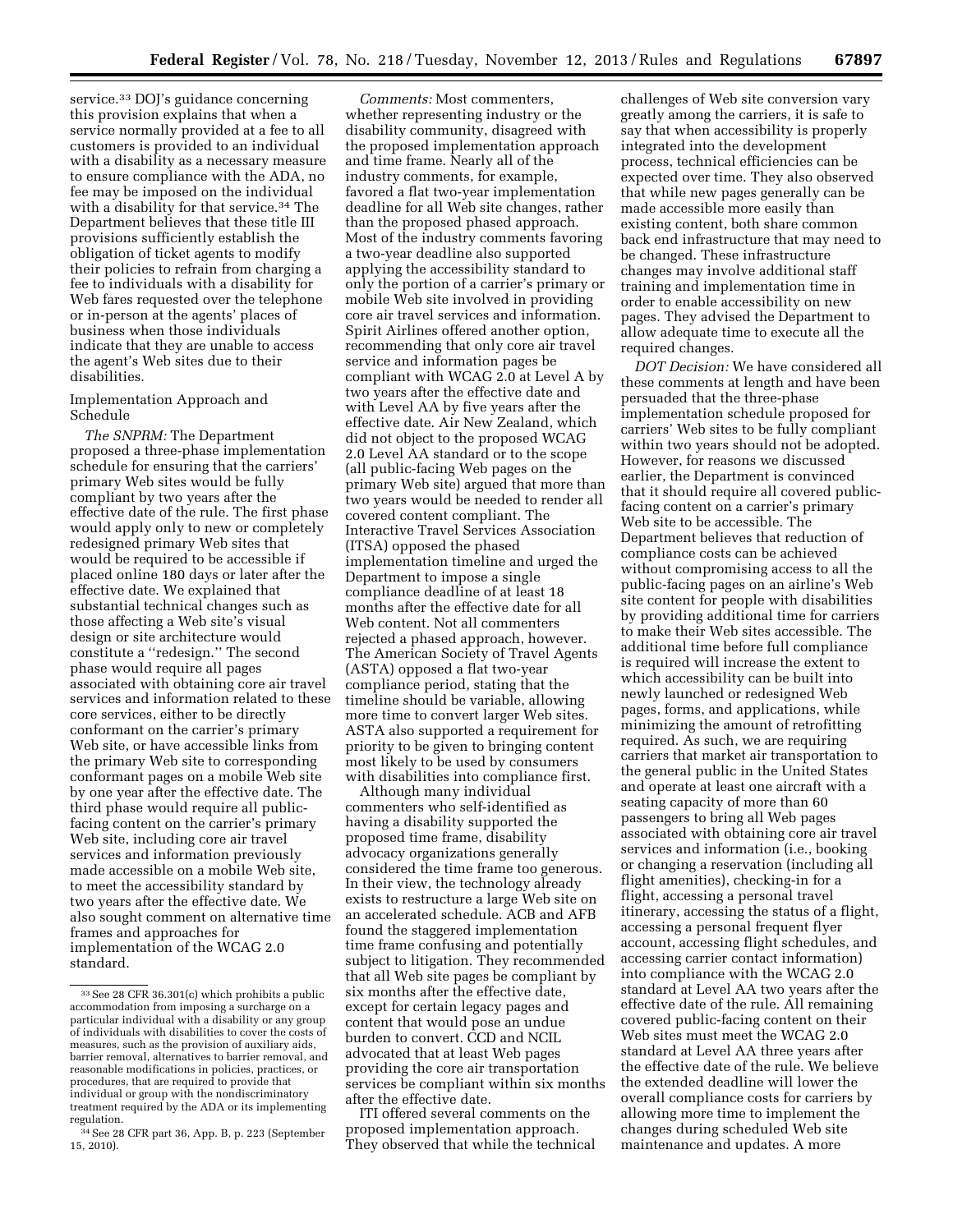detailed discussion of issues relating to the cost of implementation will be presented in the upcoming section on Costs and Benefits.

# 5. Conforming Alternate Versions

*The SNPRM:* In the September 2011 SNPRM preamble, we discussed our concerns about some methods used to provide accessible Web content to individuals with disabilities. Specifically, we discussed the method of making the content of a primary Web site or Web page available in a text-only format at a separate location rather than making it directly conformant on the primary Web site. The Department had learned from a number of sources that such alternate sites are often not well maintained, frequently lack all the functionality available on the nonconforming Web site/page, and have content that is not up-to-date.35 These deficiencies are so prevalent that many accessibility experts flatly oppose alternate text-only sites as a general accessibility solution.36 WCAG 2.0, however, permits a conforming alternate version of a Web page as a way for a non-conforming page to comply with the standard. The conforming alternate version must meet the WCAG 2.0 Level AA success criteria, be up-to-date with and contain the same information and functionality in the same language as the non-conforming page, and at least one of the following must be true: (1) The conforming version can be reached from the non-conforming page via an accessibility-supported mechanism, or (2) the non-conforming version can only be reached from the conforming version, or (3) the non-conforming version can only be reached from a conforming page that also provides a mechanism to reach the conforming version.37 The conforming alternate version is intended to provide people with disabilities equivalent access to the same content and functionality as a directly accessible Web page. WCAG 2.0 implementation

37See ''Understanding Conformance'' at *http:// www.w3.org/TR/UNDERSTANDING-WCAG20/ conformance.html#uc-conforming-alt-versionshead*, June 20, 2012. <sup>38</sup>See *Id.* 

guidance, however, notes that providing a conforming alternate version of a Web page is a fallback option for WCAG conformance and that the preferred method is to make all Web page content directly accessible.38 Although the Department proposed no requirement restricting the use of conforming alternate versions, we stated our intent that Web site content be directly accessible whenever possible. See 76 FR 59307, 59313 (September 26, 2011). We sought comment on whether we should explicitly prohibit the use of conforming alternate versions except when necessary to provide the information, services, and benefits on a specific Web page or Web site as effectively to individuals with disabilities as to those without disabilities. We also asked under what circumstances it may be necessary to use a conforming alternate version to meet that objective.

*Comments:* In general, as discussed earlier, industry commenters favored the use of alternate Web site versions that did not conform to the WCAG 2.0 definition of ''conforming alternate version.'' Although some carriers did not oppose adopting the WCAG 2.0 Level AA success criteria, nearly all preferred having the option to apply any accepted accessibility standard only to primary Web site content involving core air travel services and information and to provide such content on a separate mobile or text-only Web site. We note that this proposed alternative would result in two parallel Web sites, each with its own development and maintenance costs. ITI commented that it should be up to the carrier to decide whether to build and maintain two Web sites (one that meets the WCAG 2.0 Level AA success criteria and one that does not) or a single compliant Web site. ITI observed that even though over time the cost of maintaining two Web sites would be greater than for a single compliant Web site, carriers should determine which approach would work best for them.

Disability community commenters rejected any option involving an alternative Web site largely because of their experience with such Web sites being poorly maintained and containing outdated content. Moreover, they viewed reliance on text-only alternatives for achieving accessibility as a ''fundamental mistake.'' They noted that arguments for text-only Web sites carry the implicit assumption that accessibility is intended to focus on users with visual disabilities. They emphasized the importance of considering the accessibility needs of all users, including those with hearing, cognitive, and dexterity disabilities, who benefit from accessible content that contains images, color, time-based media, and JavaScript.

*DOT Decision:* The Department continues to believe that conforming alternate versions, as defined by WCAG 2.0, have a role, albeit a very limited one, in achieving Web site accessibility. The alternate version promoted by the carrier associations and some individual carriers (i.e., text-only Web site containing core air travel services and information only), however, would host on the alternate Web sites only selected portions of the information available on the carriers' primary Web sites. The Department believes that permitting the use of an alternate version of any Web page that does not conform to the elements of a ''conforming alternate version'' as defined by WCAG 2.0 is incompatible with the goal of equal access. As discussed earlier, in order for a non-conforming Web page to be included within the scope of conformance by using a conforming alternate Web page under this rule, the alternate page must meet the WCAG 2.0 Level AA success criteria, be as up-todate and contain the same information and functionality in the same language as the non-conforming page, and at least one of the following must be true: (1) The conforming version can be reached from the non-conforming page via an accessibility-supported mechanism, or (2) the non-conforming version can only be reached from the conforming version, or (3) the non-conforming version can only be reached from a conforming page that also provides a mechanism to reach the conforming version. We note that the use of WCAG 2.0 conforming alternate versions, if unrestricted, is likely to perpetuate the problem of unequal access as carriers allot fewer resources than needed over time to properly maintain the secondary site. Given the incentives for carriers to focus on the development and maintenance of their primary Web site and the cost inefficiencies of maintaining two separate Web sites, the Department concurs with the WAI's view that the preferred method of conformance in most circumstances is to make all content (e.g., each page) on the primary Web site directly accessible.

Moreover, limiting the use of conforming alternate versions aligns with the well-established principle of disability nondiscrimination law that separate or different aids, benefits, or services can only be provided to individuals with disabilities (or a class of such individuals) when necessary to provide aids, benefits, or services that

<sup>35</sup>See Disabilities, Opportunities, Internetworking, and Technology, University of Washington. *Are text-only Web pages an accessible alternative?* (January 23, 2013), *[http://](http://www.washington.edu/doit/CUDE/articles?1149) [www.washington.edu/doit/CUDE/articles?1149](http://www.washington.edu/doit/CUDE/articles?1149)* (last visited July 16, 2016). See also Accessibility Hawks, *Why Text Only Alternate Web Pages Are Not Ideal For Accessibility* (March 12, 2012), *[http://](http://accessibilityhawks.com/web-accessibility-articles/why-text-only-alternate-Web-pages-are-not-ideal-for-accessibility.php) [accessibilityhawks.com/web-accessibility-articles/](http://accessibilityhawks.com/web-accessibility-articles/why-text-only-alternate-Web-pages-are-not-ideal-for-accessibility.php) [why-text-only-alternate-Web-pages-are-not-ideal](http://accessibilityhawks.com/web-accessibility-articles/why-text-only-alternate-Web-pages-are-not-ideal-for-accessibility.php)[for-accessibility.php](http://accessibilityhawks.com/web-accessibility-articles/why-text-only-alternate-Web-pages-are-not-ideal-for-accessibility.php)* (last visited July 16, 2013). See also *Should Sites Be Accessible or Provide a Text-Only Alternative, [http://www.evengrounds.com/](http://www.evengrounds.com/articles/should-sites-be-accessible-or-provide-a-text-only-alternative) [articles/should-sites-be-accessible-or-provide-a-text](http://www.evengrounds.com/articles/should-sites-be-accessible-or-provide-a-text-only-alternative)[only-alternative](http://www.evengrounds.com/articles/should-sites-be-accessible-or-provide-a-text-only-alternative)* (last visited July 16, 2013). 36 *Id.*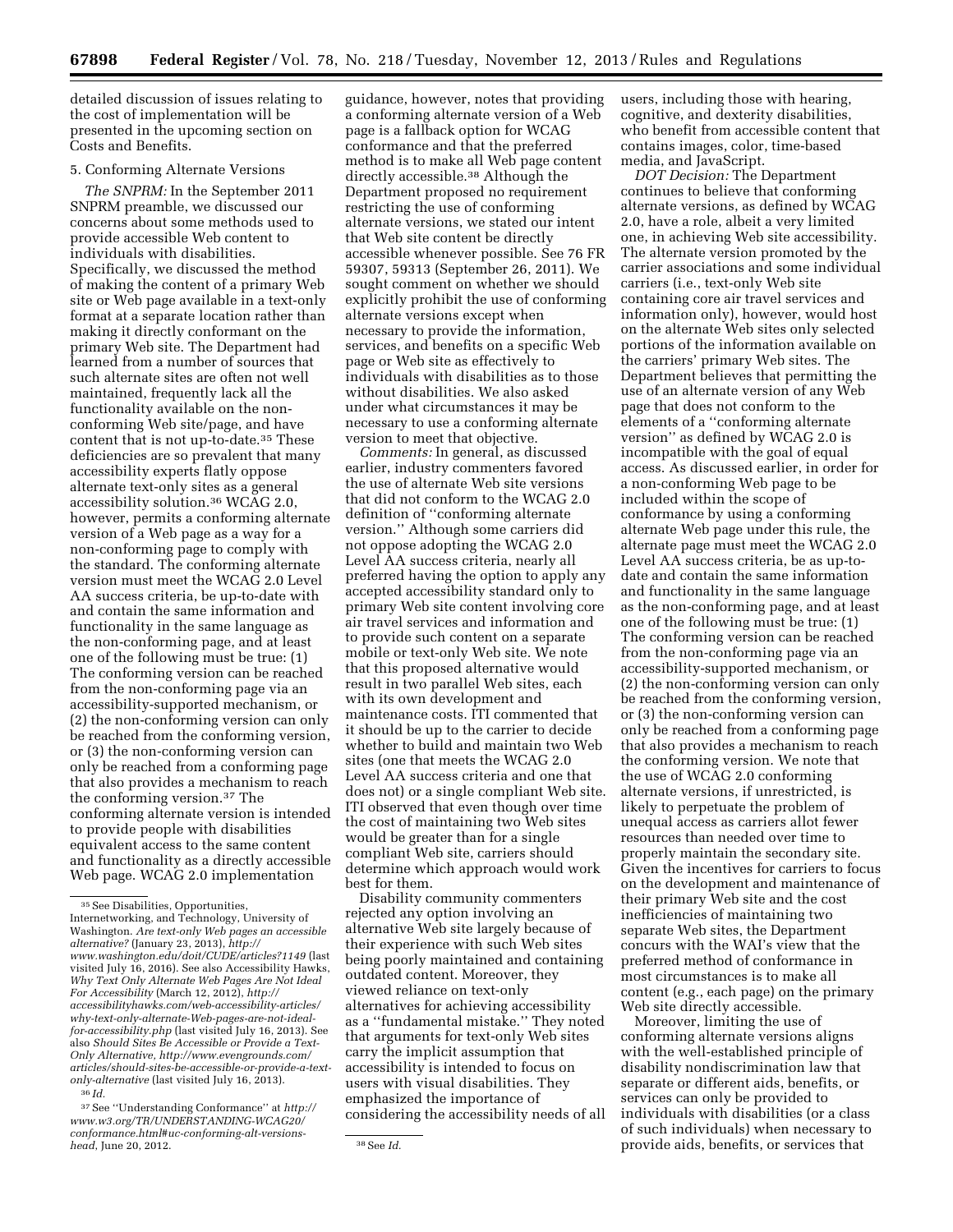are as effective as those provided to others. See, e.g., the ADA implementing regulation for title II at 28 CFR 35.130(b)(1)(iii) and (iv) and 35.130(b)(8)(d), and the ADA implementing regulation for title III at 28 CFR 36.202(b) and (c), and 36.203(a). Therefore, the Department has decided to permit the use of Level AA conforming alternate versions only when making a particular public-facing Web page compliant with all WCAG 2.0 Level AA success criteria would constitute an undue burden or fundamentally alter the content on that page. Since a fundamental principle underlying the WCAG success criteria is that they be reasonable to do all of the time, most of the more difficult success criteria have explicit exceptions built-in for situations where direct compliance is not reasonable. For example, Success Criterion 1.1.1 (Level A) provides that all non-text content that is presented to the user has a text alternative that serves the equivalent purpose and lists six exceptions/alternative means of compliance for situations in which presenting non-text content as a text alternative would not be technically feasible. These include non-text content that is (1) a control or accepts user input, (2) time-based media, (3) a test or exercise, (4) designed to create a specific sensory experience, (5) a Completely Automated Public Turing test to tell Computers and Humans Apart (CAPTCHA), or (6) a decoration, formatting, or invisible. Most of these exceptions permit the text alternative to at least provide descriptive identification of the non-text content. With such broad exceptions intended to address technically challenging situations specifically built into the success criteria, an undue burden or fundamental alteration defense for using a conforming alternate version rather than rendering a Web page directly compliant with the Level AA success criteria will be a very high bar to meet.

If, despite the exceptions built into the WCAG 2.0 standard, a carrier believes an undue burden defense is justified with respect to a particular Web page, we would emphasize that the determination must be based on an individualized assessment of a number of factors showing that directly converting the Web page would cause significant difficulty or expense to the carrier. Those factors include: The size of the carrier's primary Web site; the type of change needed to bring the particular Web page into compliance; the cost of making the change as compared to the cost of bringing the Web site as a whole into compliance;

the overall financial resources of the carrier; the number of carrier employees; the effect that making the change would have on the expenses and resources of the carrier; whether the carrier is part of a larger entity and its relationship to the larger entity; and the impact of making the change on the carrier's operation.

# 6. Compliance Monitoring

*The SNPRM:* In the September 2011 SNPRM, the Department discussed several issues relating to ensuring and monitoring carriers' compliance with the WCAG 2.0 accessibility standard. We discussed, but did not propose to require, that carriers post WCAG 2.0 ''conformance claims'' on their Web sites. (A ''conformance claim'' is W3C's term of art for a statement by an entity giving a brief description of one Web page, a series of pages, or multiple related pages on its Web site for which the claim is made, the date of conformance, the WCAG guidelines and conformance level satisfied, and the Web content technologies relied upon.) See *Web Content Accessibility Guidelines (WCAG) 2.0: W3C Recommendation 11 December 2008,*  available at *[http://www.w3.org/TR/](http://www.w3.org/TR/WCAG/#conformance-claims) [WCAG/#conformance-claims](http://www.w3.org/TR/WCAG/#conformance-claims)* (as of November 16, 2012). Although concerned that conformance claims may be too resource intensive for complex and dynamic carrier Web sites, we nonetheless invited public comment on effective alternative means for readily identifying compliant Web pages during the Web site conversion period and for verifying overall Web site accessibility after the compliance deadline. We asked whether the Department should initiate random ''spot'' investigations of carrier and online ticket agency Web sites to monitor compliance after the rule becomes effective. We also asked whether there were any specific technical barriers to maintaining Web site accessibility after full Web site compliance is initially achieved.

*Comments:* The Department received a fairly wide range of comments addressing our inquiries on compliance monitoring. The NFB disagreed with the Department's view that conformance claims may be too costly to be feasible, stating that conformance claims are the ''cheapest and easiest method of identifying accessible Web pages for both the carrier and the user.'' If the Department does not decide to adopt conformance claims, NFB suggested that in the alternative carriers provide: (1) A mechanism for users to request accessibility information that carriers must promptly disclose in an accessible format; (2) a ''how to'' tutorial on using

the accessible Web site; or (3) customer service assistance specifically to address accessibility questions and needs. NFB considered these suggested alternatives less effective and less feasible than conformance claims. Some commenters suggested that the Department require carriers to adopt some form of selfmonitoring such as a link to a customer survey prominently displayed on the Web site, a pop-up to ask users their opinion or permission to send them a survey regarding Web site accessibility, or a feedback mechanism on the Web site specifically for reporting accessibility problems. Other suggestions were that the Department itself randomly check carrier Web sites to ensure compliance or work collaboratively with academic institutions to carry out random monitoring. Yet another suggestion was that the Department require carriers to establish disability teams to conduct an annual or biannual assessment of their Web sites for accessibility barriers and send a report to the Department.

The carrier associations suggested that the Department employ accessibility experts and use available online tools to determine if carriers' Web sites meet the accessibility standard. They also suggested that initial ''spot'' investigations be used to provide constructive feedback to carriers on Web site areas that appear not to meet the required standard. Regarding specific technical barriers, they noted that Java or Flash programs used to enhance the customer Web site experience are not easily made accessible and should be exempt from the standard or a text alternative version permitted.

*DOT Decision:* The Department considered the value of conformance claims as a means to readily identify compliant Web pages and Web sites and weighed the expense that meeting all the required elements of conformance claims is likely to incur. We also considered the fact that W3C itself does not require entities to post conformance claims. We have decided that other methods would allow the Department to monitor Web site compliance and provide feedback to carriers without imposing any additional cost burden on them. The Department encourages carriers to adopt one or more of the suggestions above for obtaining user feedback on the accessibility of their Web sites and urges them to use the feedback to continuously improve the accessibility of their Web sites. We especially recommend, but do not require, that carriers include a feedback form on their Web sites, perhaps located on a page that can be reached from a link on the Web pages associated with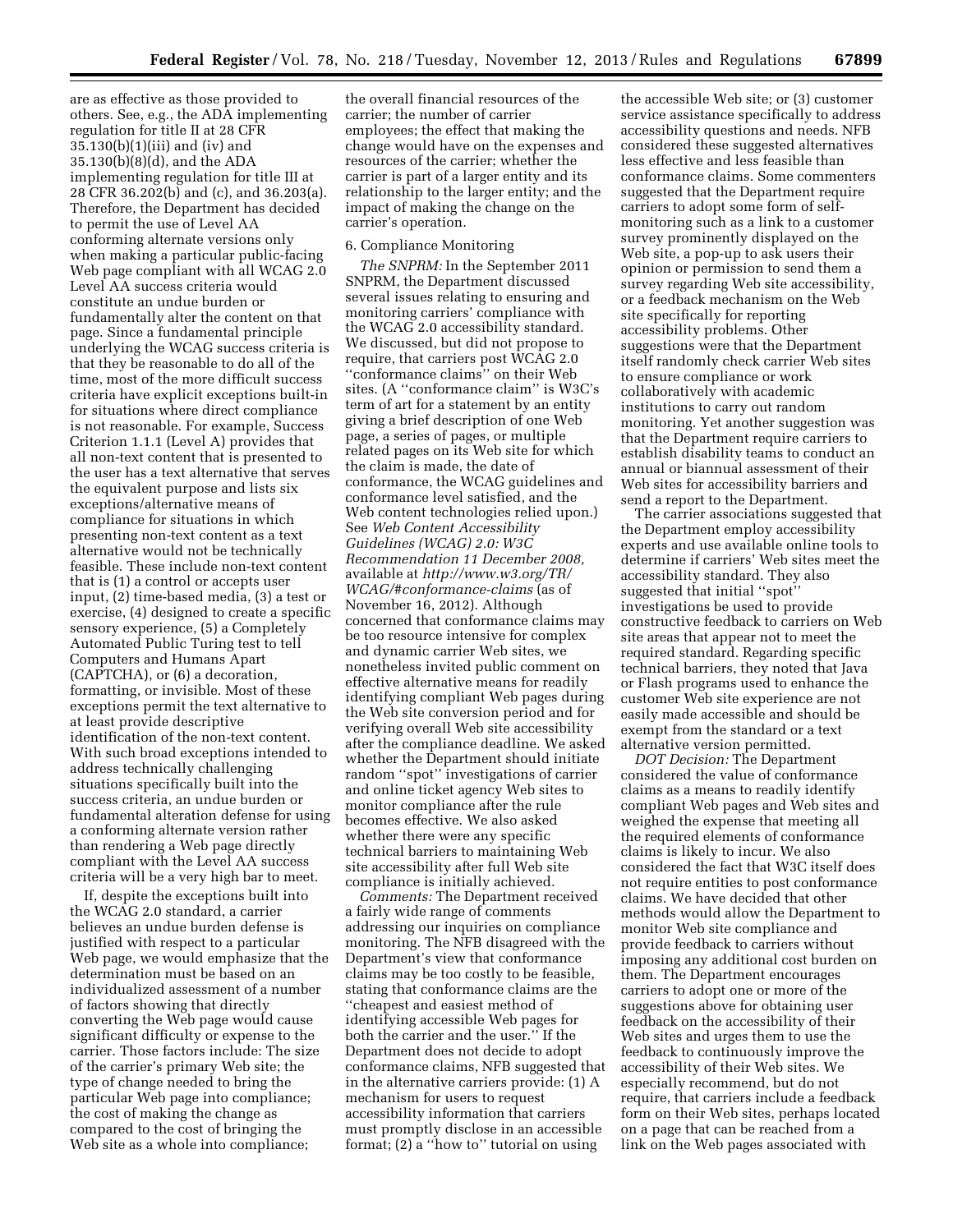disability assistance services. At the same time, we do not consider selfmonitoring alone adequate for ensuring compliance. The Department intends, therefore, to engage Web site accessibility experts after the date specified in this rule for Web site compliance to check the compliance status of carrier Web sites so that we can notify carriers of non-compliant areas for corrective action. A carrier's failure to take corrective action within a designated time frame may result in the Department taking enforcement action.

7. Online Disability Accommodation Request

*The SNPRM:* Following up on a similar inquiry we had made to the public in the 2004 Foreign Carrier NPRM, we asked in the September 2011 SNPRM whether the Department should require carriers and ticket agents to provide a mechanism for passengers to provide online notification of their requests for disability accommodation services (e.g., enplaning/deplaning assistance, deaf/hard of hearing communication assistance, escort to service animal relief area, etc.).

*Comments:* The comments the Department received on this question were starkly split. The disability advocacy community and some individual members of the public strongly favored adopting a requirement for carriers to allow passengers to submit a request online for a disability accommodation. Representatives from industry opposed any mandate for them to provide this service. Disability advocacy commenters observed that online service request notification would be advantageous for passengers with disabilities, who would have a written record of their requests and for carriers, who would have the request in writing in case there was a need for additional information. The Open Doors Organization (ODO) stated that ''everyone in the industry,'' including travel agents, should be using special service requests uniformly. ODO observed that passengers with disabilities who book their tickets with online travel agents oftentimes must still call the carrier to set up the service request. ODO also pointed out that when the option is available to make a disability service request online when booking with an online travel agent, the service request often does not transfer to the carrier. The carrier associations noted that several carriers already provide an online accommodation request function. They stated that carriers generally still prefer for passengers to speak with a customer service representative about their

accommodation needs. The carrier associations believe that any requirement to provide an online service request function will serve to mislead passengers into believing that no other communication with the carrier about their accommodation needs is necessary, thus preventing carriers from getting all the information necessary to properly accommodate passengers.

*DOT Decision:* The Department believes that having online capability for requesting a disability accommodation has a number of potential benefits both to passengers with disabilities and to carriers. Aside from the advantage to a passenger of having an electronic record of providing notice to the carrier of a service request, an online service request will serve as a flag to the carrier of the passenger's accommodation needs. The Department is therefore requiring carriers to make an online service request form available for passengers with disabilities to request services including, but not limited to, wheelchair assistance, seating accommodation, escort assistance for a visually impaired passenger, and stowage of an assistive device. We also note the carrier associations' argument that simply making an online service request may not be sufficient to ensure the correct accommodation is provided. We agree with their assertion that additional information may be needed at times from the passenger. Therefore, carriers will be permitted to require that passengers with disabilities making an online service request provide information (e.g., telephone number, email address) that the carrier can use to contact passengers about their accommodation needs. Carriers that market air transportation online will be required to provide the service request on their Web sites within two years after the effective date of this rule.

We view an online service request form as a useful tool to assist carriers in providing timely, appropriate assistance and reducing service failures that lead to complaints. Furthermore, aggregate data on online service requests would potentially be useful in helping carriers to understand the volume and types of service requests across time periods and routes.

### *Airport Kiosk Accessibility*

Automated airport kiosks are provided by airlines and airports to enable passengers to independently obtain flight-related services. The Department proposed provisions in the September 2011 SNPRM to require accessibility of automated airport kiosks affecting airlines under 14 CFR part 382

and U.S. airports with 10,000 or more enplanements per year under 49 CFR part 27 (Part 27). Part 27 is the regulation implementing section 504 of the Rehabilitation Act of 1973 as it applies to recipients of Federal financial assistance from the Department of Transportation. The proposed provisions of Part 382 would require carriers that own, lease, or control automated kiosks at U.S. airports with 10,000 or more annual enplanements to ensure that new kiosks ordered more than 60 days after the effective date of the rule meet the accessibility design specifications set forth in the proposal. We intended this provision to apply to kiosks for installation in new locations at the airport and as replacements for those taken out of service in the normal course of operations (e.g. end of life cycle, general equipment upgrade, and terminal renovation). The design specifications we proposed were based largely on Section 707 of the 2010 ADA Standards for Accessible Design. We also included selected specifications from the Access Board's section 508 standard for self-contained, closed products (36 CFR 1194.25). During the interim period from the effective date of the rule until all automated kiosks owned by a carrier are accessible, the Department proposed to require that each accessible kiosk be visually and tactilely identifiable to users as accessible (e.g., an international symbol of accessibility affixed to the device) and be maintained in proper working condition. We specifically proposed not to require retrofitting of existing kiosks.

We intended the requirements proposed above also to apply to shareduse kiosks that are jointly owned by one or more carriers and the airport operator or a third-party vendor. Therefore, provisions to amend 49 CFR part 27 were proposed to apply nearly identical requirements to U.S. airports. We also proposed to require that carriers and airport operators enter into written, signed agreements allocating responsibility for ensuring that shareduse equipment meets the design specifications and other requirements by 60 days after the final rule's effective date. We included a provision proposing to make all parties jointly and severally responsible for the timely and complete implementation of the agreement provisions. Again, nearly identical requirements for entering a written agreement and making the parties jointly and severally liable for implementing the agreement were proposed for both Part 382 and Part 27.

In addition, we proposed to amend Part 382 to require each carrier to provide equivalent service upon request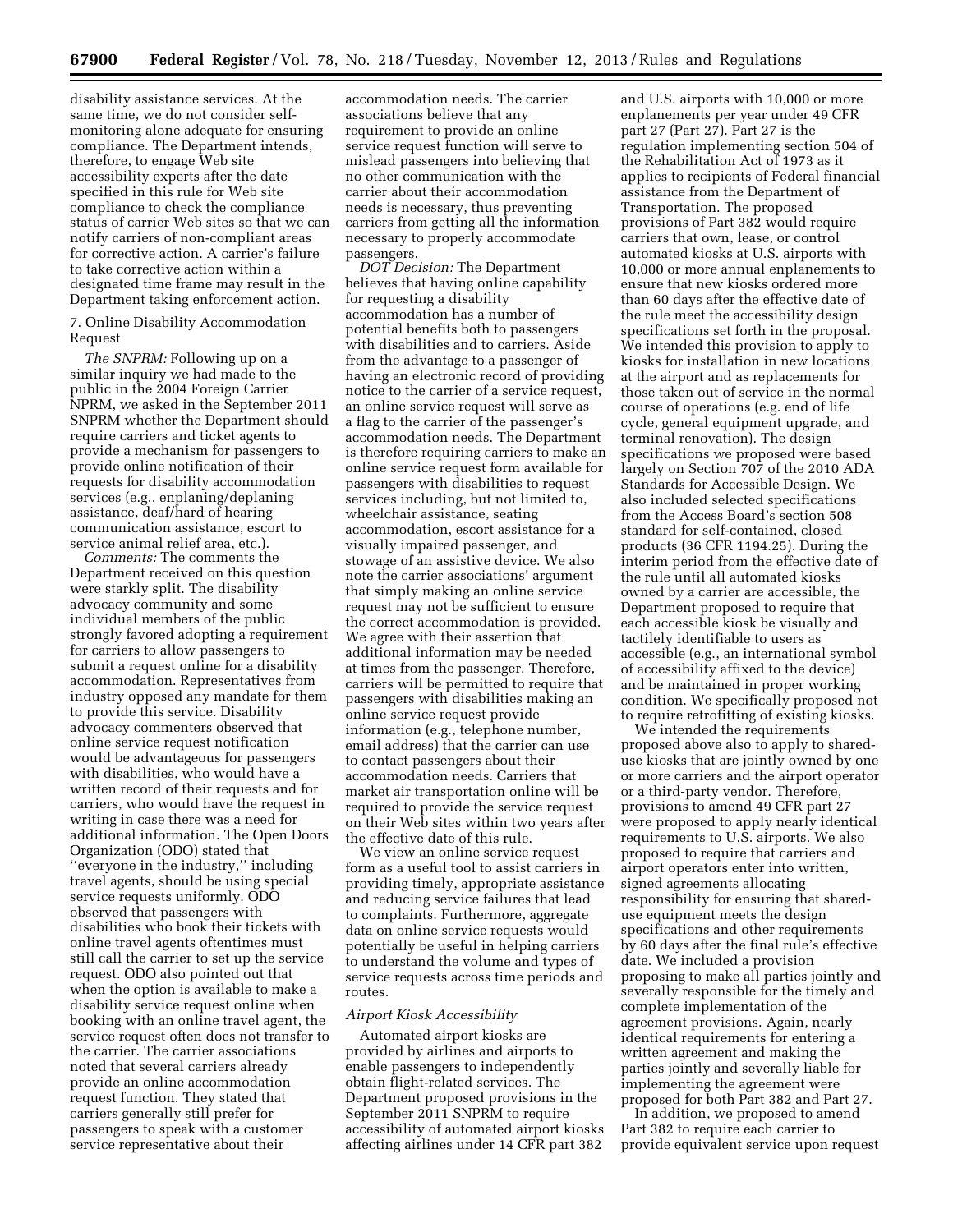to any passenger with a disability who cannot readily use its automated airport kiosks. Such assistance might include assisting a passenger who is blind in using an inaccessible automated kiosk or assisting a passenger who has total loss of the use of his/her limbs in using an accessible automated kiosk. We proposed to require carriers to provide equivalent service upon request to passengers with a disability who cannot readily use their accessible automated kiosks, because even accessible automated kiosks cannot accommodate every type of disability.

Finally, we proposed the same effective date for all requirements applying to the carriers under 14 CFR part 382 and to the airport operators under 49 CFR part 27 to avoid any delays in implementing accessibility for shared-use automated kiosks.

#### 1. Covered Equipment and Locations

Automated Airport Kiosk Definition and Applicability Based on Function/ Location

*The SNPRM:* The ownership of automated kiosks varies from airport to airport. In some airports, automated kiosks are airline proprietary equipment (i.e., owned, leased, or controlled by each individual airline). In other airports, kiosk ownership is shared jointly by the airport operator and airlines serving the airport and are often referred to as common use self-service (CUSS) machines. In the September 2011 SNPRM, the Department proposed to define an airline-owned automated airport kiosk covered by this rule as ''a self-service transaction machine that a carrier owns, leases, or controls and makes available at a U.S. airport to enable customers to independently obtain flight-related services.'' For CUSS machines, we proposed the term ''shared-use automated airport kiosk'' defined as ''a self-service transaction machine provided by an airport, a carrier, or an independent service provider with which any carrier having a compliant data set can collaborate to enable its customers to independently access the flight-related services it offers.'' We proposed to apply the accessibility design specifications to all proprietary and shared-use automated kiosks that provide flight-related services (including, but not limited to, ticket purchase, rebooking cancelled flights, seat selection, and obtaining boarding passes or bag tags) to customers at U.S. airports with 10,000 or more enplanements per year. We asked in the preamble whether we had adequately described automated airport kiosks in the rule text.

*Comments:* In their joint request of October 7, 2011, to clarify the scope of the proposed requirement, A4A, IATA, the Air Carrier Association of America, and RAA asked the Department whether automated ticket scanners for rebooking flights during irregular operations were included in the definition of automated kiosks we intended to cover in the rulemaking. After our clarification notice of November 21, 2011, addressing ticket scanners, ITI sought further clarification of how accessibility requirements apply to kiosks based on their functionality and location at the airport (e.g., check-in or baggage tagging kiosks located near the ticket counter, boarding or rebooking kiosks near the gate areas). The Trace Center commented that check-in and other kiosks at airports such as ticket scanners for rebooking, self-tagging baggage kiosks, etc. should all be covered. They emphasized that no exceptions should be made for particular types of airport kiosks, but if needed due to technology shortcomings, should only apply to a particular kiosk functions, not to an entire kiosk or category of kiosks. The Trace Center also suggested that any exceptions based on function should be reviewed every five years in light of advances in technology.

*DOT Decision:* In our notice of November 21, 2011, the Department clarified our position that a kiosk that allows passengers to rebook their flights independently provides a flight-related service and therefore is within the intended scope of the proposed rule. Although following the notice we received additional comments suggesting that certain types of automated airport kiosks be excluded from coverage based on function or location at the airport, the Department finds no reasonable basis for such exclusions. Despite the trend toward fewer consumers using an airport kiosk than a home computer or Smartphone to check in and download their boarding passes, we expect airlines to continue expanding the menu of new flightrelated services available on kiosks at various locations throughout the airport (e.g., rebooking, ticketing, and flight information). It continues to be the Department's intention that all flightrelated services offered to passengers through airport kiosks in any location at the airport be accessible to passengers with disabilities. Therefore, the accessibility requirements will apply to all new automated airport kiosks and shared-use automated airport kiosks installed more than three years after the effective date of this rule until at least 25 percent of automated kiosks in each

location at the airport are accessible. By ''location at the airport'' we mean every place at a U.S. airport where there is a cluster of kiosks or a stand-alone kiosk (e.g., in a location where five kiosks are situated in close proximity to one another, such as near a ticket counter, at least two of those kiosks must be accessible; in all locations where a single kiosk is provided which is not in close proximity to another kiosk, the single kiosk must be accessible). When the kiosks provided in a location at the airport perform more than one function (e.g., print boarding passes/bag tags, accept payment for flight amenities such as seating upgrades/meals/WiFi access, rebook tickets, etc.), the accessible kiosks must also provide all the same functions as the inaccessible kiosks. (See section below on Implementation Approach and Schedule.)

#### Kiosk at Non-Airport Locations

*The SNPRM:* Although we proposed to apply the accessibility standard only to automated airport kiosks, we noted in the preamble that airlines may also own, lease, or control kiosks that provide flight-related services in non-airport venues (e.g., hotel lobbies) covered by ADA title III rules. We asked for public comment on whether kiosks that carriers provide in non-airport venues should also be covered by this rulemaking.

*Comments:* Six disability advocacy organizations (ACB, AFB, NFB, NCIL, PVA, and BBI) strongly urged the Department to apply the accessibility requirements to kiosks in non-airport locations. PVA argued that airlines should be required to ensure that kiosks providing flight-related services are accessible wherever they are located. ACB, AFB, NFB, NCIL and BBI all noted that both DOT and DOJ potentially have jurisdiction over kiosks in non-airport locations. ACB and AFB acknowledged that there may be differences between the DOT and DOJ requirements for kiosk accessibility given that DOJ is currently working on a rulemaking to apply accessibility standards to kiosks other than ATMs and fare machines provided by entities covered under ADA title III. NFB, NCIL and BBI all supported DOT's initiative to cover non-airport kiosks under the ACAA but expressed concern that the ACAA regulations not impede or interfere with rights and remedies available under the ADA or other laws. The ACAA, for example, lacks a private right of action like that provided by the ADA against entities that violate the law. NFB, ACB, and AFB specifically urged the Department to cover nonairport kiosks in the final rule and to state in the preamble that ADA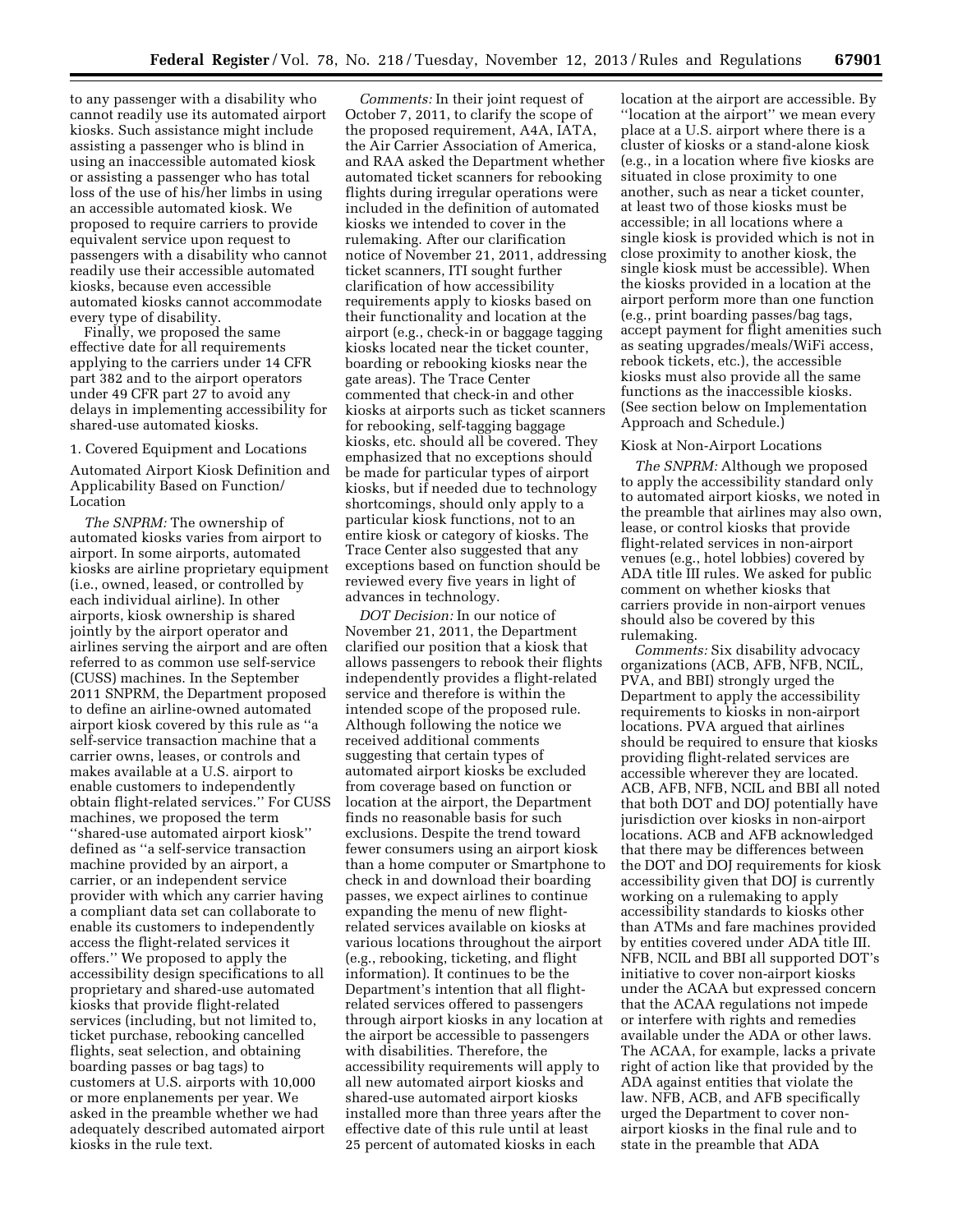provisions prevail when there is an overlap with the ACAA provisions. Among individual commenters, there was a mix of responses for and against applying the accessibility standard in DOT's final rule to airline kiosks in nonairport venues. Individual members of the public who did not identify themselves as having a disability tended to oppose applying the standard to kiosks located outside airports due to concerns about possible conflicts between the applicable DOT and DOJ standards.

On the industry side, only the carrier associations commented, stating that they were opposed to applying the DOT standard to airline kiosks located in places of public accommodation where ADA title III already applies.

*DOT Decision:* Although a case can be made to support covering airline-owned kiosks located in non-airport venues under the ACAA regulations, the Department believes there are compelling reasons for not doing so at this time. A primary goal of this ACAA rulemaking is to apply an accessibility standard to new automated airport kiosks installed after a certain date. To achieve this, airlines must work with the airports and their own technical teams, as well as with the hardware designers and software developers of their suppliers, to design, develop, test, and install accessible kiosks at airports with 10,000 or more annual enplanements where they own, lease, or control kiosks. Each carrier may have several different kiosk suppliers with whom they must work, depending on the airports they serve. We believe requiring airlines to meet the accessibility standard for kiosks located in non-airport venues would add significantly to their compliance burden and divert resources needed to meet their primary goal of compliance at U.S. airports. In our view, airline compliance with respect to airport kiosks is a technically complex and resource intensive undertaking that must take priority over making kiosks located in other places accessible. Within the next few years, kiosks in non-airport locations will be subject to DOJ's accessibility design standard under its revised ADA title II and III regulations. This means that at most there will be a lag of a few years from the time airline kiosks at airport locations and those at non-airport locations are required to be accessible. We believe this time lag is an acceptable trade off to support proper implementation of the fundamental goal of airport kiosk accessibility.

Allocation of Responsibilities for Shared-Use Kiosks

*The SNPRM:* The Department proposed that carriers and airports be required to enter into written, signed agreements concerning shared-use kiosks that they jointly own, lease, or control. The purpose of the agreements is to allocate responsibilities among the parties for ensuring that new shared-use kiosks ordered after the effective date meet the design specifications, are identified as accessible, and are maintained in working condition. We asked a number of questions about the allocation of responsibilities and costsharing between airport operators and airlines for the procurement, operation, and maintenance of shared-use kiosks. We asked about potential difficulties carriers and airport operators would have in meeting the written agreement requirement or in implementing the agreements. We also asked whether there were any shared-use kiosk ownership arrangements involving airlines only or between airlines and outside vendors that would require additional time to implement.

*Comments:* The Department received very few comments directly responsive to the questions we asked about allocation of responsibilities and costs between carriers and airport operators on shared-used automated kiosks. Regarding the proposed written agreements, the carrier associations asserted that it would take 24 months to enter into them, presumably due to the time necessary to revise the IATA kiosk standards. Denver International Airport did not comment specifically on the deadline for compliance with the agreement provision. San Francisco International Airport indicated that six months would be needed to comply with the agreement provision. They also objected to the provision holding airports and carriers jointly and severally responsible for compliance with the accessibility standard for new kiosk orders and other provisions applicable to shared-use automated kiosks. Their concern was that airlines and airports have separate responsibilities for ensuring that shareduse kiosks are accessible and would have no control over the other party meeting its responsibilities under the agreement. They argued that airports should not be held responsible for airlines failing to do their part as provided in the joint agreement. In their view, the provision for both parties to be jointly and severally liable is not practical and they asked the Department to delete it.

*DOT Decision:* The Department has considered the merits of the arguments against the proposed provision to hold carriers and airport operators jointly and severally liable for compliance of shared-use kiosks with the accessibility requirements. We continue to believe, however, that joint accountability is essential to ensuring that shared-use kiosks comply with the design specifications set forth in the final rule. Moreover, there is precedent for holding carriers and airport operators jointly and severally liable under Part 382 (see 14 CFR 382.99(f)) and under Part 27 (see 49 CFR 27.72 $(c)(2)$  and  $(d)(2)$  for the provision and maintenance of lifts and accessibility equipment for boarding and deplaning at airports. Therefore, we have retained in the final rule provisions stating that carriers and airports are jointly and severally liable for ensuring that shared-use automated airport kiosks are compliant with the requirements, including the maintenance provisions. We have accepted, however, the recommendation to drop the requirement for a written, signed agreement. Both parties nevertheless will be responsible for jointly planning and coordinating to ensure that shared-use kiosks are accessible and will be held jointly and severally liable if compliance is not achieved. We believe the liability provision will be an incentive for airports and airlines to work together to carry out requirements that cannot be successfully implemented without their mutual cooperation.

#### 2. Accessibility Technical Standard

*The SNPRM:* The Department proposed and sought public comment on design specifications based on section 707 of the ADA and ABA Accessibility Guidelines (now codified in the Department of Justice's 2010 ADA Standards) 39 that apply to automated teller machines (ATM) and fare machines and on selected specifications from the section 508 standard for selfcontained closed products (see 36 CFR 1194.25). Below we have summarized the questions we posed along with the responses we received.

<sup>39</sup>*See* 28 CFR 35.104 (defining the ''2010 Standards'' for title II as the requirements set forth in appendices B and D to 36 CFR part 1191 and the requirements contained in § 35.151); *see also* 28 CFR 36.104 (defining the ''2010 Standards'' for title III as the requirements set forth in appendices B and D to 36 CFR part 1191 and the requirements contained in subpart D of 28 CFR part 36). Appendices B and D to 36 CFR part 1191 contain the Access Board's 2004 ADA Accessibility Guidelines (2004 ADAAG), consolidating both the ADA Accessibility Guidelines and Architectural Barriers Accessibility Act Guidelines (*see,* 69 FR 44084 (July 23, 2004)).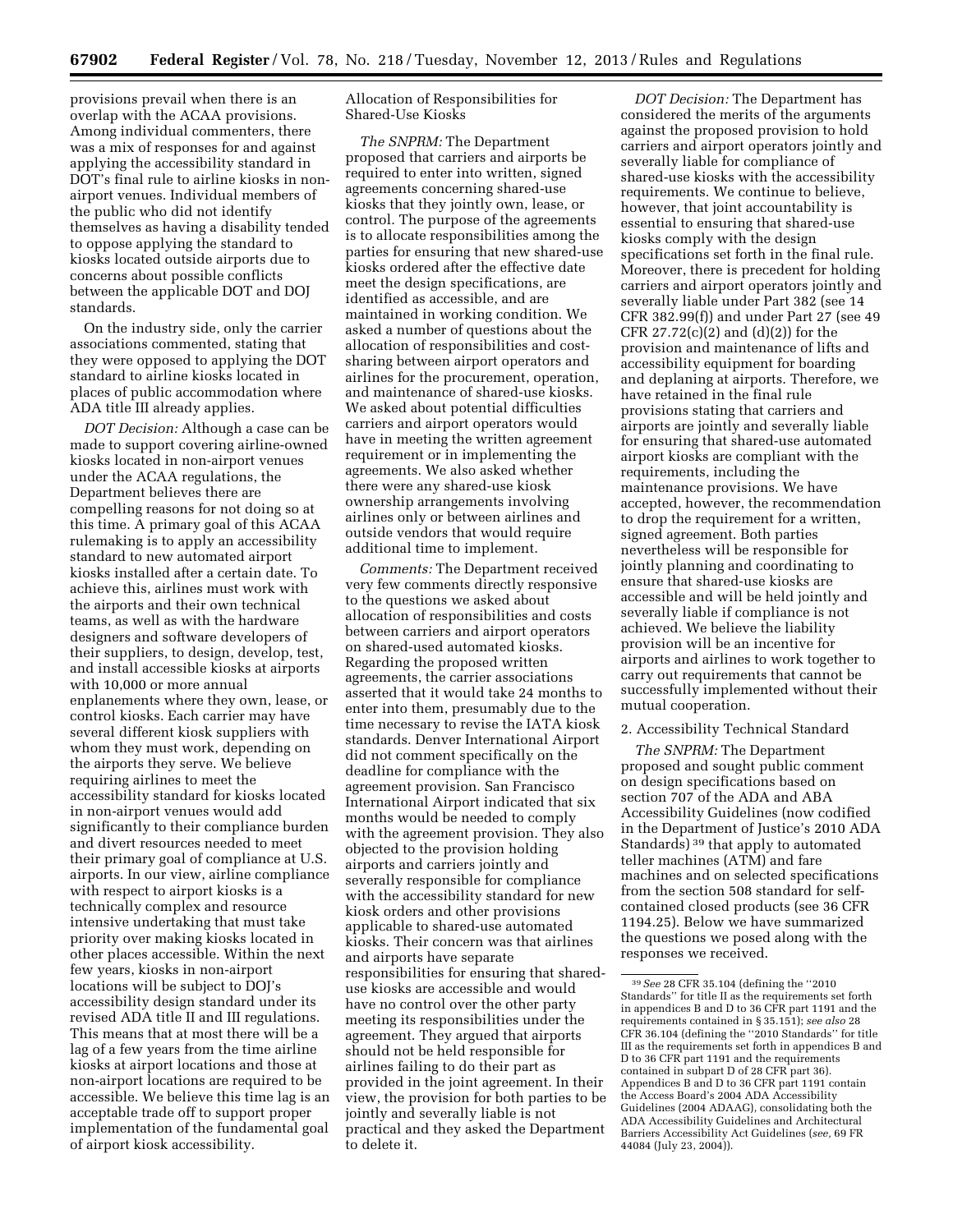*Comments:* The consensus among most commenters was that the Department's proposed design specifications adequately covered all the functions automated airport kiosks presently offer, as well as some functions that may be added in the future. The Trace Center, however, urged the Department to look beyond the 2010 ADA Standards for Accessible Design and provisions of the section 508 regulation dating from 1998 as the basis for the design specifications. Many of their comments for additions and revised wording were based on the Access Board's advance notices of proposed rulemaking for the Section 508 update 40 and on success criteria from WCAG 2.0.41 Two individual commenters suggested that the Department consider incorporating parts of the U.S. Election Assistance Commission's Voluntary Voting System Guidelines (VVSG).42

*DOT Decision:* In collaboration with the Access Board and the Department of Justice, the Department reviewed and considered the VVSG guidelines and certain WCAG 2.0 success criteria in developing the proposed standard. We also considered each of the specific suggestions for modifying our proposed design specifications offered by the commenters and have adopted a number of them after weighing the cost and benefit as well as the present need based on functions automated airport kiosks currently perform.

In deciding whether or not to accept a suggested change, we also considered the fact that the Access Board is now engaged in rulemakings to revise the guidelines and standards on which our proposed kiosk standard is based and is expected to issue updated guidelines within the next few years. We did not accept some recommended changes for functions typically not performed by airport kiosks or that the Access Board is studying for possible inclusion in their revised standard (e.g., control of animation and seizure flash threshold for visual outputs).

Regarding the flight-related services automated airport kiosks currently make available, the Department believes that the standard we are now adopting is entirely adequate to ensure independent access and use by the vast majority of

41See *<http://www.w3.org/TR/WCAG20/>*.

individuals with disabilities. The standard will apply to new kiosks installed three years or more after the effective date and will not apply to any kiosks installed prior to that date. We will continue to monitor automated airport kiosks and the accessibility of any new functions not currently available as the technology of selfservice transaction machines evolves. We will also review the new guidelines and standards issued by the Access Board and the Department of Justice to determine whether improvements to the section 707 and section 508 specifications warrant further change to the DOT airport kiosk standard in the future. Insofar as the Department modifies its standard in the future to address new developments in kiosk technology, the revised standard will apply to new or replacement kiosk orders only and will not apply retroactively to any equipment that complies with this standard.

#### *Operable Parts*

The Department sought comment on certain characteristics of operable parts, including the following:

Identification—The Department proposed to require that the operable parts on new automated airport kiosks be tactilely discernible by users to avoid unintentional activation and requested comment regarding the cost of meeting the requirement.

Timing—We proposed that when a timed response is required, the user be alerted by sound or touch to indicate that more time is needed. We also wanted to know whether timeouts present barriers to using automated airport kiosks as well as the costs and potential difficulties associated with meeting the requirement.

Status Indicators—We asked whether locking or toggle controls should be discernible visually as well as by touch or sound.

*Comments:* The Trace Center offered a number of comments for substantially reorganizing and expanding the scope of this section so that the provisions apply to the overall operation of the kiosk rather than to its operable parts alone. They also suggested incorporating the provisions of section 309 of the 2010 ADA standards word for word rather than by reference, as well as new requirements to allow at least one mode of operation that is usable without body contact, without speech, or without gestures. Regarding the timing provision, they requested that a visual alert be added and that the time limit be extendable at least ten times. In addition, they proposed to include a new ''key repeat'' provision, modify the

color provision to further accommodate individuals with color blindness, and expand the scope of the operable parts provisions to include the provision of touch screen controls as well as tactilely discernible controls. The carrier associations suggested that making operable parts tactilely discernible and integrating a user prompt for timeouts would require substantial time to design and test and thus would require a compliance date of 36 months after the rule's effective date. ITI indicated that timeouts, whether in voice or visual mode, are a standard feature of applications today. They also stated that there should be no requirement for the status of locking or toggle controls to be discernible visually, or by sound or touch. In their view, such a requirement would be unnecessary since most host system applications are not case sensitive or middle layer applications convert and send inputs to the host in the appropriate format.

*DOT Decision:* The Department has accepted the suggestion to add a visual alert requirement to the timing provision and a requirement for visually discernible status indicators on all locking or toggle controls or keys. We have included as examples of toggle controls the Caps Lock and Num Lock keys. In light of current automated airport kiosk functions and operation, the Department has decided that the provisions of the operable parts section as we proposed them are adequate without further change. After the Access Board finalizes its rulemakings revising the section 508 rules and the ADA and ABA Accessibility Guidelines to address kiosks other than ATMs and fare machines, the Department will consider whether further changes addressing the issues raised by the Trace Center should be incorporated in the operable parts provisions for future orders.

# *Privacy*

The Department proposed that automated airport kiosks must provide the same degree of privacy to all individuals for inputs and outputs.

*Comments:* The Trace Center suggested that we add an advisory to provide users of speech output the option to blank the screen for enhanced privacy. They explained that the screen should not blank automatically when the speech output mode is activated since many users may want to use both speech and visual interfaces simultaneously. NFB suggested that the screen blank out automatically upon activation of speech output.

*DOT Decision:* The Department has modified the proposal in line with the Trace Center suggestion to require that

<sup>40</sup>See *[http://www.accessboard.gov/sec508/](http://www.accessboard.gov/sec508/refresh/draft-rule2010.htm) [refresh/draft-rule2010.htm](http://www.accessboard.gov/sec508/refresh/draft-rule2010.htm)* (preamble at 75 FR 13457, 13468 (March 22, 2010) and *[http://](http://www.access-board.gov/sec508/refresh/draft-rule.htm) [www.access-board.gov/sec508/refresh/draft](http://www.access-board.gov/sec508/refresh/draft-rule.htm)[rule.htm](http://www.access-board.gov/sec508/refresh/draft-rule.htm)* (preamble at 76 FR 76640, 76646 (December 8, 2011).

<sup>42</sup>See Voluntary Voting System Guidelines, *[http://www.eac.gov/testing](http://www.eac.gov/testing_and_certification/voluntary_voting_system_guidelines.aspx)*\_*and*\_*certification/ voluntary*\_*voting*\_*system*\_*[guidelines.aspx.](http://www.eac.gov/testing_and_certification/voluntary_voting_system_guidelines.aspx)*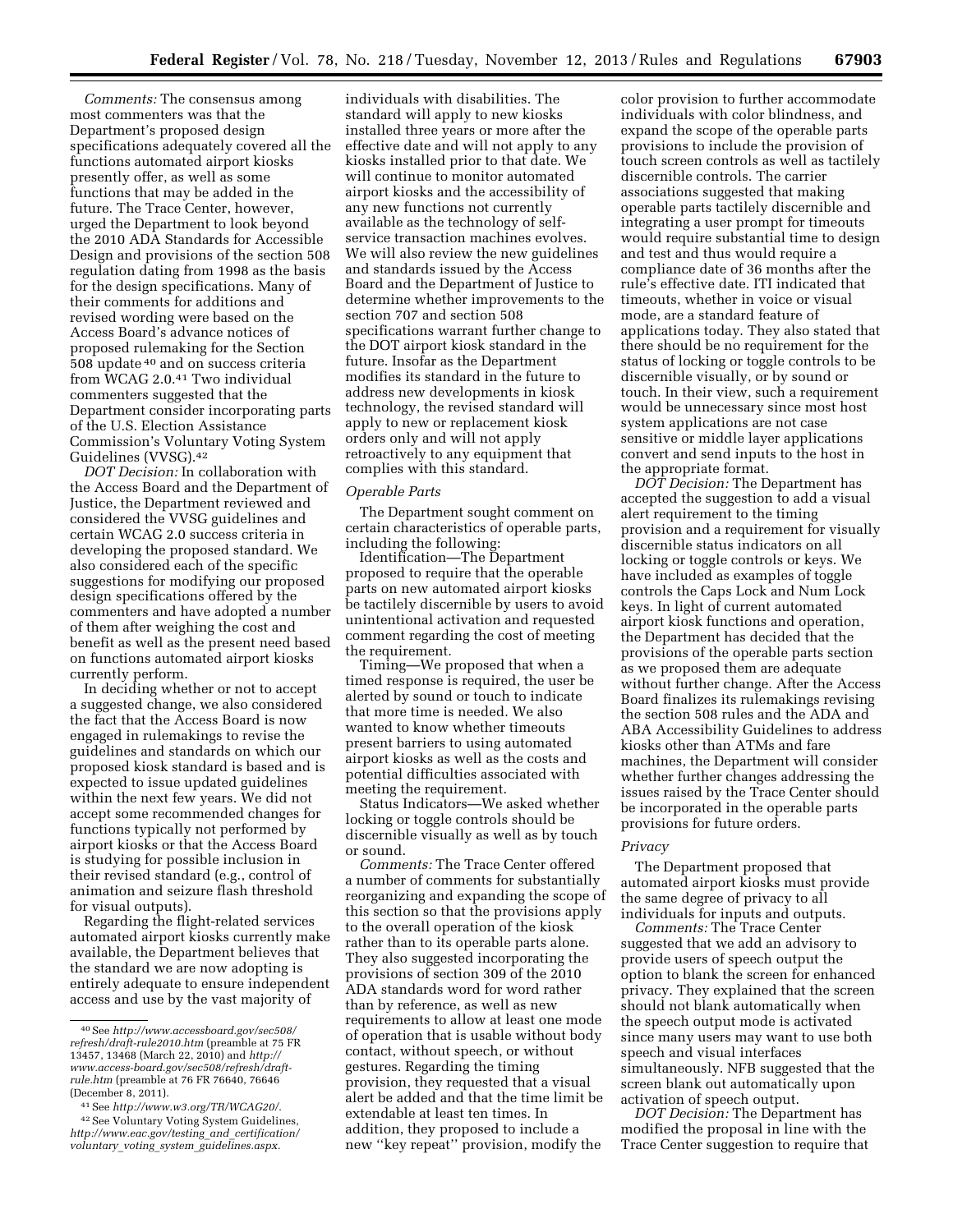when an option is provided to blank the screen in the speech output mode, the screen must blank when activated by the user, not automatically.

#### *Outputs*

The Department sought comment on certain characteristics of outputs, including the following:

Speech Output—The Department proposed to require that speech output be delivered through an industrystandard connector or a handset and asked whether delivering speech output through either of these means should be required. We wanted to know whether it would be sufficient to require volume control for the automated airport kiosk's speaker only without requiring any other mode of voice output and about any privacy concerns with a speakeronly arrangement. We also asked about the costs associated with providing a handset or industry standard connector and about the costs/benefits of requiring a speaker only, without a handset or headset output capability. We inquired about wireless technology to allow people with disabilities to use their own Bluetooth enabled devices in lieu of requiring the kiosk itself to have a handset or headset connector, and if so, whether it should be required.

Volume Control—We asked whether the dB amplification gain specified for speakers was sufficient and about the need for volume control capability for outputs going to headphones or other assistive hearing devices.

Tickets and Boarding Passes— Regarding transactional outputs (e.g., receipts, tickets), we proposed to require that the speech output must include all information necessary to complete or verify the transaction. We listed certain types of information accompanying transactions that must be provided in audible format, as well as certain supplemental information that need not be, and whether any other information should be required to be audible.

*Comments:* Speech Output—In descending order of preference, commenters supported supplying standard headset connectors, handsets, or speakers as the method for delivering speech output. In response to our question whether requiring volume control for the automated airport kiosk's speaker alone without requiring any other mode of voice output, ITI stated that it would not recommend working with a speaker-only solution. They observed that along with privacy concerns, the ambient noise levels in airports would present difficulties. The Trace Center, ITI, and a number of individual commenters supported a private listening option and

recommended that a standard connector be provided for greater privacy during transactions and to allow individuals with hearing impairments the use of assistive listening technologies (e.g., audio loops). The carrier associations said all three methods should be allowed, in addition to any other equivalent alternative a carrier or vendor identifies. The Trace Center commented that handsets should be in addition to, not instead of, a headphone connector and should be hearing aid compatible if included. Regarding the cost of providing headset connectors and handsets, ITI said the costs will depend on whether volume control can be implemented via software or hardware, whether a physical volume control is required, and whether volume will need to be at distinct levels or at a continuous level. Carrier associations cited various reasons for believing that there would be high costs associated with providing either handsets or headset connectors, (e.g., need to keep a large supply of handsets on hand for sanitary reasons or to provide headsets for passengers who forgot their own).

Regarding wireless technologies for receiving speech outputs, the Trace Center supported the wireless concept as an alternative output method, but noted that a Bluetooth device must be ''paired'' with the kiosk to ensure user privacy, a process that is too complicated for many users and usually requires sight. ITI observed that Bluetooth technology is not widely used in public spaces and that it would not advocate a requirement for the use of Bluetooth at airport kiosks.

Regarding speech outputs associated with characters such as personal identification numbers, both the Trace Center and NFB suggested that rather than providing a beep tone, which typically indicates an input error, it would be better to provide the masking characters as speech (e.g., read the word "asterisk" when the character "\*" is displayed onscreen).

Volume Control—In response to our question about the adequacy of the proposed dB amplification levels, the Trace Center indicated that the specified volumes for external speakers was sufficient and noted that absolute volume for headphones cannot be specified due to differences in headphone equipment.

Receipts, Tickets, and Boarding Passes—The Trace Center advocated for requiring speech output upon request for certain types of legally binding supplemental information (e.g., contracts of carriage, applicable fare rules) accompanying a transaction, unless the information was available to

the user in an accessible format at an earlier time (e.g., when the ticket was purchased online).

Other Suggested Changes—The Trace Center also proposed changes to require automatic cutoff of an external speaker when a plug is inserted into the headset connector. There were two new requirements proposed by the Trace Center related to outputs: one dealing with control over animation (i.e., a mode of operation to pause, stop, or hide moving, blinking, or scrolling if information starts automatically, lasts for more than five seconds, and is presented in parallel with other content) and one to prohibit lights and displays from flashing more than three times in any one second period, unless the flashing does not violate the general flash or red flash thresholds. The latter proposed requirement is derived from a WCAG 2.0 success criterion on seizure flash thresholds.43

*DOT Decision:* Speech Output—The Department concurs that a headset jack potentially offers more flexibility to users in accessing a kiosk, as well as greater privacy. At the same time, the volume control requirements for both private listening and external speaker will allow adequate access to speech outputs without limiting the design options and cost flexibility. Therefore, this rule allows carriers to choose whether their accessible automated kiosks will deliver speech outputs via a headset jack, a handset, or a speaker. We have also decided not to add a provision to require Bluetooth technology at this time due to security concerns regarding its use in public spaces and usability issues associated with pairing Bluetooth devices with airport kiosks.

Regarding the speech output for masking characters, the Department is requiring that the masking characters be spoken ("\*" spoken as "asterisk") rather than presented as beep tones or speech representing the concealed information.

Receipts, Tickets, and Boarding Passes—The Department has not accepted the suggestion to require that legally binding information be provided in audio format upon request because in our view the cost outweighs the benefit. We do not believe the burden to carriers of providing complex and lengthy documentation in speech format at an automated kiosk would be balanced by a corresponding benefit to people with disabilities, particularly when the information is supplemental (not essential to the transaction itself) and

<sup>43</sup>For further explanation of general flash and red flash thresholds, see *[http://www.w3.org/TR/](http://www.w3.org/TR/UNDERSTANDING-WCAG20/seizure-does-not-violate.html) [UNDERSTANDING-WCAG20/seizure-does-not](http://www.w3.org/TR/UNDERSTANDING-WCAG20/seizure-does-not-violate.html)[violate.html](http://www.w3.org/TR/UNDERSTANDING-WCAG20/seizure-does-not-violate.html)*.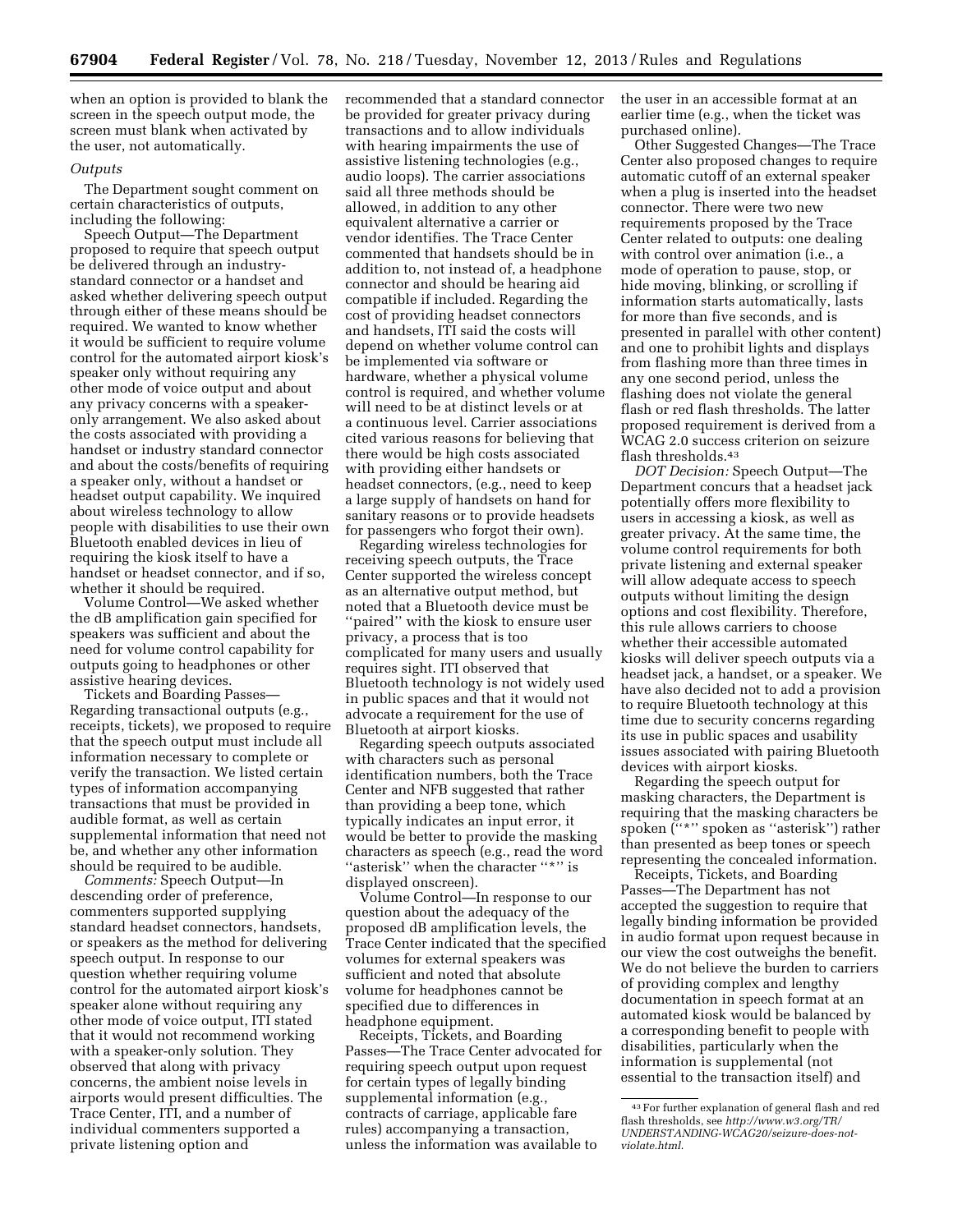can be obtained by requesting it from an agent at the airport or online.

Other Suggested Changes—The Department has not accepted the suggested provision to require automatic cut-off of the external speaker when a headset is plugged into the connector. It is our understanding that this automatic cut-off is already a standard feature of devices equipped with connectors. While we believe that equipping handsets with magnetic coupling to hearing aids may be desirable, the volume control requirements for both handsets and headset connector will still provide access and allow greater design flexibility. Regarding the recommended provisions for animation control and seizure flash thresholds, we believe they have merit but are premature at this time. These provisions are appropriate and necessary for video clips and other animated material that typically are not available on today's automated airport kiosks. Therefore, the Department has decided that it will reconsider the need for such provisions, if airport kiosk functionality evolves to include animated content in the future.

#### *Inputs*

The Department sought public comment on whether there was a need to revise the proposed requirement for tactilely discernible input controls to allow for accessible touch screen technology such as that used by Apple's iPhone and Google's Android products. We asked how familiar the community of individuals with visual impairments is with accessible touch screen technology. We also asked about alphabetic and numeric keypad arrangements and whether the specified function keys and identification symbols were sufficient for the types of operations typically performed on airport kiosks functions.

*Comments:* Tactilely Discernible Input Controls—The carrier associations and ITI support allowing either tactilely discernible controls or accessible touch screen navigation as methods of input. The Trace Center believes that both methods should be allowed, but that if gestures on a surface or in threedimensional space are allowed there also must be some other method involving tactilely locatable controls. The Trace Center observed that gestures can work well for people who are technically savvy but are not easy to use for many people with disabilities especially those with manual dexterity disabilities.

Keypad Controls—The Trace Center made a number of suggestions to improve tactile controls, the layout of alpha and numeric keys on key pads

(use of QWERTY arrangement), and the use of tactile symbols for distinguishing function keys on non-ATM style keypads. They also suggested adding a provision to specify the arrangement of a virtual onscreen keyboard alphabetically in one mode to facilitate navigation using arrow keys and voice output. ITI pointed out that airport kiosks are not usually equipped with keypads and the new standard should not assume their presence on an accessible kiosk. They further indicated that keypad arrangements, whether onscreen or external, should not be specified due to text-to-speech software that reads out each screen element.

*DOT Decision:* The Department has accepted the Trace Center's suggestion to modify the provision on tactile controls to state that ''at least one input control that is *tactilely discernible without activation* shall be provided for each function. We also accepted their suggestions to require that alphabetic keys on a keypad to be arranged in a QWERTY keyboard layout with the ''F'' and ''J'' keys tactilely distinct from the other keys, as well as an option for numeric keys to be arranged in a row above the alphabetic keys on a QWERTY keyboard. We did not add any new provisions for enhancing the onscreen navigation of virtual keyboards for those with visual impairments but will consider doing so in the future if virtual keyboards are integrated into automated airport kiosks and there is a need to address their usability by people with disabilities.

#### *Display Screens*

The Department did not ask specific questions but received a few comments about the proposed specifications for display screens.

*Comments:* The Trace Center suggested that we change the requirement for display screens such that they must not only be visible, but also readable, from a point located 40 inches (1015 mm) above the center of the clear floor space in front of the automated kiosk. Several commenters requested that the language concerning the required contrast of characters with their background on visual displays be changed from ''either light characters on a dark background or dark characters on a light background'' to ''with a minimum luminosity-contrast-ratio of 3:1.'' Trace Center requested that we require a higher contrast ratio of 4.5:1 for characters that are less than 14 point.

*DOT Decision:* We have accepted the suggestion to require display screen characters and background to have a minimum luminosity-contrast-ratio of

3:1. This ratio is consistent with that specified in the WCAG 2.0 Success Criteria 1.4.3 on minimum contrast. Combined with the requirement for characters on the display screen to be in sans serif font and at least 3/16 inch (4.8 mm) high (based on the uppercase letter ''I''), the 3:1 contrast ratio will satisfy the success criterion at Level AA. (For further clarification of this requirement see the WCAG 2.0 definitions for ''contrast ratio'' and ''relative luminance'' found at: *http:// www.w3.org/TR/WCAG20/#contrastratiodef* and *[http://www.w3.org/TR/](http://www.w3.org/TR/WCAG20/#relativeluminancedef) [WCAG20/#relativeluminancedef](http://www.w3.org/TR/WCAG20/#relativeluminancedef)*.)

Regarding display screen visibility, we have not accepted the suggestion to require display screens to be *readable*  from a point located 40 inches above the center of the clear floor space in front of the kiosk. The proposed requirement that the display screen be *visible* from a point located 40 inches above the center of the clear floor space essentially means that the display screen must not be obscured from view at that height. A requirement that the display screen be readable from that height would not be practicable since ''readability'' is a function of many factors, including screen characteristics (e.g., font size), ambient conditions (e.g., lighting), and each potential reader's visual acuity when viewing the screen at a given distance from the eye.

#### *Biometrics*

In the SNPRM, we included a provision stating that biometrics may be used as the only means for user identification or control where at least two options using different biological characteristics are provided. We requested comment on this provision as well as the costs associated with implementing it.

*Comments:* ITI opposed any requirement for more than one biometric option, saying the cost of more than one biometric device per kiosk would be prohibitive. They recommended an alternative identification method be used such as a personal identification number (PIN) for those who cannot use the biometric option provided.

*DOT Decision:* The final provision does not require that more than one biometric identification option be used unless the only method of identification the kiosk provides is biometric. The kiosk provider may also use a nonbiometric alternative such as a PIN in lieu of a second biometric identifier using a different biological characteristic. Our proposed provision provided alternatives that are accessible for virtually all individuals with a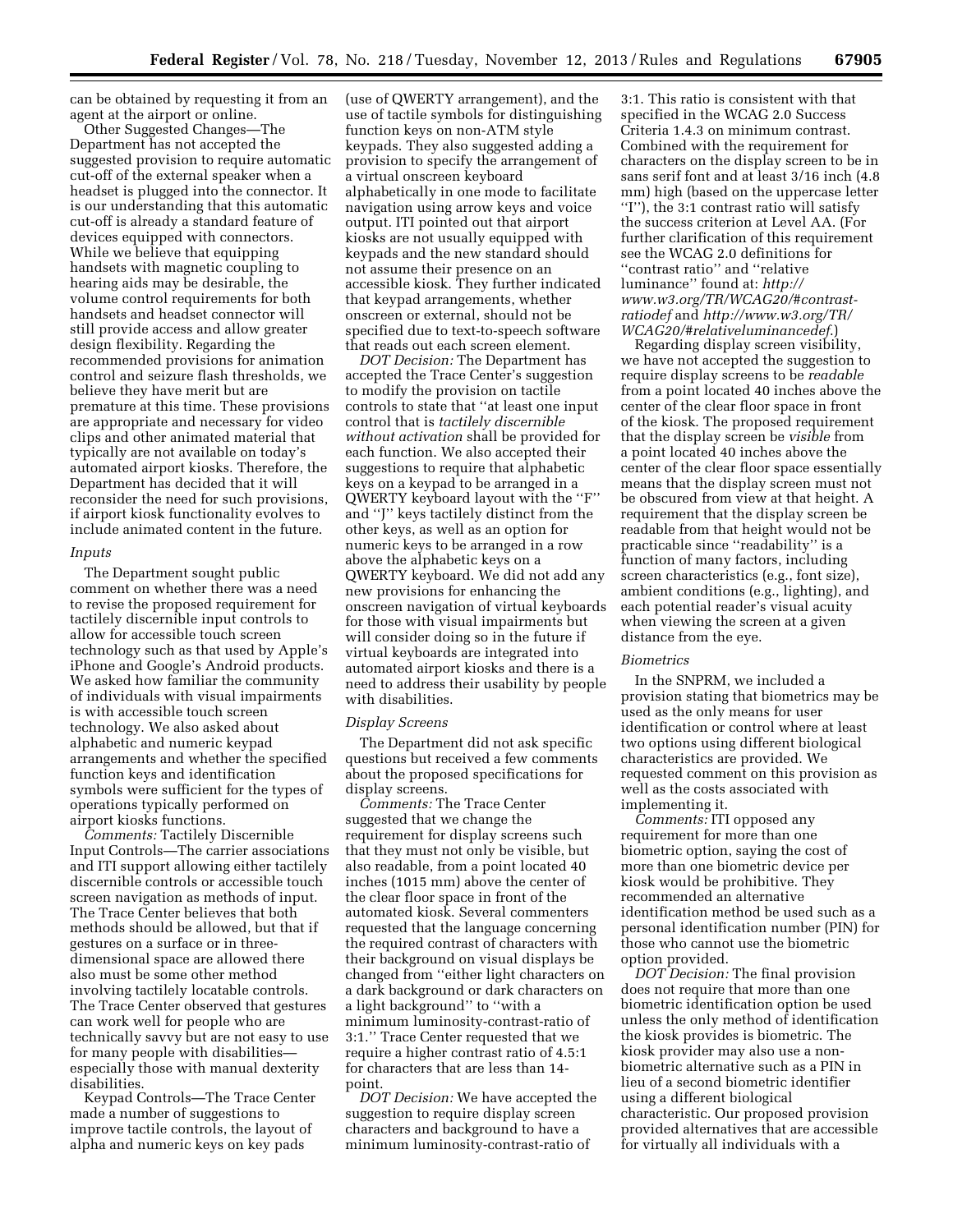disability without imposing unreasonable cost on kiosk providers; therefore, we are finalizing the proposed requirement.

# *Other Comments on the Technical Standard*

Several disability organizations' comments urged the Department to require carriers and airports to consult with individuals with disabilities on the design and usability of their kiosks that meet the technical standard. Although the standard we are adopting consists of well-established and tested design specifications, the Department nonetheless encourages carriers and airports to consult with disability advocacy organizations on the usability of their accessible kiosk during the test phase and to consider adopting any feasible suggestions for improving its usability and accessibility.

# 3. Implementation Schedule and Alternatives

Compliance Dates for New Kiosk Orders and Airline/Airport Agreements

*The SNPRM:* The Department proposed to require carriers that own, lease, or control automated airport kiosks or jointly own, lease, or control shared-use automated kiosks with an airport operator at U.S. airports with 10,000 or more annual enplanements to ensure that new kiosks ordered more than 60 days after the effective date of the rule meet the proposed accessibility standard. We proposed to require the same of operators of U.S. airports having 10,000 or more annual enplanements that jointly own, lease, or control shared-use automated kiosks with airlines. The Department asked whether setting the effective date to begin ordering accessible kiosks starting 60 days after the effective date of the rule was too long or too short and what would be a reasonable amount of implementation time for the ordering provision. Important to our decision about the compliance time frame is the ability of the manufacturing sector to meet the demand for accessible automated airport kiosks. Consequently, we asked a number of questions about the capabilities of airport kiosk manufacturers to market accessible models in time to meet the proposed time frame. We asked about the number of large and small manufacturers that currently make automated airport kiosks and whether any currently market accessible models. Assuming that some lead-time would be needed to develop and start manufacturing an accessible model that meets the required standard, we asked whether carriers could meet

the 60-day ordering deadline, and if not, how much time would be needed to have a product ready to market. We also asked about the competitive impact of the ordering deadline on small manufacturers given the resources of larger manufacturers to meet demand more quickly.

We explicitly proposed not to require retrofitting kiosks. For both carriers and airports that jointly own, lease, or control shared-use automated kiosks, we proposed to require that they enter into written, signed agreements allocating their respective responsibilities for ensuring compliance with the kiosk accessibility requirements. We asked whether carriers and airport operators should have more than 60 days after the effective date of the rule to enter into agreements with airport operators concerning compliance with the kiosk accessibility requirements, and if so, what would be a reasonable amount of time.

*Comments:* The carrier associations recommended a delay of up to 36 months after the rule's effective date to implement the ordering provision for new accessible kiosks. The carrier associations that commented jointly estimated it would take as long as one year for manufacturers to develop compliant prototype kiosks, an additional four to six months to procure the kiosk hardware, up to one year for carriers to develop compliant software applications, and six months to install and test the software. Individual carriers recommended lesser delays of one to two years for implementing the ordering provision. The American Aviation Institute (AAI) recommended at least two years from the rule's effective date to begin implementing the ordering provision.

In addition to a longer delay in the effective date of the ordering provision, most industry commenters recommended that only a percentage of new kiosks ordered be required to comply with the accessibility standard. The IATA Common Use Working Group stated that the majority of shared-use airport kiosks follow the international IATA (RP1706c) and ATA (30.100) Common Use Self-Service (CUSS) Standards. They suggested that at least one year would be needed to modify and test the standards for new accessible hardware, updated platform software, and new software interfaces required to support airline software applications. Development of airline application software and pilot testing with integration software could require up to another year. ITI recommended a delay of 18–36 months from the rule's effective date, which from their

perspective would allow a reasonable amount of time for product development and manufacturing. They emphasized the importance of adequate time to design, engineer, and test the accessibility features to ensure they function effectively, noting that once product development is completed, inventory and delivery should take 90– 120 days. ITI also cautioned that certification, field trials, and controlled pilots could extend the timeline further, if issues arise with third parties that are out of the kiosk manufacturer's control. They did not support recommendations that the Department require only a portion of new kiosks ordered to be accessible.

Disability community commenters called for reducing the delay after the rule's effective date for the new order requirement. United Spinal and CCD both recommended 30 days after the rule's effective date; BBI recommended no delay in the effective date of new order provision and that it coincide with the rule's effective date. The Trace Center, recognizing that a longer lead time would likely be needed, suggested that the Department finalize the technical standard and provide it to interested parties while the final rule is still under review by the Office of Management and Budget (OMB). In effect, the Trace Center recommended that the Department give vendors and other organizations advance notice of the technical standard before the final rule is published so that they could develop and test an accessible kiosk prototype before the actual effective date of the rule. They further recommended that the final rule require that accessible kiosks begin to be installed in airports shortly after the final rule is published. As for airports, Denver International Airport concurred with the Department's proposed effective date of 60 days for new kiosk orders while San Francisco International Airport suggested extending the compliance date to six months after the rule's effective date to allow enough time to complete the airport/airline agreements for shareduse automated kiosks and prepare the technical specifications.

We received very few public comments addressing our questions about the capabilities of the manufacturing sector, none of which came from manufacturers of airport kiosks. However, our contractor preparing the regulatory evaluation contacted a number of manufacturers who confirmed in part what the industry commenters had told us about the longer lead-time required to develop and produce compliant hardware and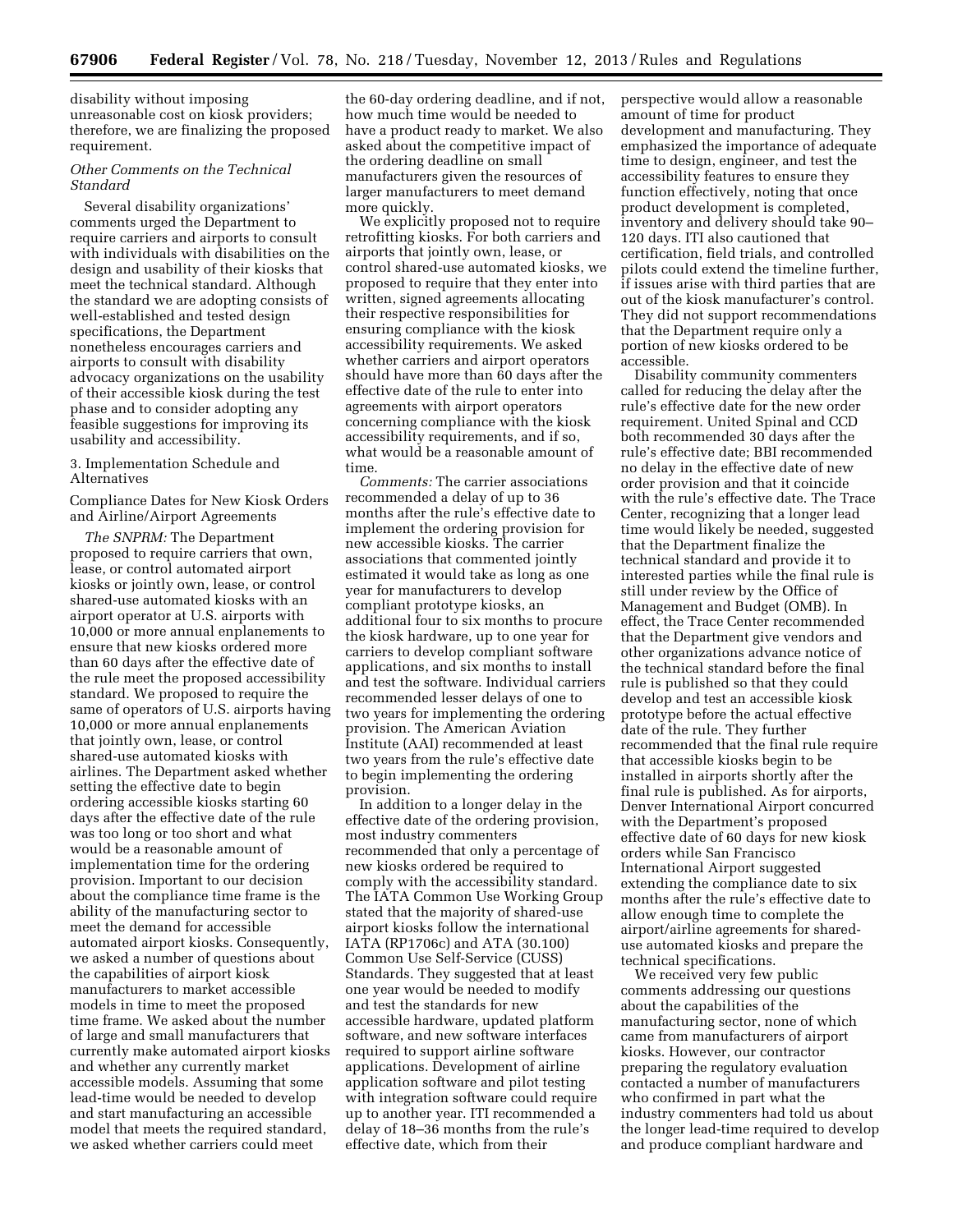software applications. They explained that airlines with proprietary kiosks and the in-house capability to program their own software applications would need less time to comply than airlines that contract out software development. Manufacturers that produce shared-use kiosks confirmed the complex development scenario described by the carrier associations, including an initial phase to revise and test the international technical standard that applies to such kiosks. They confirmed that for shareduse kiosks, airports typically procure the hardware and platform software while the airlines must each develop and certify their own compliant software application, which then must be integrated and tested on the hardware—steps that could extend the compliance time frame. The manufacturers also corroborated ITI's observations that requiring only a portion of new kiosks to be accessible would not substantially reduce the development costs for accessible kiosks.

*DOT Decision:* The Department has weighed all the available information and is persuaded that a compliance deadline of 60 days from the effective date of the final rule for new kiosk orders is not feasible. Under this rule, airlines and airports have 36 months after the rule's effective date to begin installing accessible kiosks at U.S. airports. There are no automated airport kiosks presently on the market that meet entire set of the accessibility requirements mandated by this rule, and discussions with kiosk manufacturers confirm airline assertions that it could take a substantial amount of time to have kiosks with fully compliant hardware and platform software developed, tested, and ready to market for sale. Research conducted by our contractor indicates that the amount of lead time required to develop and produce compliant hardware and software applications will vary significantly depending on whether the kiosks are proprietary or shared-use and whether their capabilities for software application development are in-house or contracted. Airlines with proprietary kiosks and immediate access to applications programming capabilities may be able to develop and deploy compliant kiosks within 18 to 24 months. For carriers that use shared-use kiosks, however, it may take more than two years for accessible kiosks to be ready for installation.

The IATA Common Use Working Group indicated that it would take up to one year to revise the applicable standards for shared use airport kiosks, with additional time needed to develop and test the kiosk hardware and

software components for shared-use automated kiosks. ITI and several other sources have indicated that the current marketplace for developers of shareduse kiosk software is limited to a few firms. This suggests that carriers and airports could also face delays in securing the requisite technical resources. In addition, software applications for shared-use kiosks must be certified, which the IATA Working Group indicates can add another 3 months to the time required to prepare the product for deployment. Apart from the above technical considerations, a compliance time frame of less than three years could also result in above-market pricing, since fewer vendors will be able to develop and test compliant kiosks in less time.

The Trace Center's recommendation that the Department ''finalize[], publish[] and provide[] to all interested parties [the accessibility standard] in advance while the provisions make their way through the Office of Management and Budget . . .'' might accelerate the availability of accessible kiosks, but would not be consistent with the requirements of Executive Order 12866 and the Administrative Procedure Act. Executive Order 12866 requires Federal agencies to submit the final rule of any significant agency rulemaking to OMB prior to its publication in the **Federal Register**, unless OMB waives its review.44 It also prohibits agencies from otherwise issuing to the public any regulatory action subject to OMB review prior to OMB completing or waiving its review.45 The Administrative Procedure Act specifically provides that individuals ''may not in any manner be required to resort to, or be adversely affected by, a matter required to be published in the **Federal Register** and not so published.'' 46 This means the Department can neither finalize the accessibility standard prior to OMB's completion of its review nor compel carriers or airports to begin implementing the standard prior to publication of the final rule in the **Federal Register**.

In light of these factors, the Department has decided to extend the compliance time frame for installing new kiosks at U.S. airports to three years after the rule's effective date. Meeting this deadline will require some concurrent effort in the development of compliant hardware and software applications. Carriers and airports will

need to be active participants in the IATA standards development and approval process to finalize a standard within a time frame that supports the development, prototyping, and marketing of accessible kiosks and software applications by the compliance deadline. At the same time, the threeyear lead time before the provision on new kiosk installations becomes effective will give manufacturers and programmers not presently engaged in developing accessible kiosks enough time to gear up to participate in the market. We believe this broadening of the supplier base can be expected to mitigate the incremental costs of acquiring and installing accessible kiosks. Based on the input our contractors received from manufacturers, shortening the compliance deadline may limit the number of firms that would develop and market compliant hardware and software applications. In addition, due to the amount of technical coordination between airlines and airports necessary to develop accessible shared-use kiosks and their reliance on third-party contractors to develop and test compliant platform and application software, many airports and carriers would not be able to meet a shorter compliance deadline. Ultimately, the Department believes that passengers with disabilities will benefit significantly from providing kiosk manufacturers and application developers with a longer period to develop, prototype, test, and deploy kiosks that effectively meet the required accessibility standard.

#### Implementation Alternatives

*The SNPRM:* The Department proposed that all new kiosks ordered after the order deadline must be accessible. We asked for comment on whether a phasing in period over 10 years, gradually increasing the percentage of automated airport kiosk orders required to be accessible, would meaningfully reduce the cost of implementing the accessibility standard. We also asked whether we should require less than 100 percent of new airport kiosks to be accessible, and if so, what percentage of accessible kiosks we should require in each location at the airport. We noted that if only a percentage of kiosks were required to be accessible, the wait time for passengers who need an accessible automated kiosk could be significantly longer than for non-disabled passengers unless they were given some kind of priority access to those machines. We observed that any mandate for priority access to accessible kiosks could also carry the

<sup>44</sup>See Exec. Order 12,866, 58 51735, 51741 (October 4, 1993).

<sup>45</sup>See Exec. Order 12,866, 58 FR No. 140 51735, 51743 (October 4, 1993).

<sup>46</sup>See 5 U.S.C. 552(a)(1).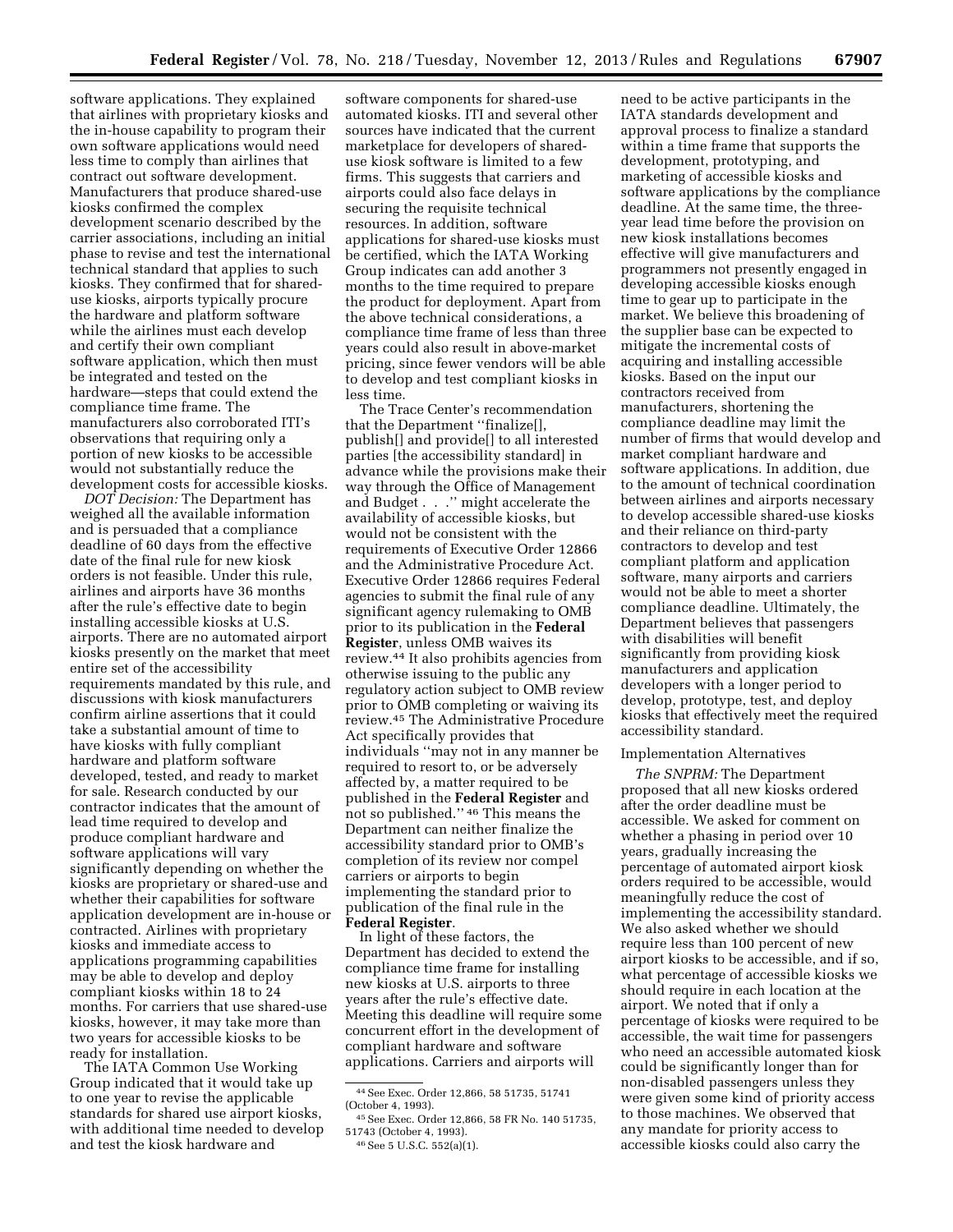potential of stigmatizing and segregating those passengers.

*Comments:* ITI commented that from a development and manufacturing perspective, the timelines and resources needed to develop and incorporate ''new accessibility solutions will be the same, regardless of whether all, or a percentage of, kiosks are required to comply with the new rules.'' They added that from their perspective there also would be no meaningful cost reduction from a gradual phasing in of accessible kiosks. The carrier associations nonetheless opposed a requirement for all airport kiosks to be accessible, arguing that this approach is inconsistent with other Part 382 requirements (e.g., movable armrests are only required on fifty percent of aircraft aisle seats, one accessible lavatory on a twin aisle aircraft) and costly. They urged the Department to consider two compliance alternatives, each having a compliance date of 36 months after the effective date of the final rule: (1) Require ten percent of future kiosks ordered to include accessible features or, in the alternative, (2) require one accessible kiosk per passenger check in area at an airport. From their point of view, a reduced number of accessible kiosks will have no significant impact on passenger wait times since passengers with a disability who selfidentify would be given priority to use an accessible kiosk, reducing their wait to the time it would take for someone already using the accessible kiosk to finish their transaction. In the event more than one passenger needs to use the accessible kiosk at the same time, agents will be available to assist. The carrier associations believe this approach will provide accessible kiosks to those who need and will use them, while better balancing the costs with the benefits. Air New Zealand made a similar argument, suggesting that requiring only 25 percent of airport kiosks to be accessible, in combination with priority access for passengers with disabilities, will provide passengers with disabilities the independent access they want and limit the additional financial burden to carriers. Spirit Airlines proposed that the Department require only 50 percent of new kiosks ordered to be accessible, until a total of 25 percent of airport kiosks are accessible. The San Francisco International Airport, on the other hand, took the position that the Department should require 100 percent of kiosks to be accessible by a date to be determined after taking manufacturing capabilities and other factors into consideration. They saw this approach as the best way

to avoid potential problems for airports having to maintain both accessible and inaccessible kiosk models.

*DOT Decision:* We are requiring that all new kiosks installed at U.S. airports three years or more after the effective date of the rule be accessible until at least 25 percent of kiosks in each location at the airport are accessible. We agree with the comments of Air New Zealand that having 25 percent of airport kiosks accessible (as opposed to more than 25 percent), in combination with priority access for passengers with disabilities to those kiosks, will enable passengers with disabilities to independently use airport kiosks and limit the additional costs to carriers and airports associated with acquiring and installing accessible kiosks. Nonetheless, the Department intends to monitor implementation of this rule to determine whether delay in obtaining access to an accessible kiosk is a significant problem for passengers with disabilities, despite the priority access provision, especially during peak demand times. If so, we may issue further regulations to address the matter. Of course, airlines and airports may always choose to make more than 25 percent of airport kiosks accessible. As noted by San Francisco International Airport, one advantage of making 100 percent of airport kiosks accessible is avoidance of the potential costs associated with maintaining and supporting both accessible and inaccessible kiosk models.

As we stated earlier, the requirement for at least 25 percent of accessible automated airport kiosks at each location in U.S. airports with 10,000 or more enplanements means that at least 25 percent of kiosks provided in each cluster of kiosks and all stand-alone kiosks at the airport must be accessible. For example, in a location where five kiosks are situated in close proximity to one another, such as near a ticket counter, at least two of those kiosks must be accessible; in locations where a single kiosk is provided which is not in close proximity to another kiosk, the single kiosk must be accessible. In addition, when the kiosks provided in a location at the airport perform more than one function (e.g., print boarding passes/bag tags, accept payment for flight amenities such as seating upgrades/meals/WiFi access, rebook tickets, etc.), the accessible kiosks must provide all the same functions as the inaccessible kiosks in that location. These days many kiosks provide a broad range of functionality beyond simple check-in. Kiosks that perform different functions are considered to be of different types. Accessible automated

airport kiosks must provide all the functions provided to customers at that location at all times. For example, it is unacceptable for the accessible automated airport kiosks at a particular location to only enable passengers to check-in and print out boarding passes while the inaccessible automated airport kiosks at that location also enable passengers to select or change seating, upgrade class of travel, change to an earlier or later flight, generate baggage tags and purchase inflight Wi-Fi sessions or other ancillary services. Whatever functions are available on inaccessible automated airport kiosks must also be available to customers using accessible airport kiosks at the same location. As noted above, the 25 percent requirement also applies to each location at the airport where kiosks are installed. It is not sufficient for a carrier or an airport to merely comply with the percentage for the airport as a whole, or even for a given terminal building if there are kiosks in more than one location in the terminal.

Based on data from commenters who estimated airport kiosk life spans, we estimate that the typical kiosk life span is no more than five to seven years. We believe it is reasonable to conclude that well before the end of the 10-year period after the effective date of this rule virtually all airport kiosks will have reached the end of their life span. As such, a total of at least 25 percent of airport kiosks in each location at a U.S. airport should have been replaced with an accessible kiosk by then. To ensure this outcome, we have added requirements that both carriers and airport operators must ensure that at least 25 percent of automated kiosk provided in each location at the airport must be accessible by ten years after the effective date of the rule. Accessible kiosks provided in each location at the airport must provide all the same functions as the inaccessible kiosks in that location.

# *Retrofitting Kiosks*

*The SNPRM:* In proposing to require that only new kiosks ordered after a certain date be accessible, we had also considered proposing to require carriers to either retrofit or replace a certain percentage or number of airport kiosks (e.g., retrofit 25 percent of existing kiosks or replace at least one kiosk) in each location at the airport by a certain date. We ultimately decided against proposing either option, as the available information suggests that these approaches would significantly increase the cost to carriers. Nonetheless, we also had concerns that the transition time for an accessible kiosk to become available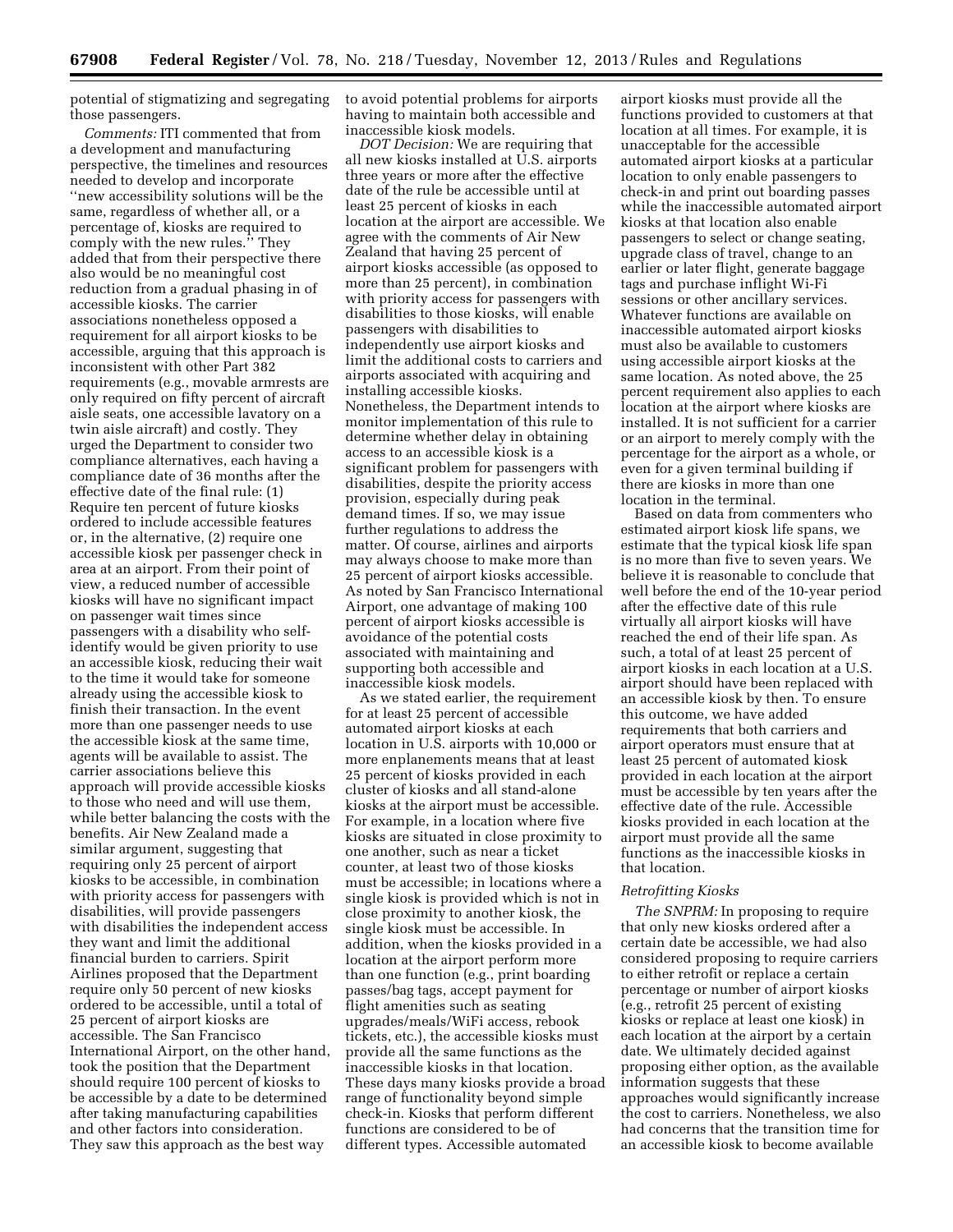at each location in an airport could be more than a decade. The best life cycle estimates for airport kiosks available to us when the September 2011 SNPRM was published ranged from seven to ten years. We therefore asked for comment on the accuracy of our life cycle estimate and whether the Department should require carriers to retrofit or replace a certain portion of their kiosks to meet the accessibility standards until all automated airport kiosks are accessible.

*Comments:* Most disability advocacy organizations, individual commenters who self-identified as having a disability, and some commenters from the general public supported an interim requirement to retrofit some percentage of existing kiosks to accelerate the availability of accessible kiosks at all locations in an airport. The Trace Center, NFB, and BBI supported a phased retrofit schedule such that 25 percent of all deployed kiosks must be accessible by 1 year, 50 percent by 3 years, 75 percent by 5 years, and 100 percent by 7 years after the effective date. NCIL advocated a more accelerated approach for retrofitting that would have 100 percent of deployed kiosks accessible by five years after the effective date. PVA urged the Department to require that any existing kiosk that is altered (voluntarily modified or refurbished, including any software modification or upgrade) must be retrofitted to meet the accessibility standard. The Trace Center conceded that retrofitting ''can be significantly more expensive than deploying new accessible kiosks'' due to loss of the lower cost production environment and economies of scale, as well as the additional costs of taking kiosks out of service and the actual cost to modify the kiosk. They acknowledged that even activating dormant accessibility features (e.g., headset connector) can be a significant undertaking that would take some lead-time to complete.

The San Francisco International Airport also recommended retrofitting some existing kiosks as a reasonable alternative to requiring only that new kiosks ordered after the effective date be accessible. They reasoned that if only new kiosks must meet the accessibility requirements, it would create an adverse incentive for airlines to maintain older kiosks beyond their useful life and delay full accessibility for many years. They thought it likely that the airport industry would be ready to support immediate retrofits.

Carriers and the carrier associations opposed any kind of retrofitting. They added that many kiosk models could not be retrofitted because they are near

the end of their life cycle and are no longer supported by the manufacturer. The IATA CUSS working group estimated incremental costs of at least \$3,000 per kiosk to retrofit to the DOT standard. ITI said that the costs of retrofitting an existing kiosk would be difficult to quantify—particularly older kiosks with operating systems that are not compatible with text-to-speech technology and may not support software needed for speech output. They noted that in addition to hardware costs, there would also be software certification costs. Several manufacturer representatives echoed these concerns, indicating that there are significant technical feasibility issues associated with retrofitting.

*DOT Decision:* The Department acknowledges that a requirement to retrofit some percentage of kiosks to meet the accessibility standard would accelerate the near-term availability of accessible machines at airports. While more rapid near-term availability of accessible machines is an important objective, retrofitting is clearly an expensive, and in some cases, technically infeasible means to accomplish it. A shortened compliance timeline also runs the risk of insufficient testing to ensure the successful integration and error-free operation of all the hardware and software components of accessible kiosks. In lieu of requiring retrofitting of existing kiosks, carriers and airports will be required to ensure that at least 25 percent of automated kiosks in each location at an airport are accessible and that accessible kiosks provided in each location at the airport provide all the same functions as the inaccessible kiosks at that location by ten years after the rule's effective date. As mentioned earlier, with data from carriers and industry experts confirming that the typical kiosk life cycle is between five and seven years, we anticipate that 25 percent of kiosks in all locations at an airport will have been replaced with accessible models well before this tenyear deadline. Compliant kiosks will begin to be installed in locations at airports no later than 3 years after the effective date of this rule.

#### 4. Identification and Maintenance

*The SNPRM:* The Department proposed to require carriers and airports to ensure that each accessible automated kiosk they own, lease, or control in a location at an airport is visually and tactilely identifiable as such to users (e.g., an international symbol of accessibility affixed to the front of the device) and is maintained in proper working condition, until all automated

kiosks in a location at the airport are accessible. We proposed to apply these requirements to airlines under Part 382 and to airports under Part 27.

*Comments:* The Department received a very small number of comments on these provisions. Two disability organizations supported the requirement for affixing an international accessibility symbol. Some commenters who did not identify as having disabilities noted that a requirement to affix a symbol or a sign indicating that a particular kiosk is accessible may be helpful to some individuals with disabilities, such as those with mobility or cognitive impairments. As a practical matter, these same commenters noted that for users with visual impairments, receiving guidance from airline personnel to an accessible kiosk made more sense than affixing an accessibility symbol they cannot see and which they could not touch until physically in front of the machine. Despite such observations, there were no comments opposing these specific provisions.

*DOT Decision:* The Department views the need for accessible automated kiosks to be identifiable and maintained in working condition to be of great importance particularly since this rule does not require 100 percent of kiosks to be accessible. Passengers with disabilities will experience a greater impact than other passengers when accessible kiosk equipment is out of order since only a portion of them will be required to be accessible. In assessing carrier/airport responsibility for accessible kiosks that are down for repair periodically during their service life, the Department will examine several factors on a case-by-case basis, including whether maintenance schedules are in place and followed for all kiosks owned by the carrier/airport and whether the maintenance schedules and policies followed for both accessible and inaccessible kiosks are similar. Also, kiosk locations at the airport will have a mix of accessible and inaccessible machines so there is value in requiring that accessible kiosk models carry the international accessibility symbol to allow passengers with a variety of disabilities maximum independence in locating and using an accessible kiosk. This requirement will help ensure that adequate resources are allocated to maintaining accessible kiosks, particularly during the first few years when there are fewer accessible models at an airport, for parts and technical training that may otherwise be given low priority. Since we received no comments opposing the provisions as proposed and for the other reasons mentioned above, the Department is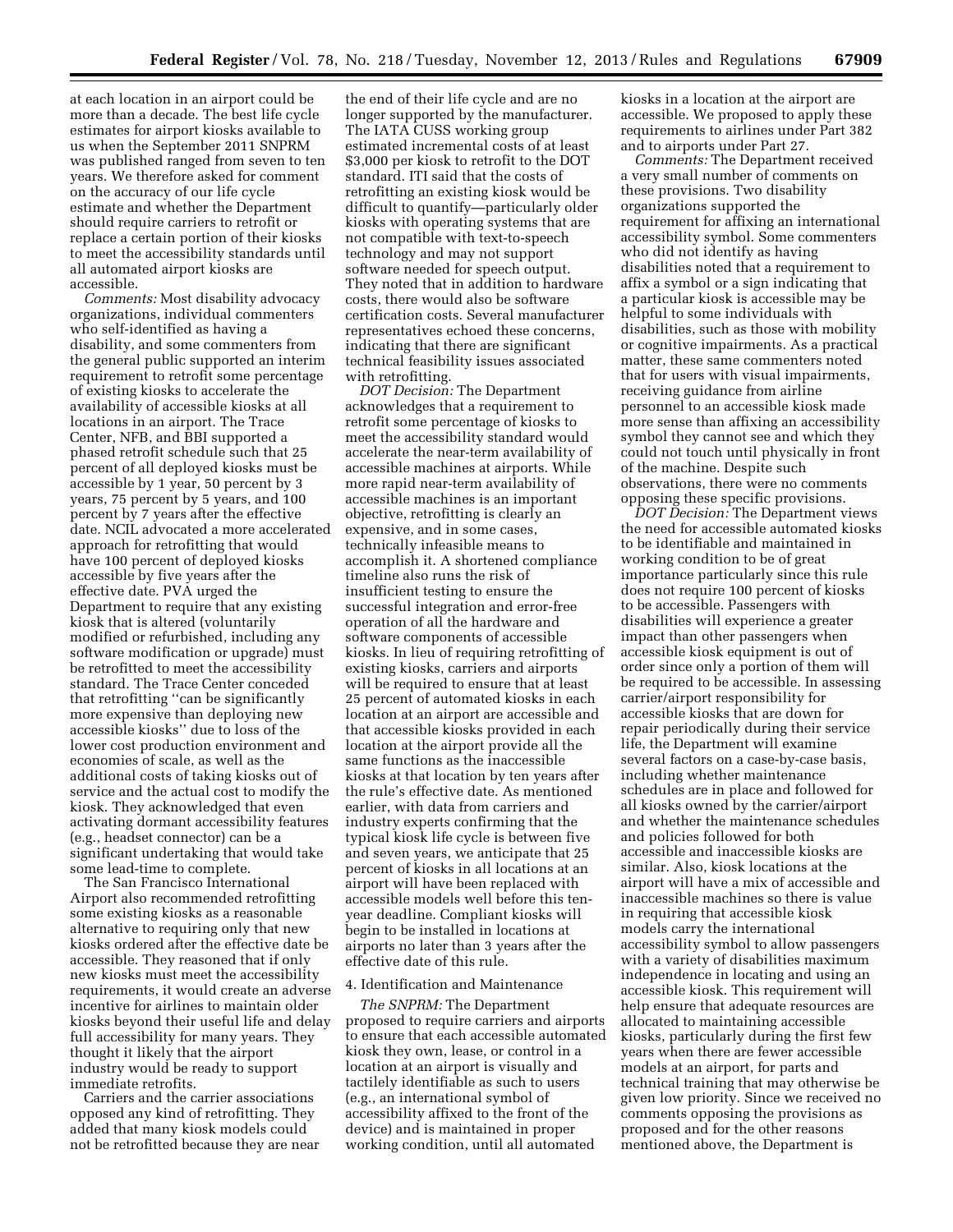retaining these provisions in the final rule.

# 5. Other Issues—Federal Preemption

*The SNPRM:* In the preamble of the September 2011 SNPRM, we stated that States are already preempted from regulating in the area of disability civil rights in air transportation under the Airline Deregulation Act, 49 U.S.C. 41713 and the ACAA, 49 U.S.C. 41705.

*Comments:* In their comments on this rulemaking, NFB and NCIL both urged the Department to rectify what they viewed as erroneous holdings in two recent court cases alleging that inaccessible airline kiosks and Web sites constitute disability discrimination under State law.47 In both cases, the court granted the defendant airlines' motions to dismiss, concluding that Plaintiffs' State-based claims alleging disability discrimination in air transportation were preempted by the ACAA and the Airline Deregulation Act.48 Specifically NFB and NCIL asked the Department to use agency discretion to grant passengers with disabilities, who are protected against disability discrimination under the ACAA regulations, additional protection under other laws, such as the State laws at issue in the litigation, by including a saving clause in Part 382.49

As background, we note that in the case filed by NFB in the United States District Court for the Northern District of California, the Department of Justice filed a *Statement of Interest By the United States* reflecting the views of the Department of Transportation in support of United's motion to dismiss. The statement made three central arguments supporting Federal preemption of NFB's state claims: (1) Airline kiosks constitute a service that falls within the preemption provision of the Airline Deregulation Act; (2) the ACAA rules apply pervasively not only to disability discrimination in aviation generally, but also to the accessibility of airline kiosks specifically; and (3) applying a State remedy to NFB's discrimination claims would have the broad effect of undermining the purpose behind the ACAA regulations. The court agreed with the views of the United States, finding that NFB's claims were preempted under both the Airline Deregulation Act and the ACAA.50

JetBlue's dismissal motion subsequently adopted the preemption arguments made in the *Statement of Interest By the United States* submitted in the United case, asserting that these views represented the agency judgment of the Department of Transportation.51 The court did not agree with JetBlue's argument that Web sites and kiosks are ''services'' affecting economic deregulation or competition intended to fall within the scope of the Airline Deregulation Act and found that the plaintiffs' State law claims were not preempted by the Act. The court agreed, however, with JetBlue's arguments that DOT's ACAA regulations occupy the field of disability non-discrimination in aviation and preempt State law. Citing provisions in DOT's 2008 final ACAA rule requiring airlines to provide interim accommodations and its intent stated in the rule's preamble for further rulemaking on inaccessible kiosks and Web sites, the court held that the ACAA regulations specifically preempt the field of airline kiosk and Web site accessibility ''so as to justify the inference that Congress intended to exclude state law discrimination claims relating to these amenities.'' 52

The Plaintiffs in both cases appealed the decisions to the Court of Appeals for the Ninth Circuit. In the NFB case, the United States filed an *amicus curiae*  brief and reiterated its arguments that NFB's claims were both field and conflict preempted by the ACAA and expressly preempted by the Airline Deregulation Act.53 The case was argued on November 8, 2012. However, the Court vacated submission of the case and will delay its decision pending a decision by the Supreme Court in *Northwest, Inc. et .al.* v. *Ginsberg,* 695 F.3d 873 (9th Cir. 2012), *cert. granted,*  —S. Ct. —, 2013 WL 2149802 (May 20, 2013) (No. 12–462).54 The parties in the JetBlue case filed an unopposed motion to stay proceedings pending the court's decision in the NFB case, and the Court

granted that motion on September 22, 2011.55

Notwithstanding the United States' position and the district courts' holdings of Federal field preemption under the ACAA in both cases, in its comments on this rulemaking, NCIL pointed to statements in the Congressional record that the ACAA was enacted to ensure that airlines eliminate all discriminatory restrictions on air travel by persons with disabilities not related to safety.56 They asserted that these statements concerning the ACAA are evidence that ''. . . a saving[s] clause permitting the operation of more protective state laws [was] squarely contemplated by Congress and should be preserved with a saving[s] clause.''

*DOT Decision:* The Department fully concurs with NCIL and NFB that the ACAA was enacted to eliminate discriminatory restrictions by airlines on air transportation for people with disabilities. We continue to strongly disagree, however, with the notions that Congress intended State and local disability non-discrimination laws applied to aviation to be exempt from preemption under the Airline Deregulation Act or to operate concurrently with the ACAA. As we outlined in the Statement of Interest discussed above, the Department believes that the concurrent operation of State and local laws would undermine certain central goals of both the ACAA and the Airline Deregulation Act.

We believe that the detrimental impacts resulting from the concurrent operation of State/local disability nondiscrimination laws on passengers with disabilities and on air transportation overall are serious and foreseeable. The saving clause advocated by NCIL and NFB would subject airlines to nondiscrimination requirements in scores of State and local jurisdictions. Aside from the burden of complying with a patchwork of State and local disability regulations on airline economic activity and competition, passengers with disabilities would again be subject to inconsistency and uncertainty regarding the accommodations they can expect in air travel. Congress intended that the ACAA regulations apply accessibility requirements and compliance deadlines

<sup>47</sup>See *Nat'l Fed'n of the Blind v. United Airlines, Inc.,* No. C 10–04816, p. 3 WHA, 2011 WL 1544524 (N.D. Cal. April 25, 2011) and *Foley et al* v. *JetBlue Airways Corp.,* No. C 10–3882, p. 3 (N.D. Cal. August 3, 2011).

<sup>48</sup>See *Id.* 

<sup>49</sup>NFB and NCIL recommended identical language for this provision: ''Nothing in these regulations shall be construed to invalidate or limit the remedies, rights, and procedures of any federal law or law of any state or political subdivision of any state or jurisdiction that provides greater or equal protection for the rights of individuals with disabilities than are afforded by these regulations.''

<sup>50</sup>*Nat'l Fed'n of the Blind* v. *United Airlines, Inc.,*  No. C 10–04816, p. 2–3 WHA, 2011 WL 1544524 (N.D. Cal. April 25, 2011).

<sup>51</sup>*Thomas Foley et al.* v. *JetBlue Airways Corp.,*  No. C 10–3882, p. 4 (N.D. Cal. August 3, 2011). 52 *Id.* at 18–20.

<sup>53</sup>Brief for the United States as *Amicus Curiae*  Supporting Affirmance of the District Court's Judgment, *Nat'l Fed'n of the Blind* v. *United Airlines, Inc.,* No. 11–16240 (9th Cir. Oct. 18, 2011).

<sup>54</sup>Order, *Nat'l Fed'n of the Blind* v. *United Airlines,* No. 11–16240 (9th Cir. May 22, 2013).

<sup>55</sup>Order, *Foley, et al.,* v. *JetBlue Airways Corp.*  No. 11–17128 (9th Cir. Sept. 22, 2011).

<sup>56</sup>See 132 Cong. Rec. S11, 784–08 (daily ed. Aug. 15, 1986) (statement of Sen. Dole). See also S. Rep. No. 99–400, at 2, 4 (1986), reprinted in 1986 U.S.C.C.A.N. 2328, 2329, 2331; 132 Cong. Rec. S11784–08 (daily ed. Aug. 15, 1986); 132 Cong. Rec. H7057–01 (daily ed. Sept. 17, 1986) (statement of Rep. Sundquist); S. Rep. No. 99–400, at 2 (1986), reprinted in 1986 U.S.C.C.A.N. 2328, 2329–30.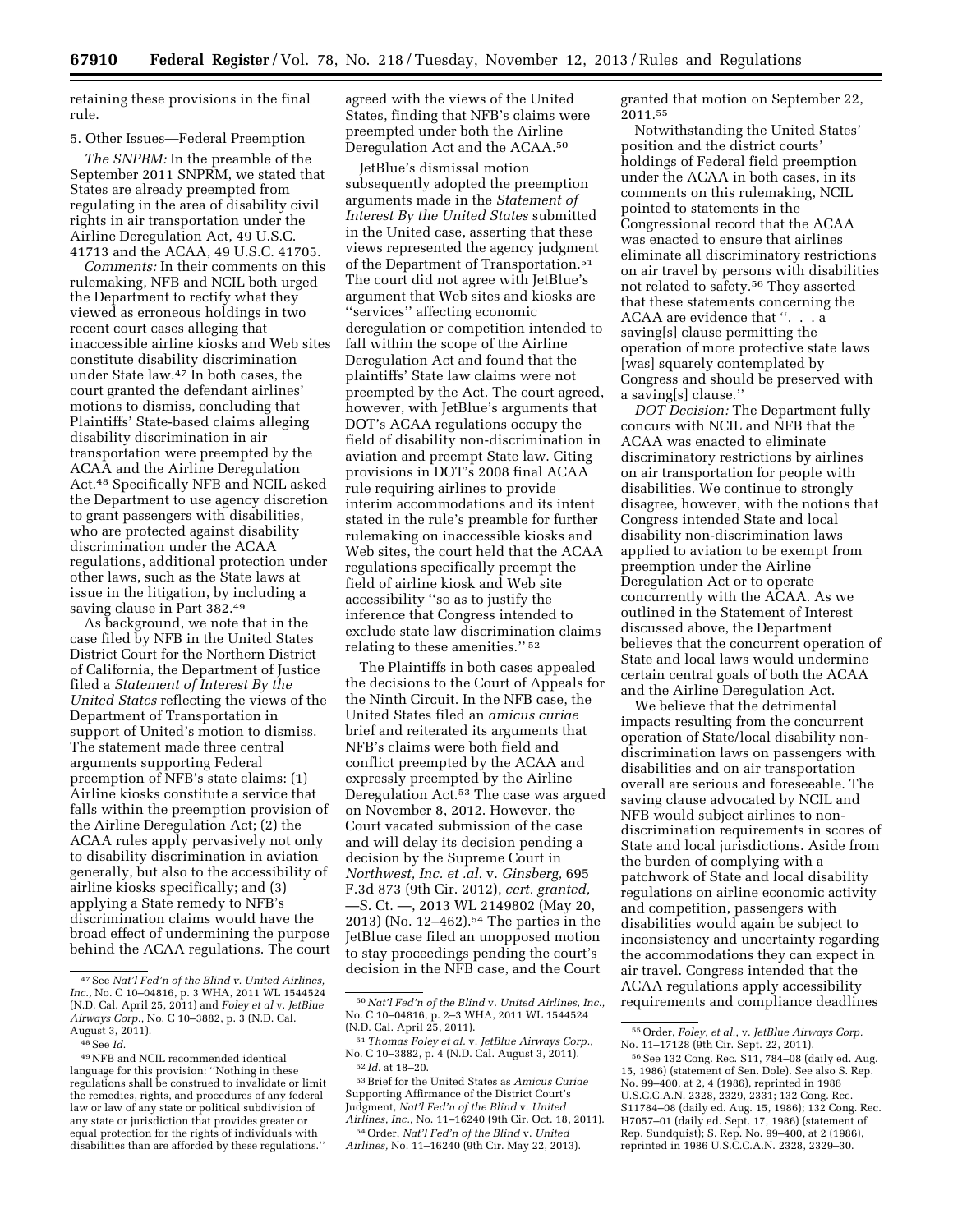to covered airlines uniformly. The goal was to ensure that passengers with disabilities would consistently receive the same accommodations wherever their air transportation is subject to U.S. law. This outcome has largely come about today due to airlines throughout the U.S. market being freed to focus their resources on meeting a single regulatory and enforcement scheme for ensuring accessibility. Carriers have not had to scatter their resources training employees to meet varying regulatory requirements for each State in which the carrier operates. It is our view that Congress sought to avoid these foreseeable adverse effects and intended the ACAA regulation to occupy the legal field in this area in order to maximize accessibility across the entire air transportation market to which the ACAA applies. Therefore, we believe the public interest will be best served by not adding a saving provision to Part 382.

# **Regulatory Analysis and Notices**

*A. Executive Order 12866 (Regulatory Planning and Review), Executive Order 13563 (Improving Regulation and Regulatory Review), and DOT Regulatory Policies and Procedures* 

This action has been determined to be significant under Executive Order 12866 and the Department of Transportation's Regulatory Policies and Procedures. It has been reviewed by the Office of Management and Budget in accordance with Executive Order 12866 (Regulatory Planning and Review) and Executive Order 13563 (Improving Regulation and Regulatory Review) and is consistent with the requirements in both orders. Executive Order 13563 directs agencies to propose or adopt a regulation only upon a reasoned determination that its benefits justify its costs, tailor the regulation to impose the least burden on society consistent with obtaining the regulatory objectives, and in choosing among alternative regulatory approaches, select those approaches that maximize net benefits. Executive Order 13563 recognizes that some benefits and costs are difficult to quantify and provides that, where appropriate and permitted by law, agencies may consider and discuss qualitatively values that are difficult or impossible to quantify, including equity, human dignity, fairness, and distributive impacts. This rule promotes such values by requiring the removal of barriers to equal access to air transportation information and services for passengers with disabilities.

In the Department's view, the nonquantifiable benefits of kiosk

accessibility, which the tables below do not reflect, are wholly consistent with the ACAA's mandate to eliminate discrimination against individuals with disabilities in air transportation. They include the increased ability of individuals with disabilities to independently access and use with equal convenience and privacy, and without stigmatization, the same air transportation information and services available to individuals without disabilities. Specific non-quantifiable benefits associated with the kiosk accessibility requirements also include an enhanced sense of inclusion for travelers with vision or mobility disabilities, as well as a decrease in the stigma of special treatment at the ticket counter and in their overall waiting time to check-in. Having a choice of checkin options (e.g., either the automated kiosk or the check-in counter), depending on their anticipated transaction time or personal preference also has value to many travelers with disabilities, even if its monetary value cannot be quantified. The availability of accessible kiosks will also reduce waiting times at ticket counters for travelers without disabilities who are required to or choose to use the airline ticket counters for ticket purchase or check-in and free customer service agents from routine check-in and seat assignments tasks to focus on individual ticketing and baggage issues. Travelers with and without disabilities will also benefit from the design features of accessible kiosks (e.g., travelers who have difficulty reading English may benefit from having the ability to hear the kiosk instructions). We note that some of the non-quantifiable costs include the sunk costs of inaccessible kiosk models currently under development and occasional increases in kiosk waiting times that may result for other travelers initially as new users become familiar with kiosk features and applications.

Regarding the Web site accessibility requirements, we anticipate both nonquantifiable and intrinsically qualitative benefits. Web sites that meet the WCAG 2.0 Level AA standards will have a cleaner layout and less content per page, resulting in improved accessibility not only for people with severe vision impairments, but also for those with less severe disabilities such as low vision, developmental delays, or epilepsy. Web site accessibility will also remove a barrier to travel for independent people with severe vision impairments, making it more likely they will travel and increasing the number of trips they purchase. For carriers, we expect the

process of making their Web sites accessible (e.g., developing a detailed Web site inventory) to result in an improved ability to identify and clean up existing errors and performance issues (e.g., broken links and circular references).

There are also potentially important categories of costs associated with the Web site accessibility requirements that are intrinsically qualitative or for which monetary values cannot be estimated from the available data. Bringing an entire air travel Web site into compliance with WCAG 2.0 Level AA, for example, may reduce options for innovation and creative presentation of Web content. Carriers will also need to allocate programming resources for creating and updating Web pages to ensure regulatory compliance that could be used to otherwise improve or increase functionality on their primary Web sites. Also unknown are the costs the Department will have to incur to enforce these rules by acquiring and maintaining the ability to monitor covered air travel Web sites, conduct periodic testing and verification, and work with carriers to understand and remedy identified Web site noncompliance.

The Department believes that the qualitative and non-quantifiable benefits of the Web site and kiosk accessibility requirements nonetheless justify the costs and make the rule cost beneficial, even without the economic benefits displayed in the tables below. The nonquantifiable benefits to individuals with disabilities, in particular, are integral to achieving full inclusion and access to the entire spectrum of air transportation services, which is the overarching goal of the ACAA.

The final Regulatory Evaluation established that the monetized benefits of the final rule exceed its monetized costs by \$13.5 million using a 3-percent discount rate. The benefits and costs were estimated for the 10-year period beginning two years after the effective date (which was assumed to be January 1, 2014) for the Web site accessibility requirements and three years after the effective date for kiosk accessibility requirements. The upfront compliance costs incurred for Web sites in 2014 and 2015 and for kiosks in 2015 and 2016 were rolled forward and included in the 10-year analysis period results cited in the final regulatory evaluation. The expected present value of monetized benefits from the final rule over a 10 year period using a 7-percent discount rate is estimated at \$110.7 million, and the expected present value of monetized costs to comply with the final rule over a 10-year period using a 7-percent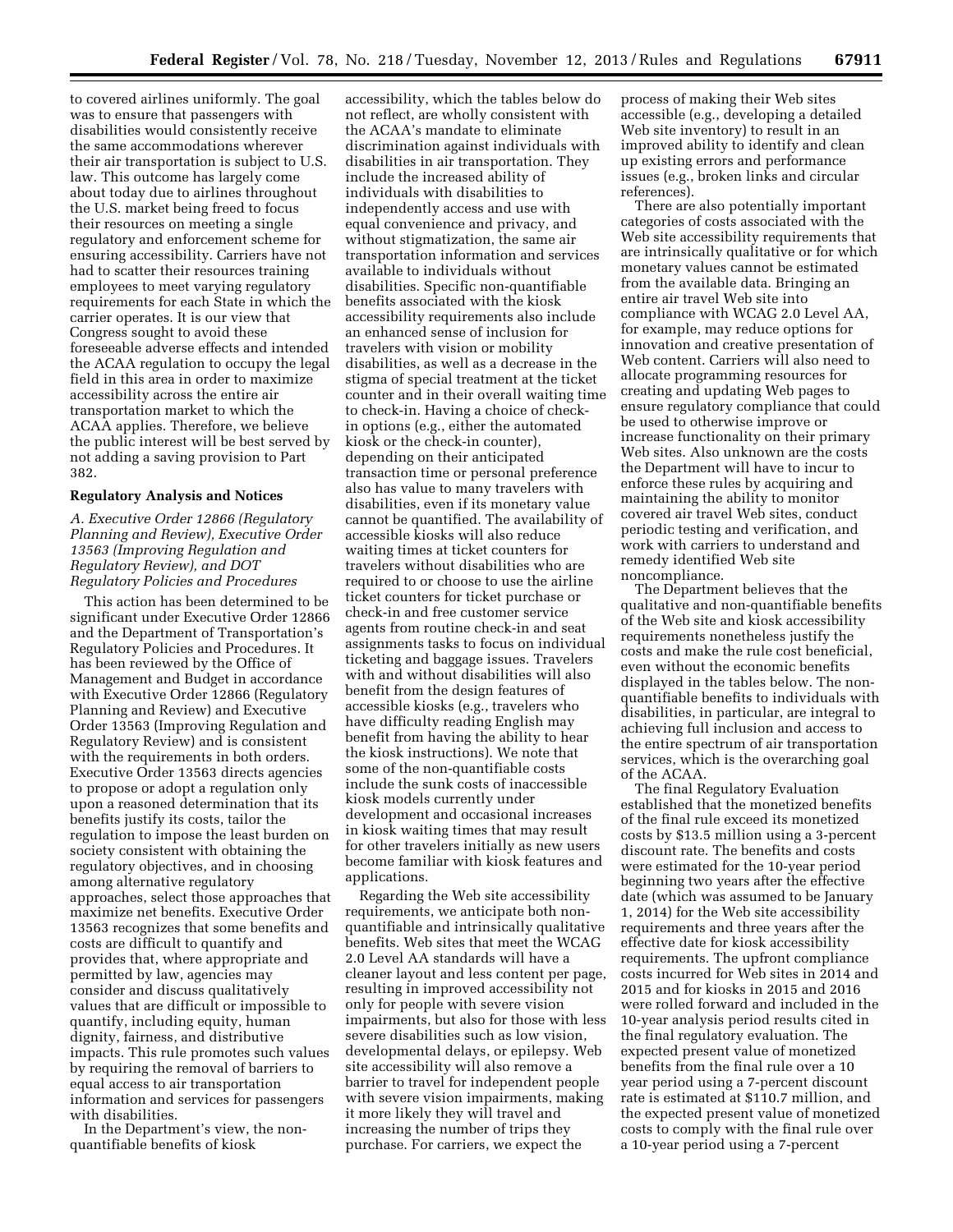discount rate is estimated at \$114.7 million. The present value of monetized net benefits over a 10 year period at a

7-percent discount rate is  $-$  \$4.0 million. The table below, taken from the final Regulatory Evaluation, summarizes

the monetized costs and benefits of the rule.

# PRESENT VALUE OF NET BENEFITS FOR RULE REQUIREMENT

[Millions]

| Monetized benefits and costs | Discounting period/rate | Web sites | <b>Kiosks</b> | Present value<br>(millions) |
|------------------------------|-------------------------|-----------|---------------|-----------------------------|
|                              |                         | \$75.9    | \$34.8        | \$110.7                     |
|                              |                         | 90.3      | 42.0          | 132.3                       |
|                              |                         | 79.8      | 34.9          | 114.7                       |
|                              |                         | 82.5      | 36.1          | 118.6                       |
|                              |                         | (3.9)     | (0.1)         | (4.0)                       |
|                              |                         | 7.8       | 5.9           | 13.7                        |

\* Present value in 2016 for Web site requirements and 2017 for kiosk requirements.

# *B. Executive Order 13132 (Federalism)*

This final rule has been analyzed in accordance with the principles and criteria contained in Executive Order 13132 (''Federalism''). This final rule does not include any provision that: (1) Has substantial direct effects on the States, the relationship between the national government and the States, or the distribution of power and responsibilities among the various levels of government; or (2) imposes substantial direct compliance costs on State and local governments. With regard to preemption, this final rule preempts State law in the area of disability civil rights in air transportation. However, State regulation in this area is already expressly preempted by the Airline Deregulation Act, which prohibits States from enacting or enforcing a law ''related to a price, route, or service of an air carrier.'' 57 Furthermore, the ACAA occupies the field in the area of nondiscrimination in air travel on the basis of disability. Therefore, the consultation and funding requirements of Executive Order 13132 do not apply.

#### *C. Executive Order 13175*

This final rule has been analyzed in accordance with the principles and criteria contained in Executive Order 13175 (''Consultation and Coordination with Indian Tribal Governments''). Because this final rule does not significantly or uniquely affect the communities of the Indian tribal governments or impose substantial direct compliance costs on them, the funding and consultation requirements of Executive Order 13175 do not apply.

#### *D. Regulatory Flexibility Act*

The Regulatory Flexibility Act (5 U.S.C. 601 et seq.) requires an agency to review regulations to assess their impact on small entities unless the agency determines that a rule is not expected to have a significant economic impact on a substantial number of small entities. We note that while the Regulatory Flexibility Act does not apply to foreign entities, we have examined the effects of this rule not only on U.S. airports and air carriers that are small entities under applicable regulatory provisions, but on small foreign carriers as well. The Web site accessibility requirements do not impact small U.S. and foreign carriers. Only carriers that operate at least one aircraft having a seating capacity of more than 60 passengers are required to make their Web sites accessible to passengers with disabilities and ensure that they provide Web-based discounts and waive any telephone or walk-in reservation fees for individuals unable to use their Web site due to a disability.

This final rule also requires small U.S. and foreign carriers that own, lease, or operate proprietary or shared-use automated kiosks at U.S. airports with 10,000 or more annual enplanements to install accessible models at each U.S. airport kiosk location starting three years after the rule's effective date until at least 25 percent of automated kiosks provided at each location are accessible and provide all the same functions as the inaccessible kiosks at each location. The same requirement applies to operators of U.S. airports with 10,000 or more annual enplanements that own, lease, or operate shared-use automated kiosks. Research for our initial regulatory flexibility analysis identified no small carriers or small airport authorities covered by the proposed accessibility requirements that owned or operated kiosks. Moreover, we received no comments on the proposed requirements during the SNPRM public comment period from small carriers (those exclusively operating aircraft with 60 or fewer seats), small airport authorities (those publicly owned by

jurisdictions with fewer than 50,000 inhabitants or privately owned by small entities with annual revenues of \$30 million or less under the Small Business Administration (SBA) size standard), or other stakeholders that are small entities. For this final rule, therefore, we conducted no further analysis on the impact of the kiosk accessibility requirements on small entities.

On the basis of the examination discussed above, the Department certifies that this rule will not have a significant economic impact on a substantial number of small entities. A copy of the Final Regulatory Flexibility Analysis has been placed in docket.

#### *E. Paperwork Reduction Act*

Under the Paperwork Reduction Act of 1995 (PRA), a Federal agency may not conduct or sponsor, and a person is not required to respond to, a collection of information unless it displays a valid control number assigned by the Office of Management and Budget (OMB) (Pub. L. 104–13, 49 U.S.C. 3501 et seq.). The Department may not impose a penalty on persons for violating information collection requirements when an information collection required to have a current OMB control number does not have one.

The final rule contains two new information collection requirements that require approval by OMB under the PRA. Specifically, section 382.43 requires carriers to provide a mechanism on their Web sites for passengers to provide online notification of their requests for disability accommodation services (e.g., enplaning/deplaning assistance, deaf/ hard of hearing communication assistance, escort to service animal relief area, etc.) within two years after the effective date of this final rule. Section 382.43 also requires carriers to ensure that a disclaimer is activated when a user clicks a link on a primary Web site

<sup>57</sup> 49 U.S.C. 41713(b)(1).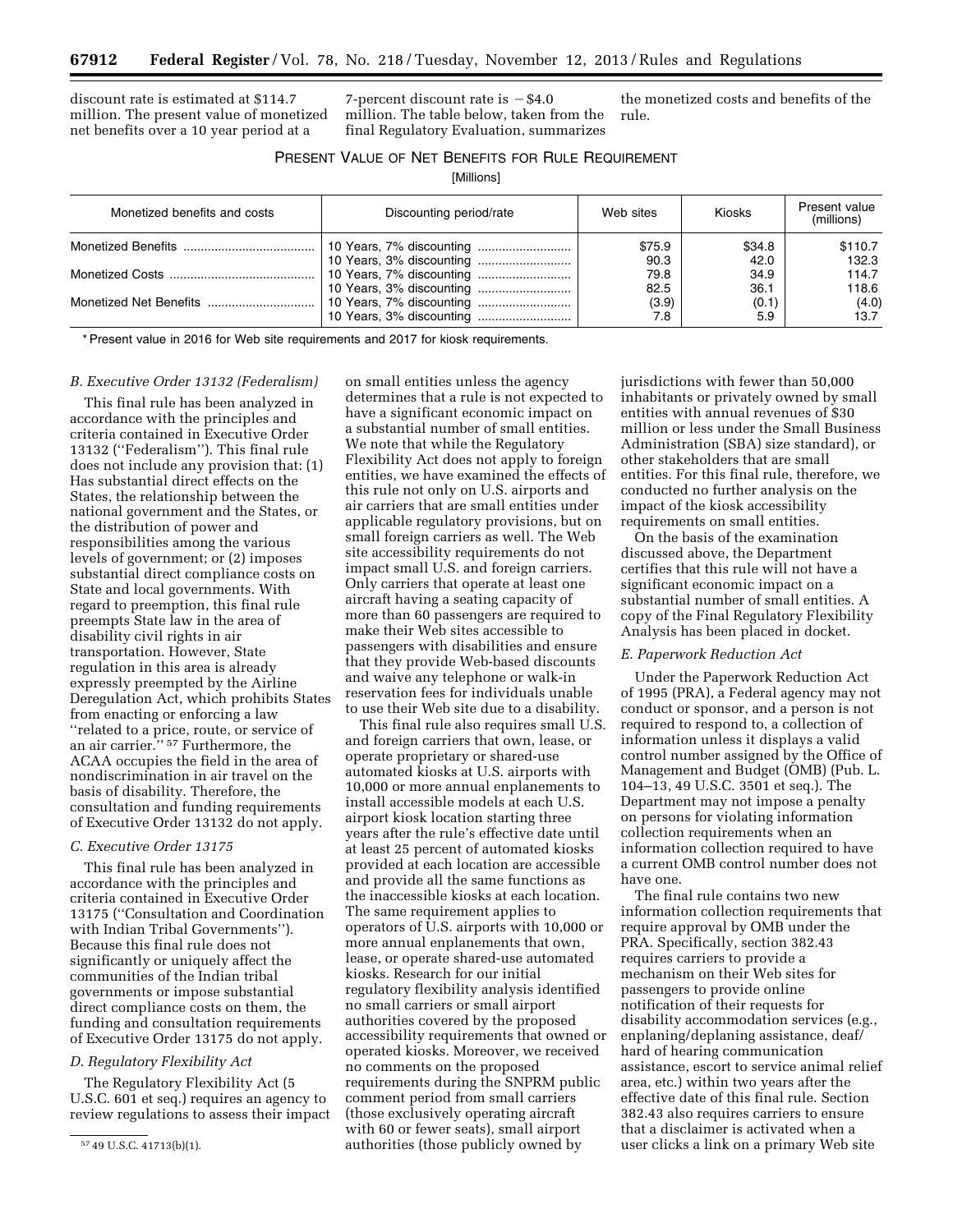to embedded third-party software or an external Web site. The disclaimer must inform the user that the software/Web site is not within the carrier's control and may not follow the same accessibility policies.

As required by the PRA, the Department invites interested persons to submit comments on any aspect of these information collections for 60 days, including the following: (1) The necessity and utility of the information collection, (2) the accuracy of the estimate of the burden, (3) ways to enhance the quality, utility, and clarity of the information to be collected, and (4) ways to minimize the burden of collection without reducing the quality of the collected information. Organizations and individuals desiring to submit comments on these information collection requirements should direct them to the Office of Management and Budget, Attention: Desk Officer for the Office of the Secretary of Transportation, Office of Information and Regulatory Affairs, 725 17th Street NW., Washington, DC 20503, and should also send a copy of their comments to: Department of Transportation, Office of Aviation Enforcement and Proceedings, Office of the General Counsel, 1200 New Jersey Avenue SE., Washington, DC 20590.

As noted above, the first of these two new information collections is mandated by the requirement that carriers that market air transportation online to customers in the U.S. make a disability accommodation service request function available on their primary Web site within two years after the effective date of this rule. The types of accommodations a passenger with a disability may request through the function would most often include, but are not limited to, wheelchair assistance, seating accommodation, escort assistance for a visually impaired passenger, and stowage of an assistive device. Carriers are permitted to require that a passenger with a disability provides his/her contact information (e.g., telephone number, email address) when making an online service request.

The Department anticipates that carriers will create a form that contains 1) check boxes corresponding to a listing of the current IATA disabilityrelated Special Service Request (SSR) codes currently used to flag electronic ticket records of passengers requesting assistance, 2) fields for passenger contact information to verify requested services, and 3) an open text box to describe the specific needs and the services being requested. We anticipate that each covered U.S. and foreign carrier that markets scheduled air

transportation to the general public in the United States would incur initial costs associated with developing and reviewing the design and implementation plan for the request form, developing, coding, and integrating the form into the Web site, as well as testing, debugging, and connecting the form with a backend database to store the information. None of these initial costs involve recordkeeping or reporting activities under the meaning of the PRA. The revised final regulatory analysis (FRA) estimates that it will take an average of 32 labor hours per carrier to develop, implement, integrate, connect, and test the online request form. Up to 28 additional hours eventually may be needed to revise request-handling procedures and to train staff in the changes resulting from the new form. Should carrier associations or some other entity develop a common request form that all carriers could adapt and incorporate to their Web sites, the initial costs per carrier would be reduced.

The second information collection is a requirement for carriers to provide a disclaimer notice for each link on its primary Web site that enables a user to access software or an external Web site that may not follow the same accessibility policies as the primary Web site. The disclaimer notice must be activated the first time a user clicks such a link before beginning the software download or transferring the user to the external Web site. We anticipate that each covered U.S. and foreign carrier that markets scheduled air transportation to the general public in the United States will incur initial costs associated with identifying all links on the Web site that may require a disclaimer, developing and reviewing the design and language for the disclaimer notice, as well as developing, testing, and deploying the code that provides this notice to Web site visitors. However, none of these initial costs involves recordkeeping or reporting activities under the meaning of the PRA. The incremental labor hours associated with providing the required disclaimer may vary depending on the number of links on the Web site to which this requirement applies. The revised FRA estimates that it will take an average of 6 labor hours per carrier to develop, test, and deploy the disclaimer notice.

The title, a description of the respondents, and an estimate of the annual recordkeeping and periodic reporting burden are set forth below for each of these information collections:

1. Requirement to make a disability accommodation service request function available on the primary Web site.

*Respondents:* U.S. and foreign air carriers that own or control a primary Web site that markets air transportation within, to, or from the United States, or a tour (i.e., a combination of air transportation and ground or cruise accommodations), or a tour component (e.g., a hotel stay of a tour) that includes air transportation within, to, or from the United States, and that operate at least one aircraft with a seating capacity of more than 60 passengers.

*Estimated Annual Burden on Respondents:* 32 hours.

*Estimated Total Annual Burden:*  3,552 hours.

*Frequency:* One time.

2. Requirement to provide a disclaimer notice to users when clicking a link on a primary Web site to embedded third-party software or an external Web site.

*Respondents:* U.S. and foreign air carriers that own or control a primary Web site that markets air transportation within, to, or from the United States, or a tour (i.e., a combination of air transportation and ground or cruise accommodations), or a tour component (e.g., a hotel stay of a tour) that includes air transportation within, to, or from the United States, and that operate at least one aircraft with a seating capacity of more than 60 passengers.

*Estimated Annual Burden on Respondents:* 6 hours.

*Estimated Total Annual Burden:* 666 hours.

*Frequency:* One time.

*F. Unfunded Mandates Reform Act* 

The requirements of Title II of the Unfunded Mandates Reform Act of 1995 do not apply to civil rights requirements mandating nondiscrimination; therefore, the Department has determined that the Act does not apply to this final rule.

Issued this November 1, 2013, at Washington, DC.

#### **Anthony R. Foxx,**

*Secretary of Transportation.* 

#### **List of Subjects**

#### *14 CFR Part 382*

Air carriers, Civil rights, Individuals with disabilities, Reporting and recordkeeping requirements.

# *14 CFR Part 399*

Administrative practice and procedure, Air carriers, Air rates and fares, Air taxis, Consumer protection, Small businesses

### *49 CFR Part 27*

Airports, Civil rights, Individuals with disabilities, Reporting and recordkeeping requirements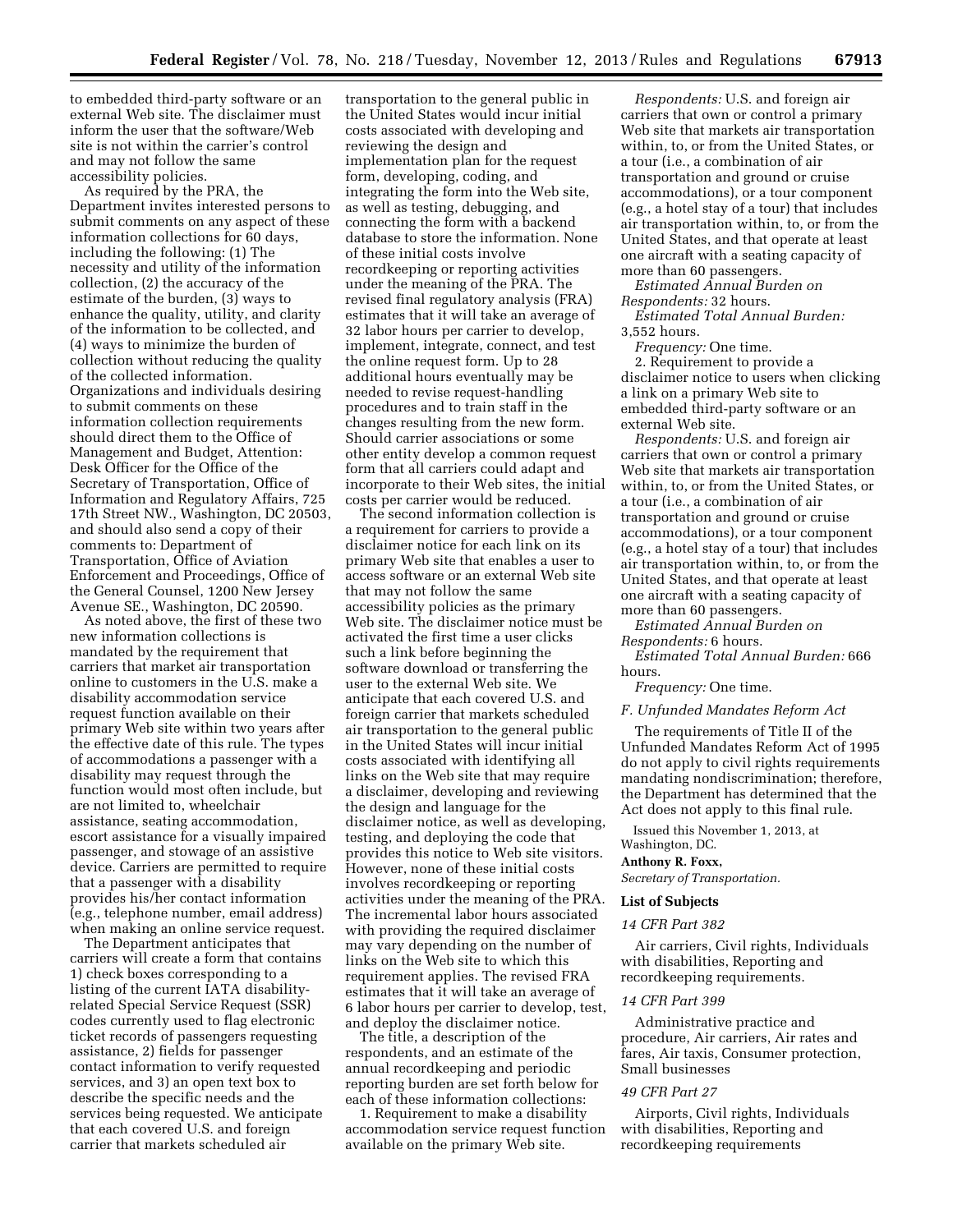For the reasons set forth in the preamble, the Department amends 14 CFR parts 382 and 399 and 49 CFR part 27 as follows:

**Title 14—Aeronautics and Space** 

# **PART 382—NONDISCRIMINATION ON THE BASIS OF DISABILITY IN AIR TRAVEL**

■ 1. The authority citation for part 382 continues to read as follows:

**Authority:** 49 U.S.C. 41702, 41705, 41712, and 41310.

■ 2. Section 382.3 is amended by revising the definition of ''air transportation'' and adding definitions for ''automated airport kiosk,'' ''conforming alternate version,'' ''flightrelated services,'' ''primary (or main) Web site,'' and ''shared-use automated airport kiosk'' in alphabetical order to read as follows:

#### **§ 382.3 What do the terms in this rule mean?**

\* \* \* \* \* *Air Transportation* means interstate or foreign air transportation or the transportation of mail by aircraft, as defined in 49 U.S.C. 40102. Generally this refers to transportation by aircraft within, to or from the United States.

\* \* \* \* \* *Automated airport kiosk* means a selfservice transaction machine that a carrier owns, leases, or controls and makes available at a U.S. airport to enable customers to independently obtain flight-related services.

\* \* \* \* \* *Conforming alternate version* means a Web page that allows a corresponding non-conforming Web page on the primary Web site to be included within the scope of conformance as long as it meets the WCAG 2.0 Level AA success criteria, is up-to-date and contains the same information and functionality in the same language as the nonconforming page. At least one of the following applies to a conforming alternative version:

(1) The conforming version can be reached from the non-conforming page via an accessibility-supported mechanism; or

(2) The non-conforming version can only be reached from the conforming version; or

(3) The non-conforming version can only be reached from a conforming page that also provides a mechanism to reach the conforming version.

\* \* \* \* \*

*Flight-related services* mean functions related to air travel including, but not limited to, ticket purchase, rebooking

cancelled flights, seat selection, and obtaining boarding passes or bag tags. \* \* \* \* \*

*Primary (or Main) Web site* means the Web site that is accessed upon entering the uniform resource locator (e.g., *[www.carriername.com,](http://www.carriername.com)* www.airline designator code.com) in an Internet browser from a standard desktop or laptop computer where the carrier advertises or sells air transportation to the public.

\* \* \* \* \*

*Shared-use automated airport kiosk*  means a self-service transaction machine that is jointly owned, controlled or leased by an airport operator and carriers and/or an independent service provider and that provides carrier software applications which enable customers to independently access flight-related services.

#### **§ 382.31 [Amended]**

\* \* \* \* \*

■ 3. In § 382.31, paragraph (c) is removed.

■ 4. Section 382.43 is amended by revising the section heading and adding paragraphs (c) through (e) to read as follows:

#### **§ 382.43 Must information and reservation services of carriers be accessible to individuals with visual, hearing, and other disabilities?**

\* \* \* \* \* (c) If you are a U.S. or foreign air carrier that operates at least one aircraft having a designed seating capacity of more than 60 passengers and owns or controls a primary Web site that markets passenger air transportation, or a tour (i.e., a combination of air transportation and ground or cruise accommodations), or tour component (e.g., a hotel stay) that must be purchased with air transportation, you must ensure the public-facing Web pages on your primary Web site are accessible to individuals with disabilities as provided in paragraphs (c)(1) through (4) of this section. Only Web sites that market air transportation to the general public in the United States must be accessible to individuals with disabilities. The following are among the characteristics of a primary Web site that markets to the general public in the U.S.: the content can be viewed in English, the site advertises or sells flights operating to, from, or within the United States, and the site displays fares in U.S. dollars.

(1) Your primary Web site must conform to all Success Criteria and all Conformance Requirements from the World Wide Web Consortium (W3C)

Recommendation 11 December 2008, Web site Content Accessibility Guidelines (WCAG) 2.0 for Level AA as follows:

(i) Web pages associated with obtaining the following core air travel services and information that are offered on your primary Web site are conformant by December 12, 2015:

(A) Booking or changing a reservation, including all flight amenities;

(B) Checking in for a flight;

(C) Accessing a personal travel itinerary;

(D) Accessing the status of a flight;

(E) Accessing a personal frequent flyer account;

(F) Accessing flight schedules; and (G) Accessing carrier contact

information.

(ii) All remaining Web pages on your primary Web site are conformant by December 12, 2016.

(2) Your primary Web site must be tested in consultation with individuals with disabilities or members of disability organization(s) who use or want to use carrier Web sites to research or book air transportation in order to obtain their feedback on the Web site's accessibility and usability before the dates specified in paragraph (c)(1) of this section. Collectively, such individuals must be able to provide feedback on the usability of the Web site by individuals with visual, auditory, tactile, and cognitive disabilities. Consultation is required to ensure that your Web site is usable by individuals with disabilities by the date specified in paragraph (c)(1).

(3) You are permitted to use a Level AA conforming alternate version only when conforming a public-facing Web page to all WCAG 2.0 Level AA success criteria would constitute an undue burden or fundamentally alter the information or functionality provided by that page.

(4) You must assist prospective passengers who indicate that they are unable to use your Web site due to a disability and contact you through other channels (e.g., by telephone or at the ticket counter) as follows:

(i) Disclose Web-based discount fares to the passenger if his or her itinerary qualifies for the discounted fare.

(ii) Provide Web-based amenities to the passenger, such as waiving any fee applicable to making a reservation or purchasing a ticket using a method other than your Web site (e.g., by telephone), unless the fee applies to other customers purchasing the same fare online.

(d) As a carrier covered under paragraph (c) of this section, you must provide a mechanism on your primary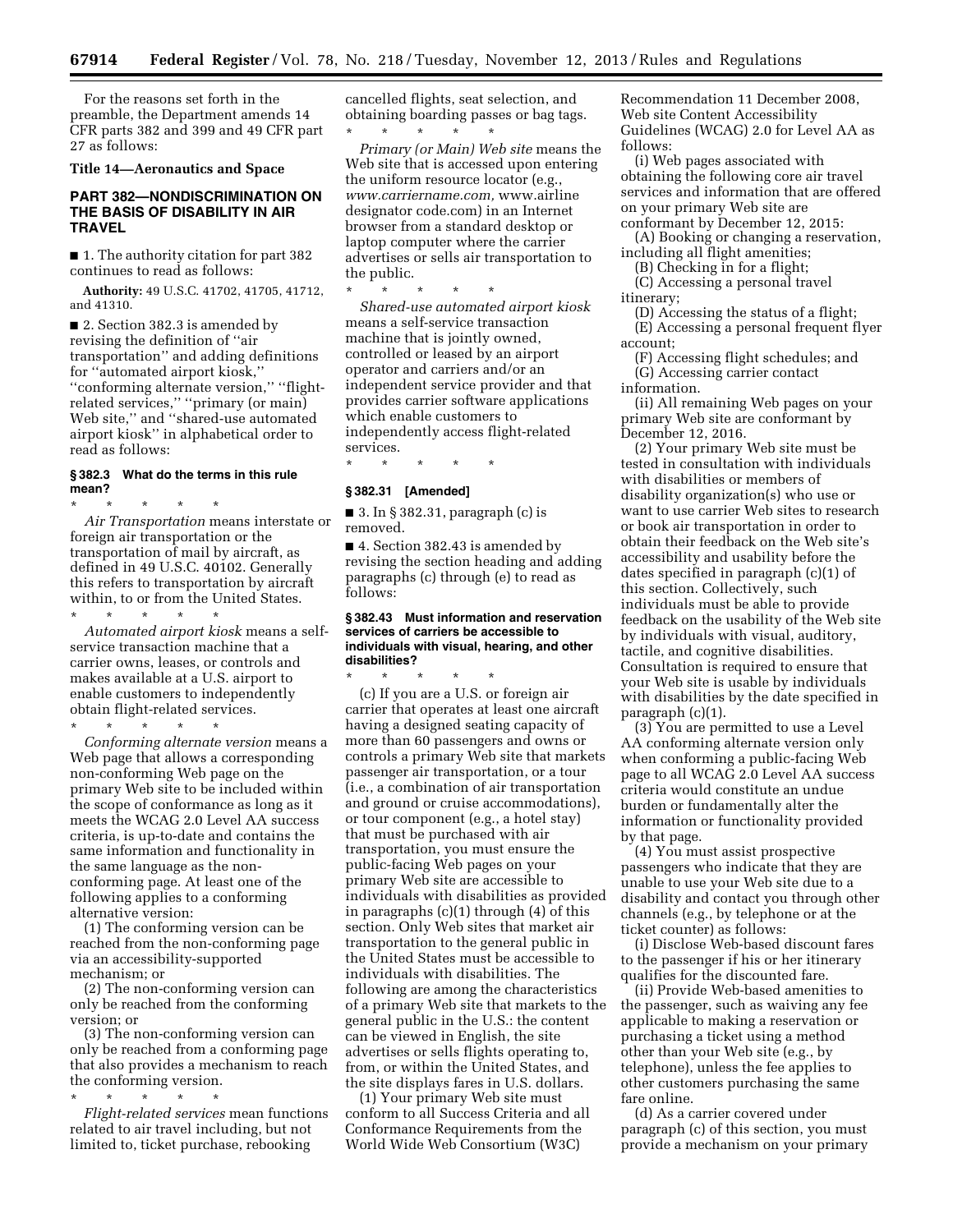Web site for persons with disabilities to request disability accommodation services for future flights, including but not limited to wheelchair assistance, seating accommodation, escort assistance for a visually impaired passenger, and stowage of an assistive device no later than December 12, 2015. You may require individuals who request accommodations using this mechanism to provide contact information (e.g., name, daytime phone, evening phone, and email address) for follow-up by your customer service department or medical desk.

(e) As a carrier covered under paragraph (c) of this section, you must provide a disclaimer activated when a user clicks a link on your primary Web site to an external Web site or to thirdparty software informing the user that the Web site or software may not follow the same accessibility policies no later than December 12, 2016.

■ 5. Section 382.57 is revised to read as follows:

#### **§ 382.57 What accessibility requirements apply to automated airport kiosks?**

(a) As a carrier, you must comply with the following requirements with respect to any automated airport kiosk you own, lease, or control at a U.S. airport with 10,000 or more enplanements per year.

(1) You must ensure that all automated airport kiosks installed on or after December 12, 2016, are models that meet the design specifications set forth in paragraph (c) of this section until at least 25 percent of automated kiosks provided in each location at the airport (i.e., each cluster of kiosks and all standalone kiosks at the airport) meets this specification.

(2) You must ensure that at least 25 percent of automated kiosks you own, lease, or control in each location at a U.S. airport meet the design specifications in paragraph (c) of this section by December 12, 2022.

(3) When the kiosks provided in a location at the airport perform more than one function (e.g., print boarding passes/bag tags, accept payment for flight amenities such as seating upgrades/meals/WiFi access, rebook tickets, etc.), you must ensure that the accessible kiosks provide all the same functions as the inaccessible kiosks in that location.

(4) You must ensure that a passenger with a disability who requests an accessible automated kiosk is given priority access to any available accessible kiosk you own, lease, or control in that location at the airport.

(5) You must ensure that each automated airport kiosk that meets the design specifications in paragraph (c) of this section is:

(i) Visually and tactilely identifiable to users as accessible (e.g., an international symbol of accessibility affixed to the front of the device).

(ii) Maintained in proper working condition.

(b) As a carrier, you must comply with the following requirements for any shared-use automated airport kiosks you jointly own, lease, or control at a U.S. airport with 10,000 or more enplanements per year.

(1) You must ensure that all shareduse automated airport kiosks you jointly own, lease, or control installed on or after December 12, 2016, meet the design specifications in paragraph (c) of this section until at least 25 percent of automated kiosks provided in each location at the airport (i.e., each cluster of kiosks and all stand-alone kiosks at an airport) meet this specification.

(2) You must ensure that at least 25 percent of shared-use automated kiosks you own, lease, or control in each location at the airport meet the design specifications in paragraph (c) of this section by December 12, 2022.

(3) When shared-use automated kiosks provided in a location at the airport perform more than one function (e.g., print boarding passes/bag tags, accept payment for flight amenities such as seating upgrades/meals/WiFi access, rebook tickets, etc.), you must ensure that the accessible kiosks provide all the same functions as the inaccessible kiosks in that location.

(4) You must ensure that each automated airport kiosk that meets the design specifications set forth in paragraph (c) of this section is:

(i) Visually and tactilely identifiable to users as accessible (e.g., an international symbol of accessibility affixed to the front of the device; and

(ii) Maintained in proper working condition.

(5) As a carrier, you are jointly and severally liable with airport operators and/or other participating carriers for ensuring that shared-use automated airport kiosks are compliant with the requirements of paragraphs (b) and (c) of this section.

(c) You must ensure that the automated airport kiosks provided in accordance with this section conform to the following technical accessibility standards with respect to their physical design and the functions they perform:

(1) *Self contained.* Except for personal headsets and audio loops, automated kiosks must be operable without requiring the user to attach assistive technology.

(2) *Clear floor or ground space.* A clear floor or ground space complying with section 305 of the U.S. Department of Justice's 2010 ADA Standards for Accessible Design, 28 CFR 35.104 (defining the ''2010 Standards'' for title II as the requirements set forth in appendices B and D to 36 CFR part 1191 and the requirements contained in 28 CFR 35.151) (hereinafter 2010 ADA Standards) must be provided.

(3) *Operable parts.* Operable parts must comply with section 309 of the 2010 ADA Standards, and the following requirements:

(i) *Identification.* Operable parts must be tactilely discernible without activation;

(ii) *Timing.* Where a timed response is required, the user must be alerted visually and by touch or sound and must be given the opportunity to indicate that more time is required;

(iii) *Status indicators.* Status indicators, including all locking or toggle controls or keys (e.g., Caps Lock and Num Lock keys), must be discernible visually and by touch or sound; and

(iv) *Color.* Color coding must not be used as the only means of conveying information, indicating an action, prompting a response, or distinguishing a visual element.

(4) *Privacy.* Automated airport kiosks must provide the opportunity for the same degree of privacy of input and output available to all individuals. However, if an option is provided to blank the screen in the speech output mode, the screen must blank when activated by the user, not automatically.

(5) *Output.* Automated airport kiosks must comply with paragraphs (c)(5)(i) through (iv) of this section.

(i) *Speech output enabled.* Automated airport kiosks must provide an option for speech output. Operating instructions and orientation, visible transaction prompts, user input verification, error messages, and all other visual information for full use must be accessible to and independently usable by individuals with vision impairments. Speech output must be delivered through a mechanism that is readily available to all users, including but not limited to, an industry standard connector or a telephone handset. Speech output must be recorded or digitized human, or synthesized. Speech output must be coordinated with information displayed on the screen. Speech output must comply with paragraphs  $(c)(5)(i)(A)$  through  $(F)$  of this section.

(A) When asterisks or other masking characters are used to represent personal identification numbers or other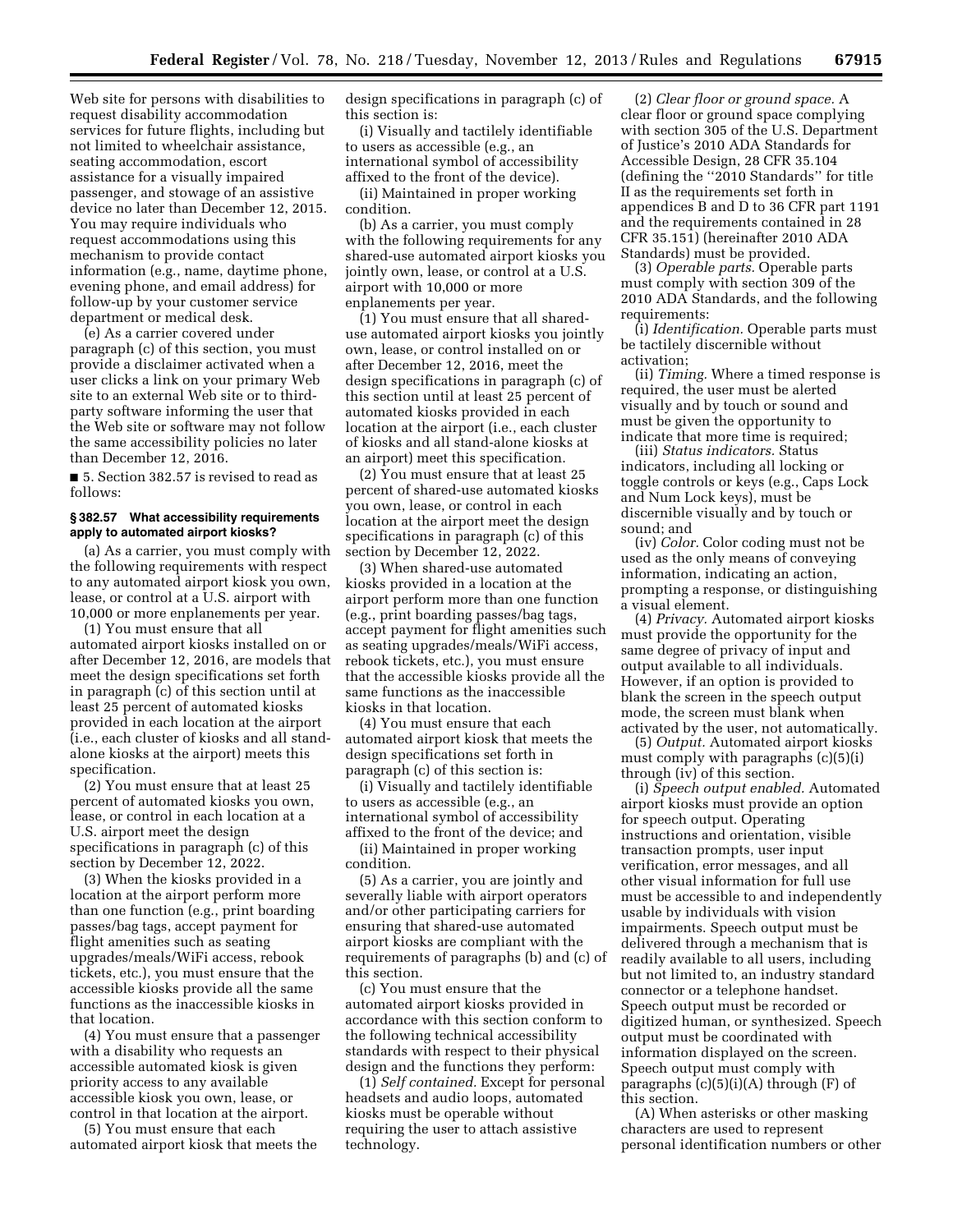visual output that is not displayed for security purposes, the masking characters must be spoken (''\*'' spoken as ''asterisk'') rather than presented as beep tones or speech representing the concealed information.

(B) Advertisements and other similar information are not required to be audible unless they convey information that can be used in the transaction being conducted.

(C) Speech for any single function must be automatically interrupted when a transaction is selected or navigation controls are used. Speech must be capable of being repeated and paused by the user.

(D) Where receipts, tickets, or other outputs are provided as a result of a transaction, speech output must include all information necessary to complete or verify the transaction, except that—

(*1*) Automated airport kiosk location, date and time of transaction, customer account numbers, and the kiosk identifier are not required to be audible;

(*2*) Information that duplicates information available on-screen and already presented audibly is not required to be repeated; and

(*3*) Printed copies of a carrier's contract of carriage, applicable fare rules, itineraries and other similar supplemental information that may be included with a boarding pass are not required to be audible.

(ii) *Volume control.* Automated kiosks must provide volume control complying with paragraphs  $(c)(5)(ii)(A)$  and  $(B)$  of this section.

(A) *Private listening.* Where speech required by paragraph (c)(5)(i) of this section is delivered through a mechanism for private listening, the automated kiosk must provide a means for the user to control the volume. A function must be provided to automatically reset the volume to the default level after every use.

(B) *Speaker volume.* Where sound is delivered through speakers on the automated kiosk, incremental volume control must be provided with output amplification up to a level of at least 65 dB SPL. Where the ambient noise level of the environment is above 45 dB SPL, a volume gain of at least 20 dB above the ambient level must be user selectable. A function must be provided to automatically reset the volume to the default level after every use.

(iii) *Captioning.* Multimedia content that contains speech or other audio information necessary for the comprehension of the content must be open or closed captioned. Advertisements and other similar information are not required to be captioned unless they convey

information that can be used in the transaction being conducted.

(iv) *Tickets and boarding passes.*  Where tickets or boarding passes are provided, tickets and boarding passes must have an orientation that is tactilely discernible if orientation is important to further use of the ticket or boarding pass.

(6) *Input.* Input devices must comply with paragraphs (c)(6)(i) through (iv) of this section.

(i) *Input controls.* At least one input control that is tactilely discernible without activation must be provided for each function. Where provided, key surfaces not on active areas of display screens, must be raised above surrounding surfaces. Where touch or membrane keys are the only method of input, each must be tactilely discernible from surrounding surfaces and adjacent keys.

(ii) *Alphabetic keys.* Alphabetic keys must be arranged in a QWERTY keyboard layout. The ''F'' and ''J'' keys must be tactilely distinct from the other keys.

(iii) *Numeric keys.* Numeric keys must be arranged in a 12-key ascending or descending keypad layout or must be arranged in a row above the alphabetic keys on a QWERTY keyboard. The ''5'' key must be tactilely distinct from the other keys.

(iv) *Function keys.* Function keys must comply with paragraphs  $(c)(6)(iv)(A)$  and  $(B)$  of this section.

(A) *Contrast.* Function keys must contrast visually from background surfaces. Characters and symbols on key surfaces must contrast visually from key surfaces. Visual contrast must be either light-on-dark or dark-on-light. However, tactile symbols required by  $(c)(6)(iv)(B)$ are not required to comply with  $(c)(6)(iv)(A)$  of this section.

(B) *Tactile symbols.* Function key surfaces must have tactile symbols as follows: Enter or Proceed key: raised circle; Clear or Correct key: raised left arrow; Cancel key: raised letter ex; Add Value key: raised plus sign; Decrease Value key: raised minus sign.

(7) *Display screen.* The display screen must comply with paragraphs (c)(7)(i) and (ii) of this section.

(i) *Visibility.* The display screen must be visible from a point located 40 inches (1015 mm) above the center of the clear floor space in front of the automated kiosk.

(ii) *Characters.* Characters displayed on the screen must be in a sans serif font. Characters must be 3/16 inch (4.8 mm) high minimum based on the uppercase letter ''I.'' Characters must contrast with their background with a

minimum luminosity contrast ratio of 3:1.

(8) *Braille instructions.* Braille instructions for initiating the speech mode must be provided. Braille must comply with section 703.3 of the 2010 ADA Standards.

(9) *Biometrics.* Biometrics must not be the only means for user identification or control, unless at least two biometric options that use different biological characteristics are provided.

(d) You must provide equivalent service upon request to passengers with a disability who cannot readily use your automated airport kiosks (e.g., by directing a passenger who is blind to an accessible automated kiosk, assisting a passenger in using an inaccessible automated kiosk, assisting a passenger who due to his or her disability cannot use an accessible automated kiosk by allowing the passenger to come to the front of the line at the check-in counter).

# **PART 399—STATEMENTS OF GENERAL POLICY [AMENDED]**

■ 4. The authority citation for part 399 is revised to read as follows:

**Authority:** 49 U.S.C. 41712

■ 5. Section 399.80 is amended by revising the introductory text, adding reserved paragraphs (o) through (r), and adding paragraph (s) to read as follows:

#### **§ 399.80 Unfair and deceptive practices of ticket agents.**

It is the policy of the Department to regard as an unfair or deceptive practice or unfair method of competition the practices enumerated in paragraphs (a) through (m) of this section by a ticket agent of any size and the practice enumerated in paragraph (s) by a ticket agent that sells air transportation online and is not considered a small business under the Small Business Administration's size standards set forth in 13 CFR 121.201:

- \* \* \* \* \*
	- (o)–(r) [Reserved]

(s) Failing to disclose and offer Webbased discount fares on or after June 10, 2014, to prospective passengers who contact the agent through other channels (e.g., by telephone or in the agent's place of business) and indicate they are unable to use the agent's Web site due to a disability.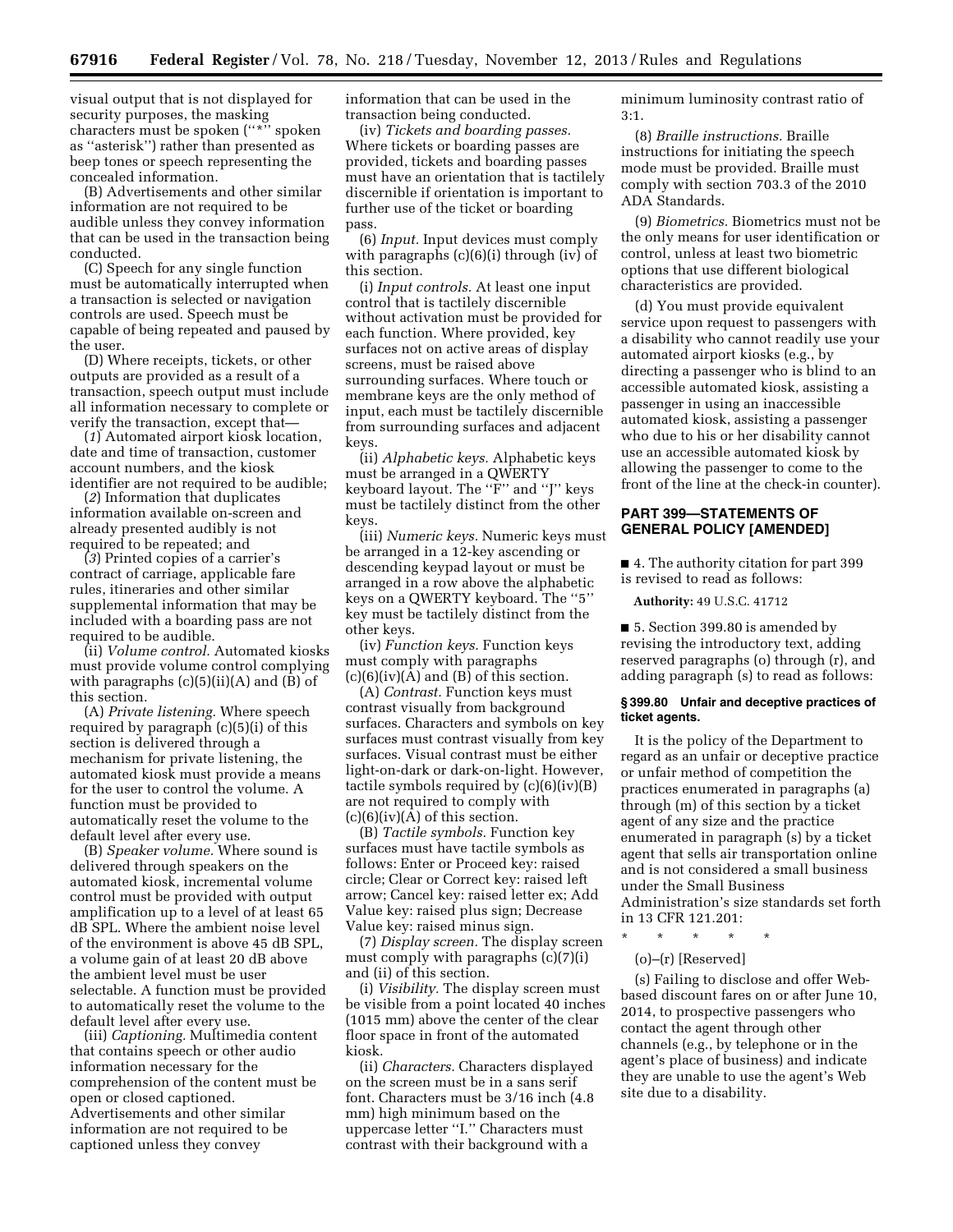# **Title 49—Transportation**

# **PART 27—NONDISCRIMINATION ON THE BASIS OF DISABILITY IN PROGRAMS OR ACTIVITIES RECEIVING FEDERAL FINANCIAL ASSISTANCE**

■ 6. The authority citation for part 27 continues to read as follows:

**Authority:** Sec. 504 of the Rehabilitation Act of 1973, as amended (29 U.S.C. 794); sec. 16(a) and (d) of the Federal Transit Act of 1964, as amended (49 U.S.C. 5310(a) and (f); sec. 165(b) of the Federal-Aid Highway Act of 1973, as amended (23 U.S.C. 142 nt.).

■ 7. Section 27.71 is amended by adding reserved paragraphs (h) and (i) and paragraphs (j) and (k) to read as follows:

# **§ 27.71 Airport facilities.**

# \* \* \* \* \*

(h) [Reserved]

# (i) [Reserved]

(j) Shared-use automated airport kiosks. This paragraph applies to U.S. airports with 10,000 or more annual enplanements.

(1) Airport operators that jointly own, lease, or control automated airport kiosks with carriers at U.S. airports must ensure that all shared-use automated kiosks installed on or after December 12, 2016 meet the design specifications set forth in paragraph (k) of this section until at least 25 percent of kiosks provided in each location at the airport (i.e., each cluster of kiosks and all stand-alone kiosks at the airport) meet this specification.

(2) Airport operators must ensure that at least 25 percent of shared-use automated airport kiosks they jointly own, lease, or control with carriers in each location at the airport meet the design specifications in paragraph (k) of this section by December 12, 2022.

(3) When shared-use kiosks provided in a location at the airport perform more than one function (e.g., print boarding passes/bag tags, accept payment for flight amenities such as seating upgrades/meals/WiFi access, rebook tickets, etc.), the accessible kiosks must provide all the same functions as the inaccessible kiosks in that location.

(4) Each shared-use automated kiosk that meets the design specifications in paragraph (k) of this section must be visually and tactilely identifiable to users as accessible (e.g., an international symbol of accessibility affixed to the front of the device) and maintained in proper working condition.

(5) Airport operators are jointly and severally liable with carriers for ensuring that shared-use automated airport kiosks are compliant with the requirements of paragraphs (j) and (k) of this section.

(k) Shared-use automated airport kiosks provided in accordance with paragraph (j) of this section must conform to the following technical accessibility standards with respect to their physical design and the functions they perform:

(1) *Self contained.* Except for personal headsets and audio loops, automated kiosks must be operable without requiring the user to attach assistive technology.

(2) *Clear floor or ground space.* A clear floor or ground space complying with section 305 of the U.S. Department of Justice's 2010 ADA Standards for Accessible Design, 28 CFR 35.104 (defining the ''2010 Standards'' for title II as the requirements set forth in appendices B and D to 36 CFR part 1191 and the requirements contained in 28 CFR 35.151) (hereinafter 2010 ADA Standards) must be provided.

(3) *Operable parts.* Operable parts must comply with section 309 of the 2010 ADA Standards, and the following requirements:

(i) *Identification.* Operable parts must be tactilely discernible without activation;

(ii) *Timing.* Where a timed response is required, the user must be alerted visually and by touch or sound and must be given the opportunity to indicate that more time is required;

(iii) *Status indicators.* Status indicators, including all locking or toggle controls or keys (e.g., Caps Lock and Num Lock keys), must be discernible visually and by touch or sound; and

(iv) *Color.* Color coding must not be used as the only means of conveying information, indicating an action, prompting a response, or distinguishing a visual element.

(4) *Privacy.* Automated airport kiosks must provide the opportunity for the same degree of privacy of input and output available to all individuals. However, if an option is provided to blank the screen in the speech output mode, the screen must blank when activated by the user, not automatically.

(5) *Output.* Automated airport kiosks must comply with paragraphs (k)(5)(i) through (iv) of this section.

(i) *Speech output enabled.* Automated airport kiosks must provide an option for speech output. Operating instructions and orientation, visible transaction prompts, user input verification, error messages, and all other visual information for full use must be accessible to and independently usable by individuals with vision impairments. Speech output must be delivered through a mechanism that is readily available to all users, including

but not limited to, an industry standard connector or a telephone handset. Speech output must be recorded or digitized human, or synthesized. Speech output must be coordinated with information displayed on the screen. Speech output must comply with paragraphs  $(k)(5)(i)(A)$  through  $(D)$  of this section.

(A) When asterisks or other masking characters are used to represent personal identification numbers or other visual output that is not displayed for security purposes, the masking characters must be spoken ("\*" spoken as ''asterisk'') rather than presented as beep tones or speech representing the concealed information.

(B) Advertisements and other similar information are not required to be audible unless they convey information that can be used in the transaction being conducted.

(C) Speech for any single function must be automatically interrupted when a transaction is selected or navigation controls are used. Speech must be capable of being repeated and paused by the user.

(D) Where receipts, tickets, or other outputs are provided as a result of a transaction, speech output must include all information necessary to complete or verify the transaction, except that -

(*1*) Automated airport kiosk location, date and time of transaction, customer account numbers, and the kiosk identifier are not required to be audible;

(*2*) Information that duplicates information available on-screen and already presented audibly is not required to be repeated; and

(*3*) Printed copies of a carrier's contract of carriage, applicable fare rules, itineraries and other similar supplemental information that may be included with a boarding pass are not required to be audible.

(ii) *Volume control.* Automated kiosks must provide volume control complying with paragraphs  $(k)(5)(ii)(A)$  and  $(B)$  of this section.

(A) *Private listening.* Where speech required by paragraph (k)(5)(i) is delivered through a mechanism for private listening, the automated kiosk must provide a means for the user to control the volume. A function must be provided to automatically reset the volume to the default level after every use.

(B) *Speaker volume.* Where sound is delivered through speakers on the automated kiosk, incremental volume control must be provided with output amplification up to a level of at least 65 dB SPL. Where the ambient noise level of the environment is above 45 dB SPL, a volume gain of at least 20 dB above